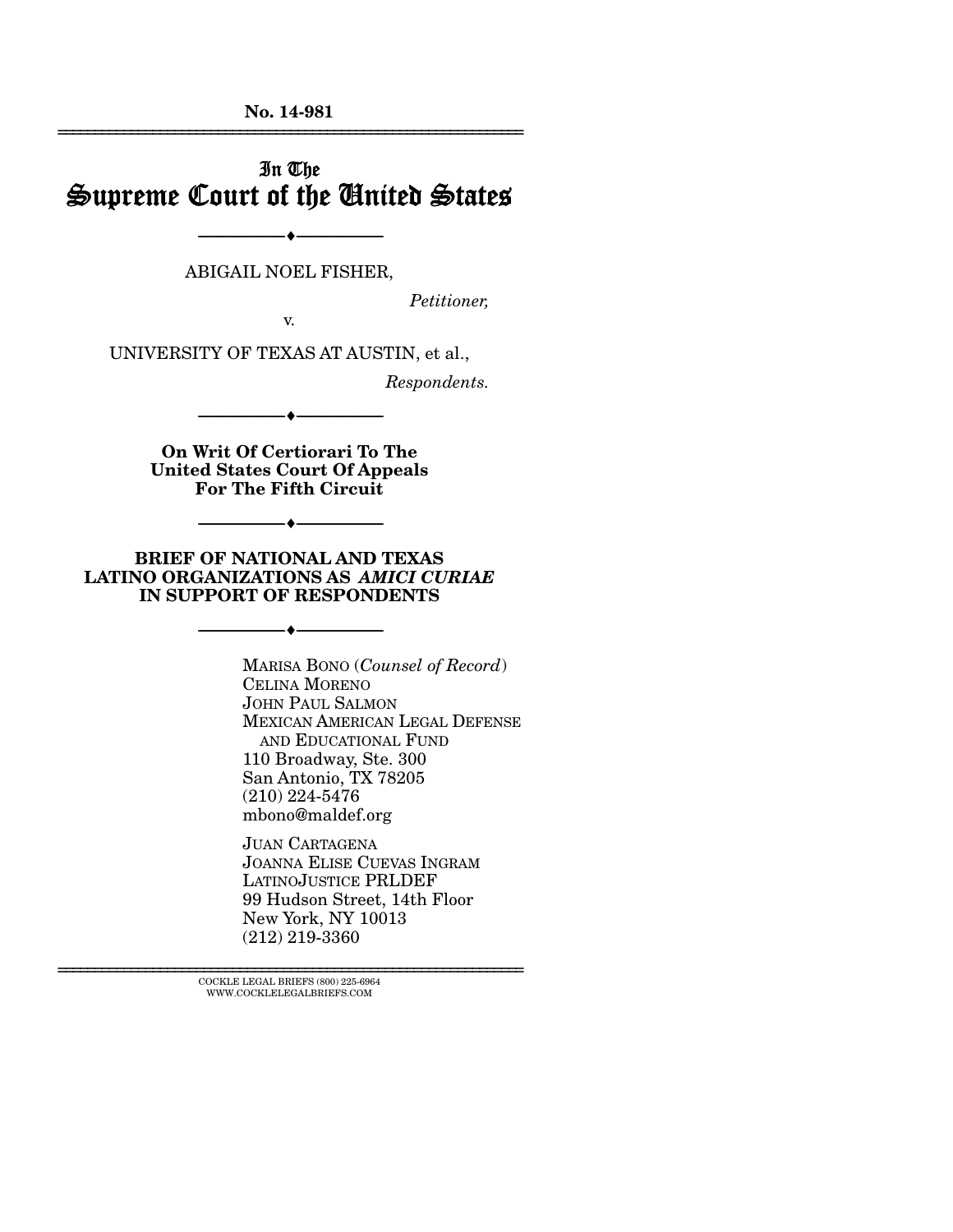# TABLE OF CONTENTS

# Page

| iii |             |                                                                                                                                                                 |    |
|-----|-------------|-----------------------------------------------------------------------------------------------------------------------------------------------------------------|----|
|     |             |                                                                                                                                                                 | 1  |
|     |             |                                                                                                                                                                 | 1  |
|     |             |                                                                                                                                                                 | 3  |
| I.  |             | UT'S ADMISSION PROGRAM IS NAR-                                                                                                                                  | 3  |
|     |             | A. UT's Blended Approach Is Necessary<br>Because the Race-Neutral Policies Im-<br>plemented by UT and the Texas Legisla-<br>ture Alone Cannot Achieve Diversity | 4  |
|     | $B_{\cdot}$ | UT's Blended Admissions Approach<br>Counteracts the Shortcomings and Un-<br>certainties of the Legislated TTP                                                   | 6  |
|     | C.          | UT Employs Race as a Limited Factor<br>to Ensure that Student Body Diversity<br>Is Not Crowded Out by the TTP                                                   | 11 |
| II. |             | CLASSROOM DIVERSITY IS A COM-<br>PELLING INTEREST ESSENTIAL TO                                                                                                  | 12 |
|     | A.          | Intra-racial Diversity Is Part of UT's<br>Compelling Interest in Promoting Di-                                                                                  | 13 |
|     | B.          | All Students Benefit From Intra-racial<br>Diversity Among Anglo and Non-Anglo                                                                                   | 14 |
|     | C.          | Intra-Racial Diversity Helps Break-                                                                                                                             | 17 |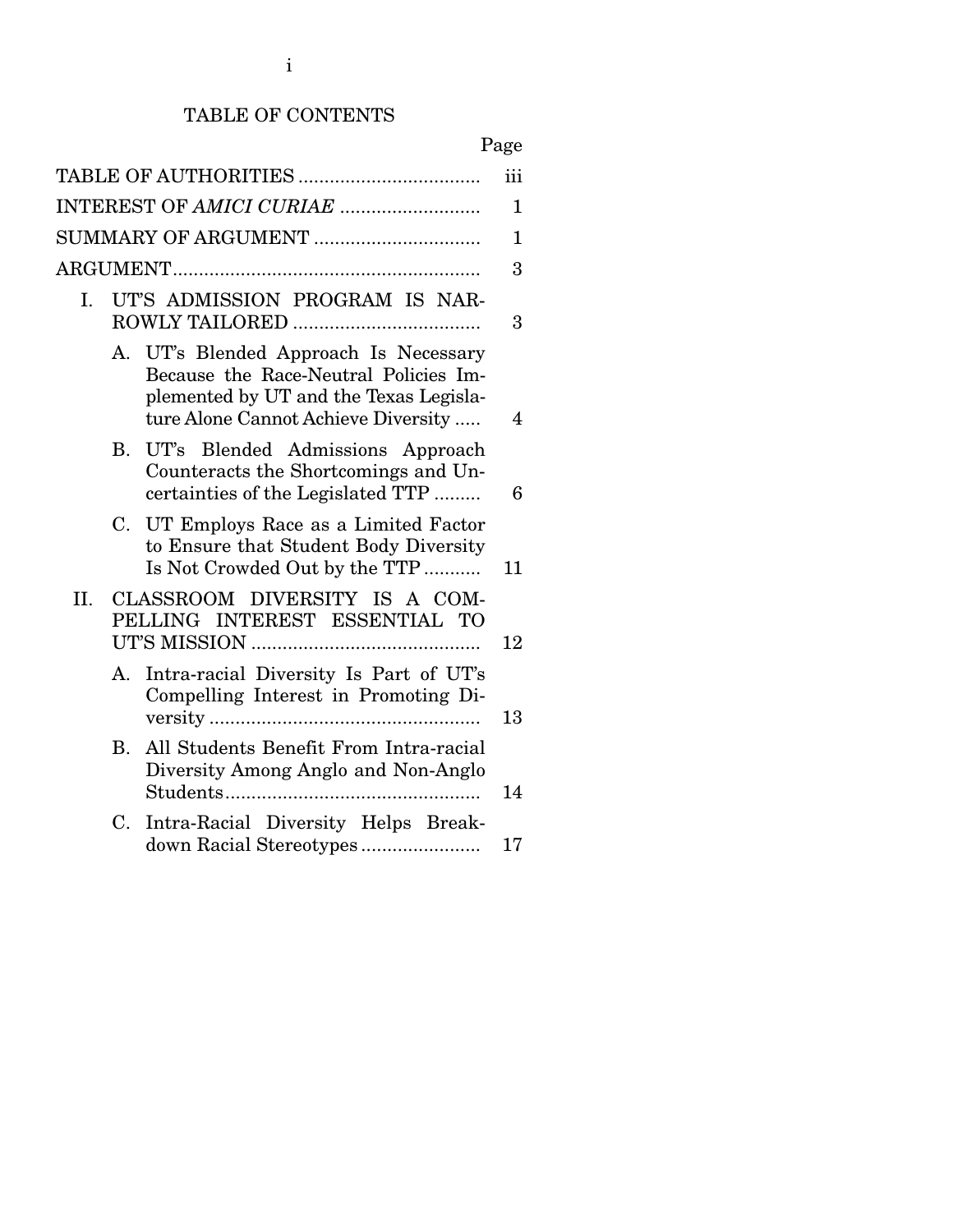# TABLE OF CONTENTS – Continued

|                         | Page                                                                                  |  |
|-------------------------|---------------------------------------------------------------------------------------|--|
| HL.                     | UT MUST CREATE DIVERSE PATH-<br>WAYS TO LEADERSHIP TO FULFILL<br>20                   |  |
|                         | A. Texas Has Experienced Dramatic<br>21                                               |  |
|                         | B. Latinos Remain Underrepresented in<br>22                                           |  |
|                         | 1. Elected and Appointed Govern-<br>22                                                |  |
|                         | 2. Private Sector and Science, Tech-<br>nology, Engineering and Math<br>23            |  |
|                         | C. College Access Boosts Latino Civic En-<br>26                                       |  |
|                         | D. A Diverse Student Body Prepares All<br>Students for Success in the 21st Cen-<br>28 |  |
| $\mathbf{I} \mathbf{V}$ | A CRITICAL MASS OF DIVERSITY LESS-<br>30                                              |  |
|                         | 34                                                                                    |  |

# APPENDIX

List and Description of *Amici Curiae* ................. App. 1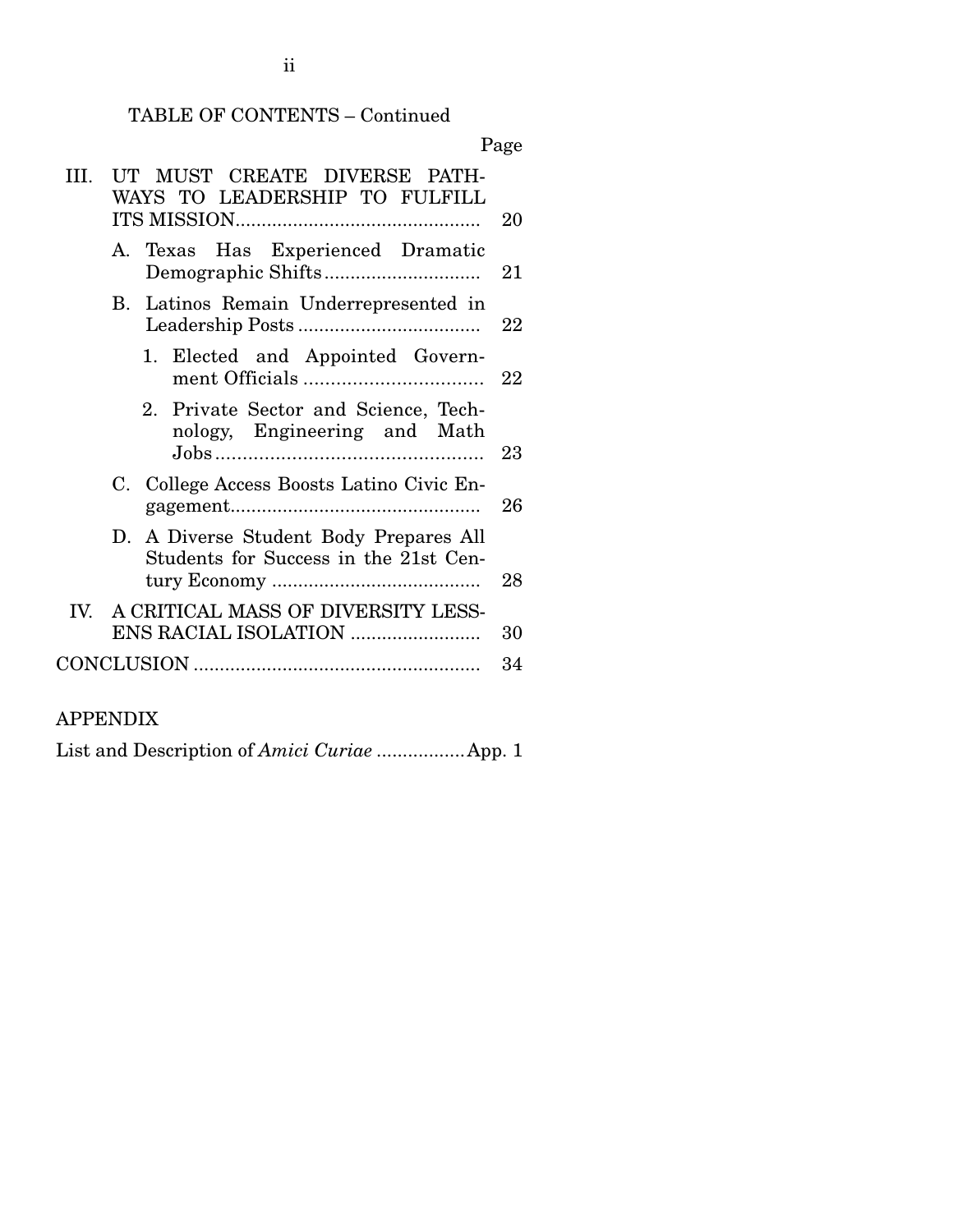# TABLE OF AUTHORITIES

# Page

# CASES

| Brown v. Board of Education, 347 U.S. 483                                                                                              |
|----------------------------------------------------------------------------------------------------------------------------------------|
|                                                                                                                                        |
| Grutter v. Bollinger, 539 U.S. 306 (2003)  passim                                                                                      |
| Fisher v. Univ. of Tex. at Austin, 133 S.Ct.                                                                                           |
| Fisher v. Univ. of Tex. at Austin, 758 F.3d 633                                                                                        |
| Fisher v. Univ. of Tex. at Austin, 645 F. Supp.                                                                                        |
|                                                                                                                                        |
|                                                                                                                                        |
| Regents of Univ. of Cal. v. Bakke, 438 U.S. 265                                                                                        |
| Schuette v. Coal. to Defend Affirmative Action,<br>Integration & Immigrant Rights & Fight for<br>Equal. By Any Means Necessary (BAMN), |
|                                                                                                                                        |
| CONSTITUTIONAL PROVISIONS, STATUTES, AND RULES                                                                                         |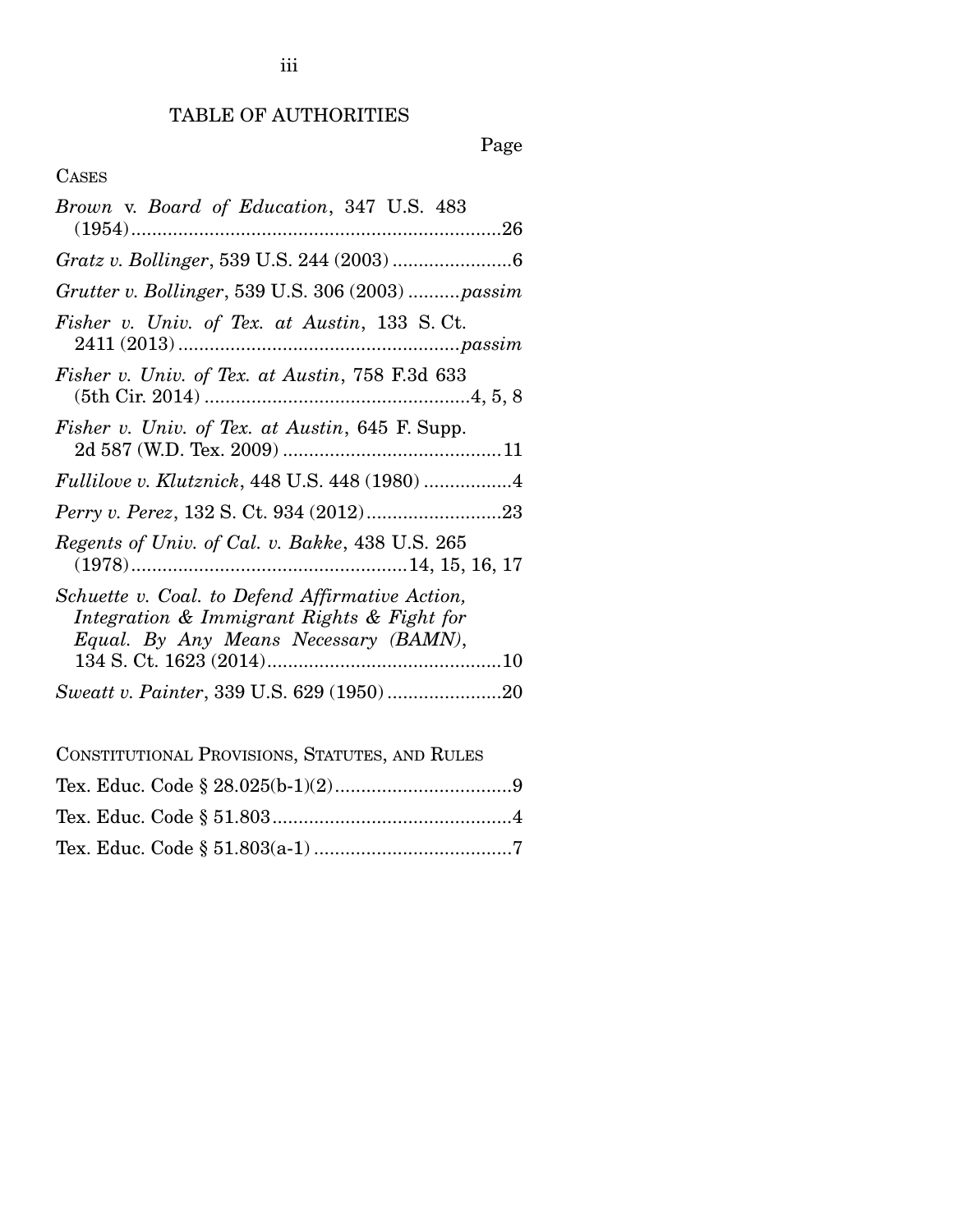Page

### OTHER AUTHORITIES

| UT Office of Admissions, Implementation and<br>Results of the Texas Automatic Admissions                                                                                            |
|-------------------------------------------------------------------------------------------------------------------------------------------------------------------------------------|
| Law (HB 588) at The University of Texas at                                                                                                                                          |
| UT, Report to the Governor, the Lieutenant<br>Governor, and the Speaker of the House of<br>Representatives on the Implementation of<br>SB 175, 81st Legislature for the Period End- |
| Aamena Ahmed, Despite New Law, Algebra II<br>Still a College Requirement, Texas Tribune,                                                                                            |
| Devon W. Carbado, <i>Intraracial Diversity</i> , 60<br>UCLA L. Rev. 1130 (2013)14, 17                                                                                               |
| Vinay Harpalani, Diversity Within Racial<br>Groups and the Constitutionality of Race-<br>Conscious Admissions, 15 U. Pa. J. Const. L.                                               |
| Christopher Ingraham, Three Quarters of<br>Whites Don't Have Any Non-white Friends,                                                                                                 |

Wash. Post, Wonkblog, Nov. 27, 2014 ..................... 15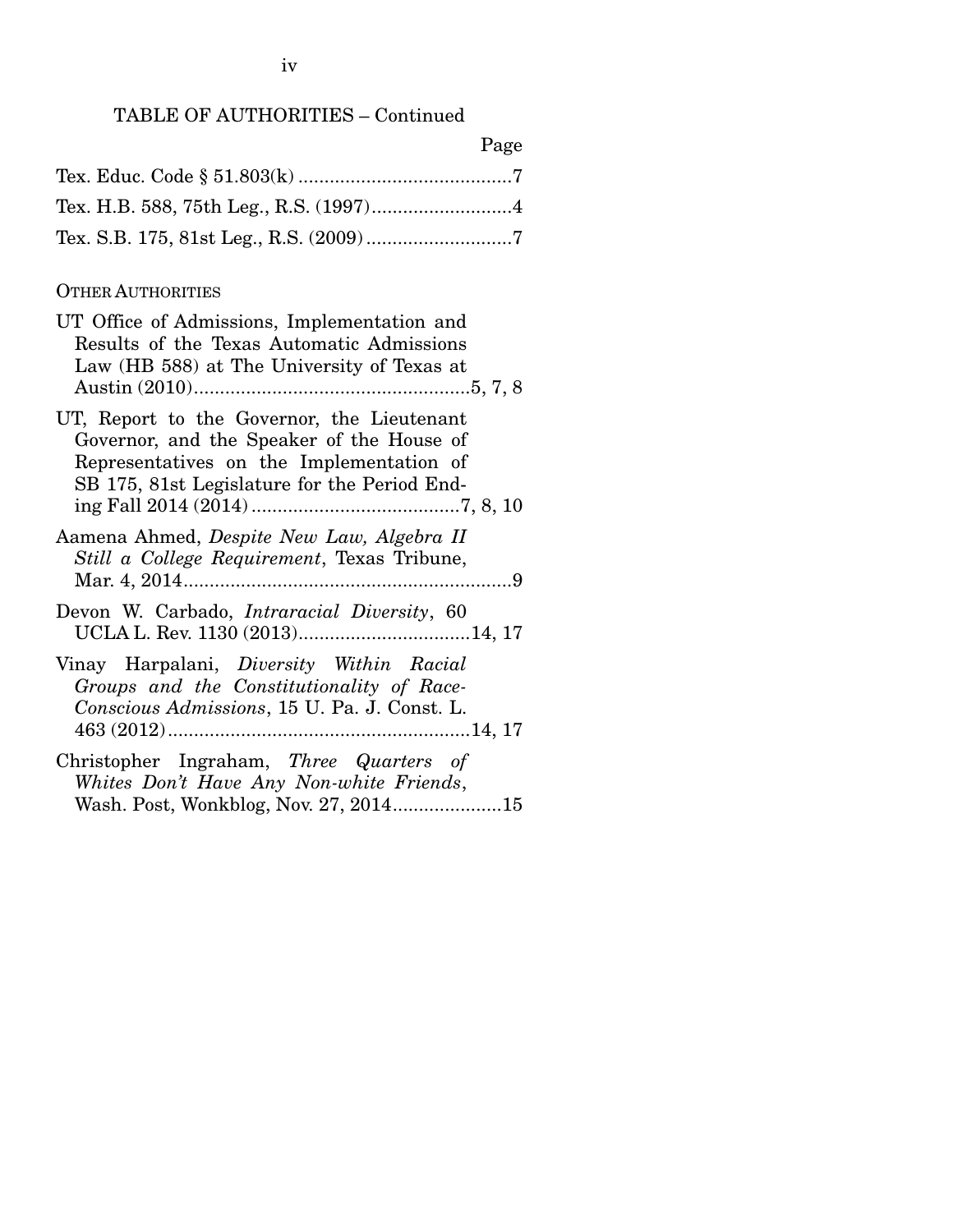# TABLE OF AUTHORITIES – Continued

| Elise C. Boddie, Critical Mass and the Paradox<br>of Colorblind Individualism in Equal Protec-<br>tion, 17 U. Pa. J. Const. L. 781 (2015) 15, 16, 19, 33 |
|----------------------------------------------------------------------------------------------------------------------------------------------------------|
| Robert C. Post, The Supreme Court, 2002<br>Term-Forward: Fashioning the Legal Consti-<br>tution: Culture, Court, and the Law, 117                        |
| U.S. Census Bureau, Texas: People QuickFacts                                                                                                             |
| San Antonio Hispanic Chamber of Commerce,<br>The Impact of Education on Economic Devel-                                                                  |
| Brief for Military Leaders as Amici Curiae<br>. 22                                                                                                       |
| Nat'l Assoc. of Latino Elected Officials<br>(NALEO) Educational Fund, National Direc-<br>tory of Latino Elected Officials (2015) 23                      |
| Latinas Represent, Latinas in Texas Elected                                                                                                              |
| U.S. Bureau of Labor Statistics, Labor Force<br>Statistics From the Current Population Sur-                                                              |
| U.S. Dep't of Educ., White House Initiative on<br>Education Excellence for Hispanics, Hispan-<br>ics and STEM Education (2014)24, 25, 26                 |
| Anthony P. Carnevale et al., Georgetown Univ.<br>Ctr. on Educ. and the Workforce, STEM 20-                                                               |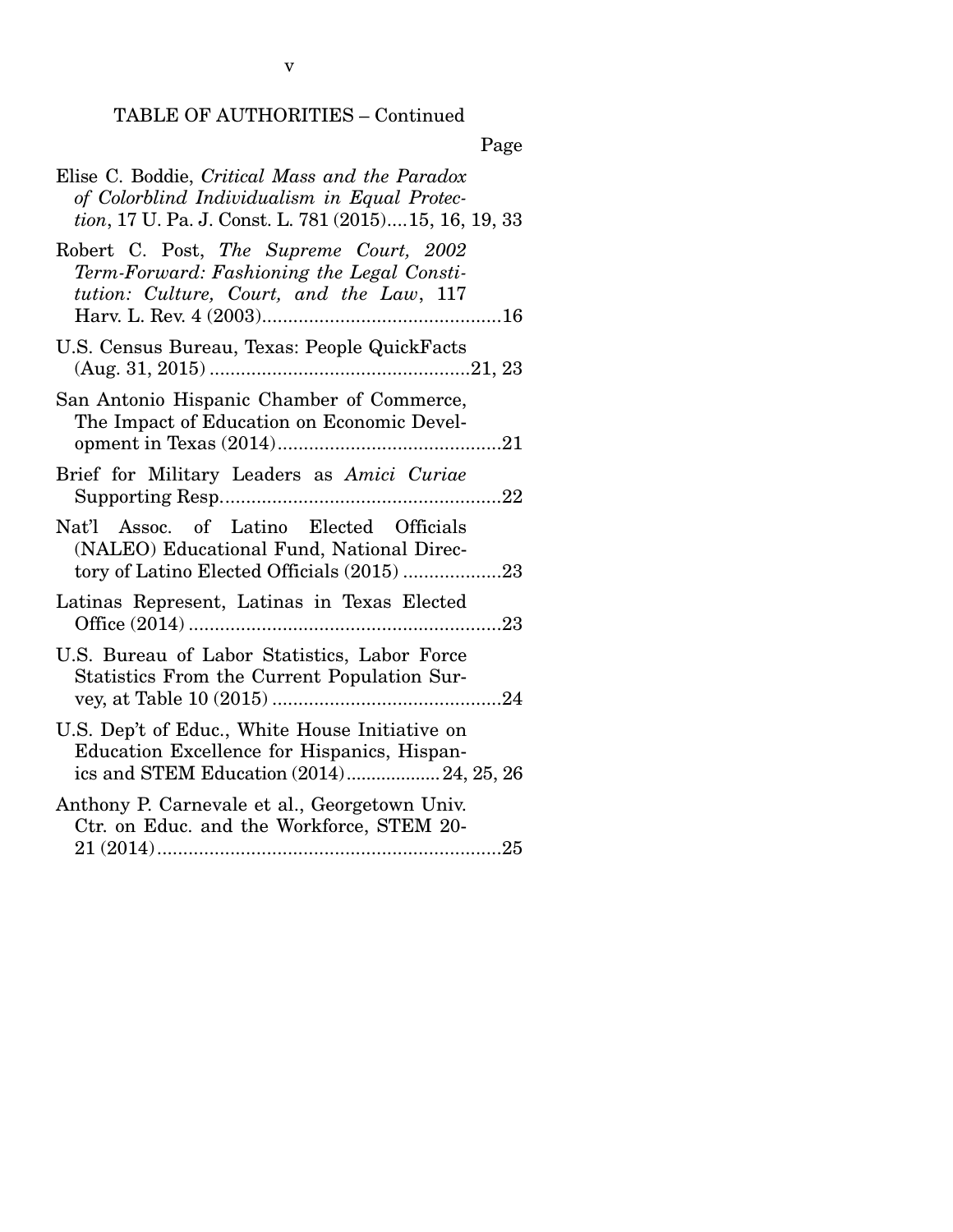# TABLE OF AUTHORITIES – Continued

# Page

| U.S. Census Bureau, Voting and Registration<br>in the Election of November 2014, at Table 5                                                                              |
|--------------------------------------------------------------------------------------------------------------------------------------------------------------------------|
|                                                                                                                                                                          |
| Nat. Ctr. for Educ. Statistics, Digest of Educa-<br>tion Statistics, at Table 104.20 (2014)27                                                                            |
| U.S. Census Bureau, Table Viewer: Sex by Age<br>by Nativity and Citizenship Status, 2014<br>American Community Survey 1-Year Esti-                                       |
| U.S. Census Bureau, Table Viewer: Sex by Age<br>by Nativity and Citizenship Status (Hispanic<br>or Latino), 2014 American Community Sur-                                 |
| Pew Research Ctr., The Rising Cost of Not                                                                                                                                |
| Greater Austin Hispanic Chamber of Com-<br>merce, The Hispanic Market and Its "Buying"                                                                                   |
| Claudia Pardo & Charles Dreas, Nielsen, Three<br>Things You Thought You Knew About U.S.<br>Hispanic's Engagement with Media  and<br>Why You May Have Been Wrong (2011)29 |
| Office of the Governor of Texas, Overview of                                                                                                                             |
| U.S. Census Bureau, Trade in Goods with<br>South and Central America (2015)29                                                                                            |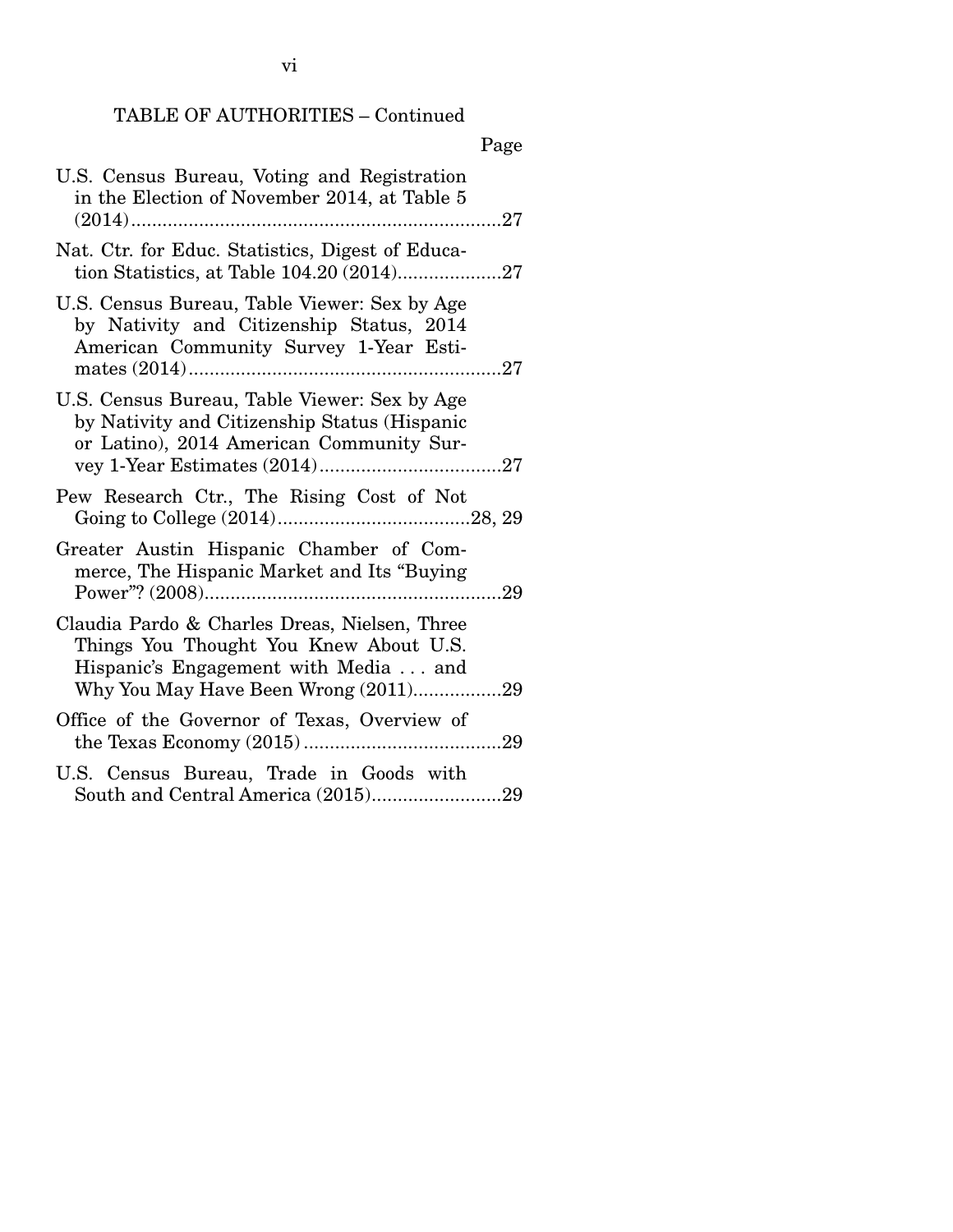TABLE OF AUTHORITIES – Continued

# Page

| Eyder Peralta, University of Texas Students<br>Cancel "Catch an Illegal Immigrant Game,"                                                                                                |  |
|-----------------------------------------------------------------------------------------------------------------------------------------------------------------------------------------|--|
| Tyler Kingkade, University of Texas Conserva-<br>tive Students Hold Affirmative Action Bake<br>Sale, The Huffington Post, Oct. 1, 201331                                                |  |
| Hannah Smothers, A UT Fraternity Threw<br>Another Racist Party, Texas Monthly, Feb.<br>32                                                                                               |  |
| Marisa Vasquez, Fraternity Cancels Event After<br>Being Accused of Bias, The Daily Texan,<br>Sept. 26, 2012<br>32                                                                       |  |
| David Maly, Mexican-themed Sorority Party<br>Raises Concerns, The Daily Texan, Sept. 25,<br>$2012$<br>32                                                                                |  |
| William C. Kidder, Misshaping the River:<br>Proposition 209 and Lessons for the Fisher                                                                                                  |  |
| Valerie Purdie-Vaughns et al., Social Identity<br>Contingencies: How Diversity Cues Signal<br>Threat or Safety for African Americans in<br>Mainstream Institutions, 94 J. Personality & |  |
| Texas Exes, Distinguished Alumnus Award                                                                                                                                                 |  |
| Paul Taylor et al., Pew Research Ctr., When<br>Labels Don't Fit: Hispanics and Their Views                                                                                              |  |

vii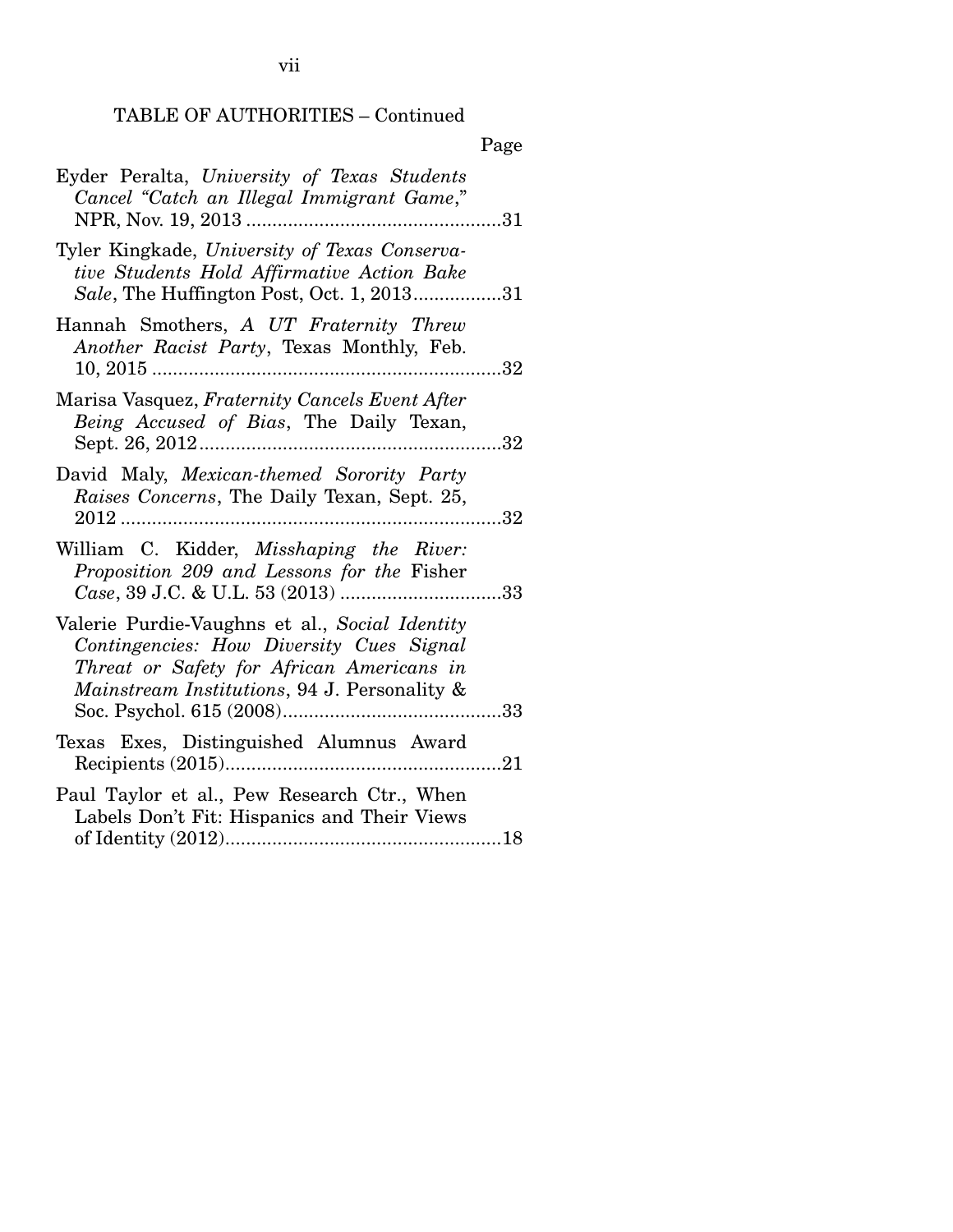viii

# TABLE OF AUTHORITIES – Continued

Page

| Tanya Hernandez, Latin at Work: When Color<br>Discrimination Involves More Than Color, in<br>Shades of Difference: Why Skin Color Mat-<br>ters 236-44 (Evelyn NakanoGlenn, ed. 2009)18 |
|----------------------------------------------------------------------------------------------------------------------------------------------------------------------------------------|
| Patricia Palacios Paredes, Latinos and The<br>Census: Responding to the Race Question, 74                                                                                              |
| Carolina Moreno, This is What it Means to be<br>Afro Latino, Huffington Post, Feb. 25, 201518                                                                                          |
| Seth Motel & Eileen Patten, Pew Research<br>Ctr., The 10 Largest Hispanic Origin Groups:<br>Characteristics, Rankings, Top Countries                                                   |
| Patricia Guadelupe & Suzanne Gamboa, Afro<br>Latinos' Mixed Identity Can Leave Them Out                                                                                                |
| of the Mix, NBCNews.com, Feb. 27, 2014 18                                                                                                                                              |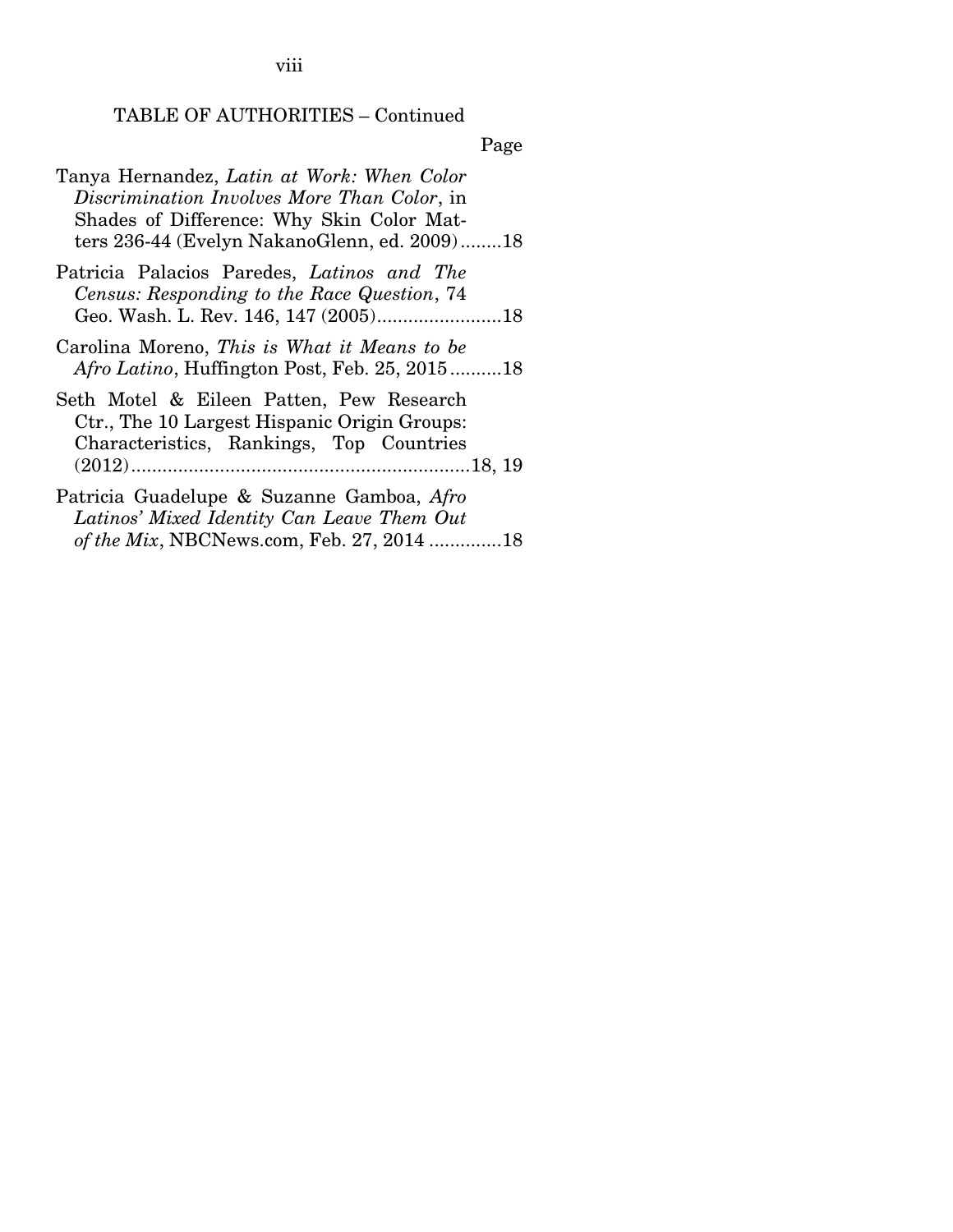### **INTEREST OF** *AMICI CURIAE*<sup>1</sup>

*Amici* are undergraduate students at The University of Texas at Austin (UT), as well as national, state and local Latino civil rights organizations and associations whose missions include serving the interests of Latino communities. These students and organizations contend that the consideration of race and ethnicity in college admissions remains vital for the advancement of Latinos and, consequently, for the progress of the entire nation. *Amici* have an interest in these proceedings, and all urge affirmance of the decision below. The attached Appendix includes a list and description of *amici*.

#### **SUMMARY OF ARGUMENT**

--------------------------------- ---------------------------------

 UT is a flagship public university that trains and prepares future leaders in a State that will become majority Latino within a matter of decades. The educational benefits of diversity, including cross-racial and cross-ethnic understandings, are essential to UT's

<sup>1</sup> Pursuant to Rule 37.6, counsel for *amici curiae* state that no counsel for a party authored this brief in whole or in part, and no counsel or party made a monetary contribution intended to fund the preparation or submission of this brief. No person or entity other than *amici curiae*, their members, or their counsel has made a monetary contribution to the preparation or submission of this brief. The parties have consented to the filing of this brief, and letters reflecting their consent have been filed with the Clerk.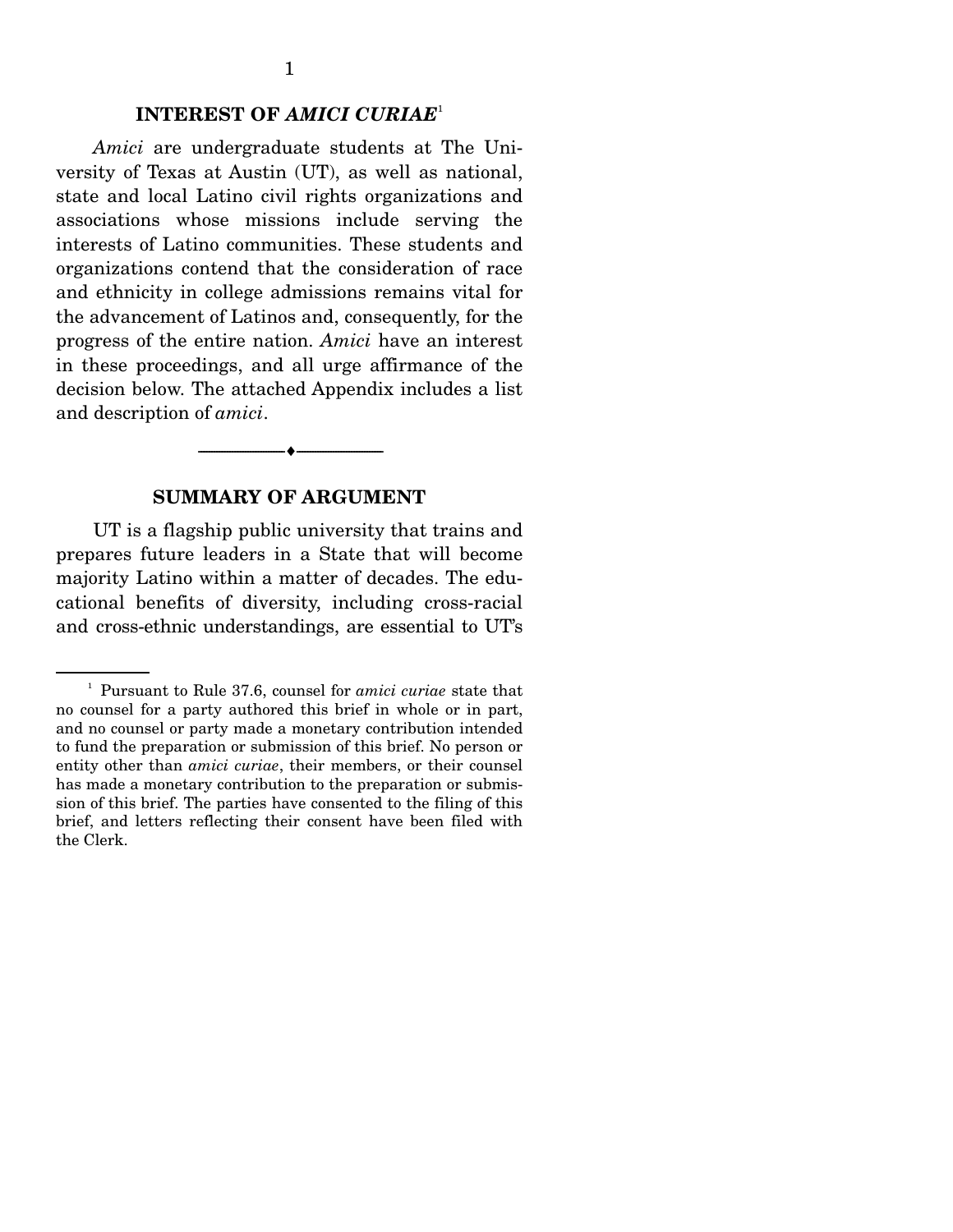mission and flow to minority and non-minority students alike. After all, tomorrow's leaders must not only come from a diverse population but must also be able to lead and communicate effectively as part of a multicultural workforce. But UT is hampered from selecting students that contribute to its educational mission and campus diversity, because, by law, it may consider only one factor, class rank, for 75% of its admitted students.

 In the face of ever-shifting legislative mandates that result in the mechanical admission of the bulk of UT's freshman class, UT employs a discretionary component that considers applicants holistically and provides a much needed counterbalance to ensure student-body racial and ethnic diversity. UT's method employs race as one modest factor among many to respond to the shortcomings of the State's race neutral policy. The Fifth Circuit appropriately held that UT's limited use of race is thus narrowly tailored.

 If successful, UT's blended approach will serve to address the underrepresentation of Latinos in public and private leadership positions and help meet the needs of Texas businesses in today's global economy. UT's plan also breaks down stereotypes and eases racial isolation and hostility that current Latino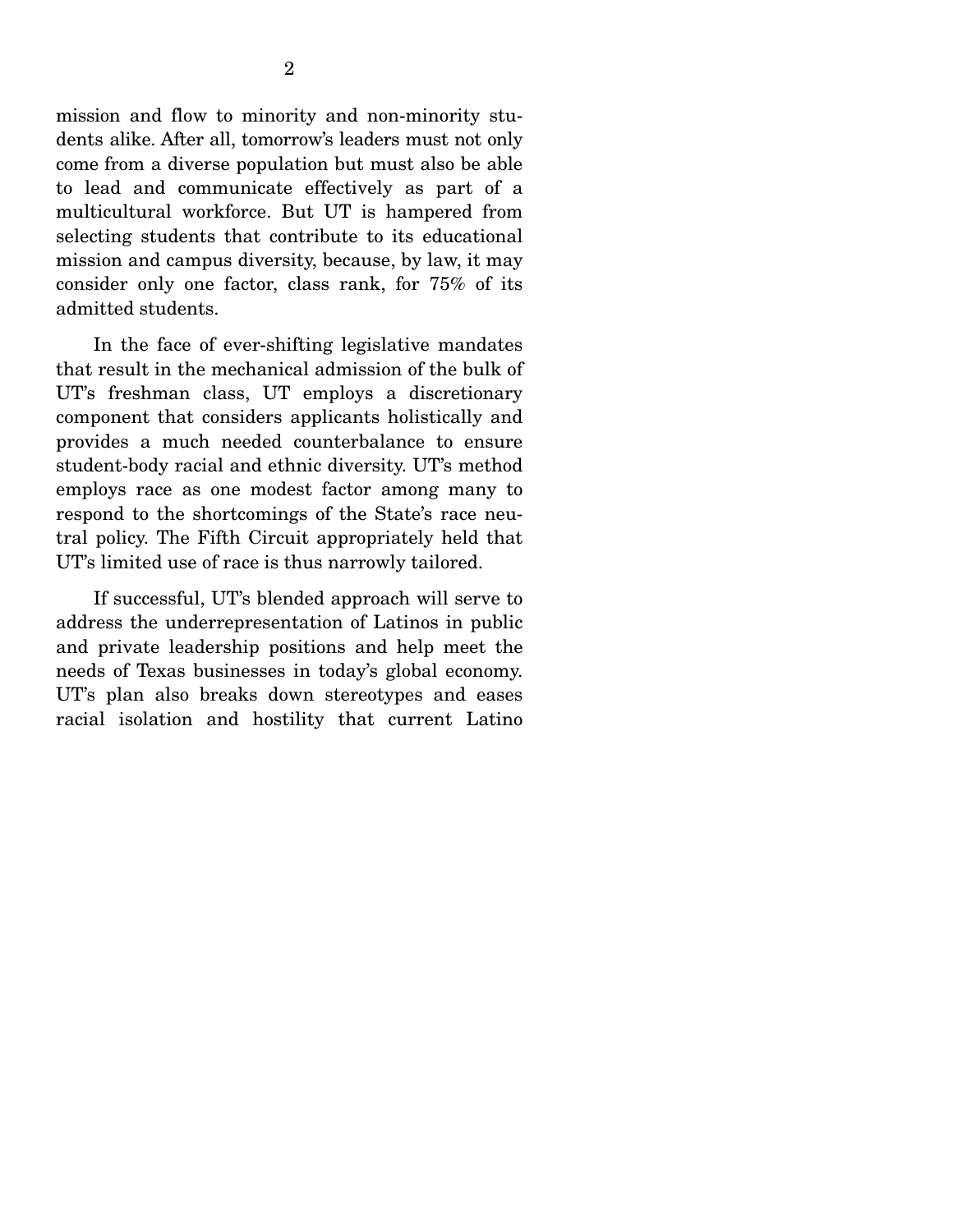students experience on campus. These goals are essential to UT's educational mission.<sup>2</sup>

--------------------------------- ---------------------------------

### **ARGUMENT**

### **I. UT'S ADMISSION PROGRAM IS NAR-ROWLY TAILORED**

 After UT implemented race-neutral measures that proved insufficient to achieve diversity, it crafted a blended admissions approach that responds to the shortcoming and uncertainties of the legislated Top Ten Percent Plan (TTP) and evaluates applicants as individuals. UT's undergraduate admissions program is narrowly tailored to obtain the educational benefits of diversity. UT's use of race as a "factor of a factor of a factor of a factor," *see Fisher v. Univ. of Tex. at Austin*, 133 S. Ct. 2411, 2434 (2013) (Ginsburg, J., dissenting), in its blended admissions program thus satisfies strict scrutiny. *See id.* at 2418. UT's admissions program is (1) necessary to achieve the educational benefits of diversity, and (2) ensures that each applicant is evaluated as an individual, where race is not an applicant's defining feature. *See id.* at 2420.

<sup>&</sup>lt;sup>2</sup> Amici agree that Petitioner has failed to establish standing as UT argues, and this case should be dismissed for lack of jurisdiction. *See* Resp. Br. 17-23. Regardless, Petitioner's case fails on the merits.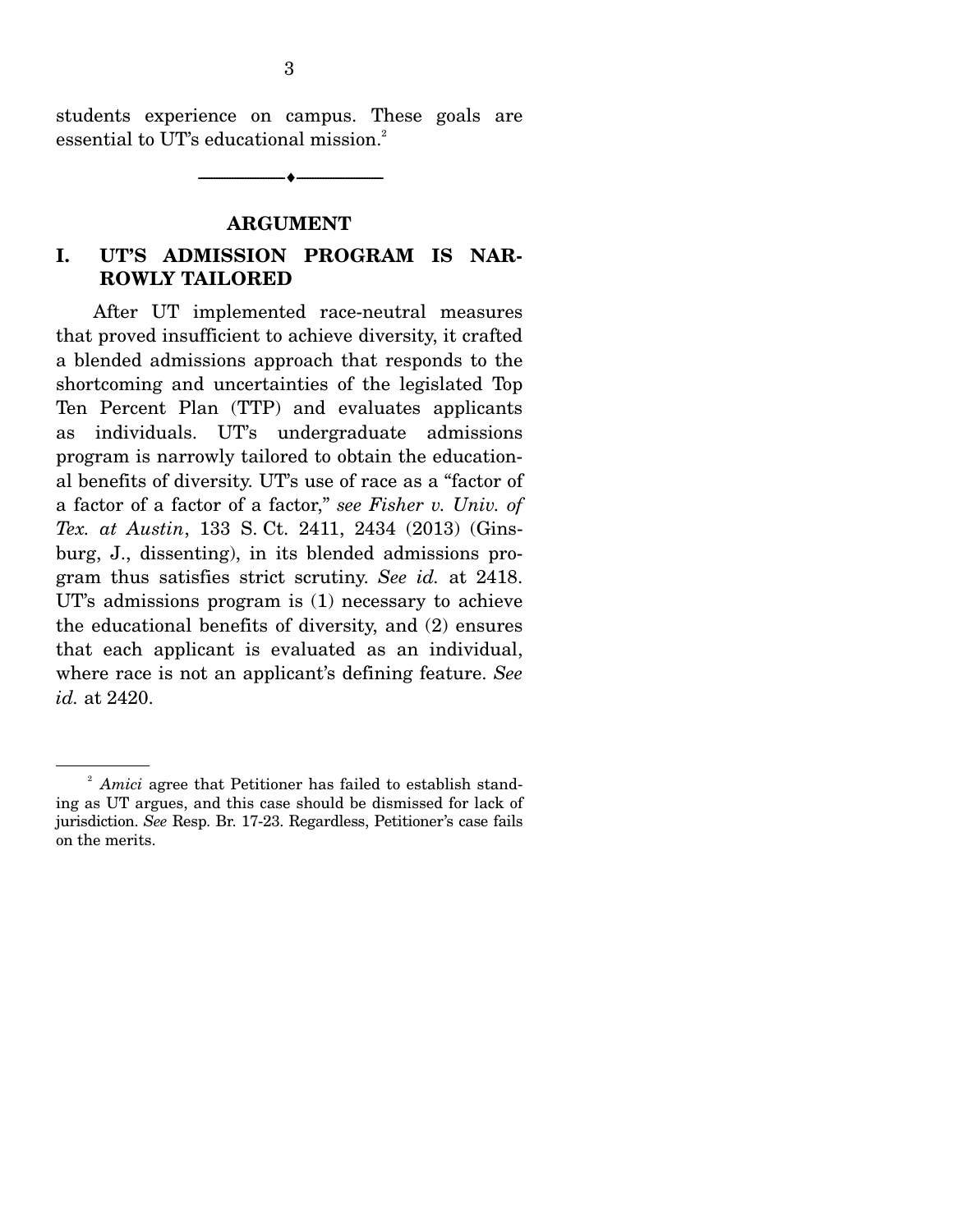### **A. UT's Blended Approach Is Necessary Because the Race-Neutral Policies Implemented by UT and the Texas Legislature Alone Cannot Achieve Diversity**

 UT's race-neutral alternatives alone do not achieve diversity because it and the Texas Legislature implemented costly, aggressive, race-neutral policies that failed to achieve student body diversity.

 In 1997, the Legislature enacted House Bill 588, which guaranteed admission to UT to Texas high school graduates ranked in the top 10% of their classes. *See* Tex. Educ. Code § 51.803; Tex. H.B. 588, 75th Leg., R.S. (1997). By 2003, 77% of admitted Black students from Texas high schools were admitted under the TTP, as were 82% of Latinos.<sup>3</sup> UT augmented the Legislature's TTP by implementing several race-neutral scholarship and outreach programs directed at low-income and first-generation students. *See Fisher v. Univ. of Tex. at Austin*, 758 F.3d 633, 647-49 (5th Cir. 2014) (describing programs).

 The TTP was designed to yield increased numbers of non-traditional and low-income students without sacrificing academic quality. *Compare Grutter v. Bollinger*, 539 U.S. 306, 340 (2003) (concluding that the law school sufficiently considered workable race-neutral alternatives before rejecting those alternatives); *compare also Fullilove v. Klutznick*, 448

<sup>3</sup> *See* Supplemental Joint Appendix (SJA) 158a.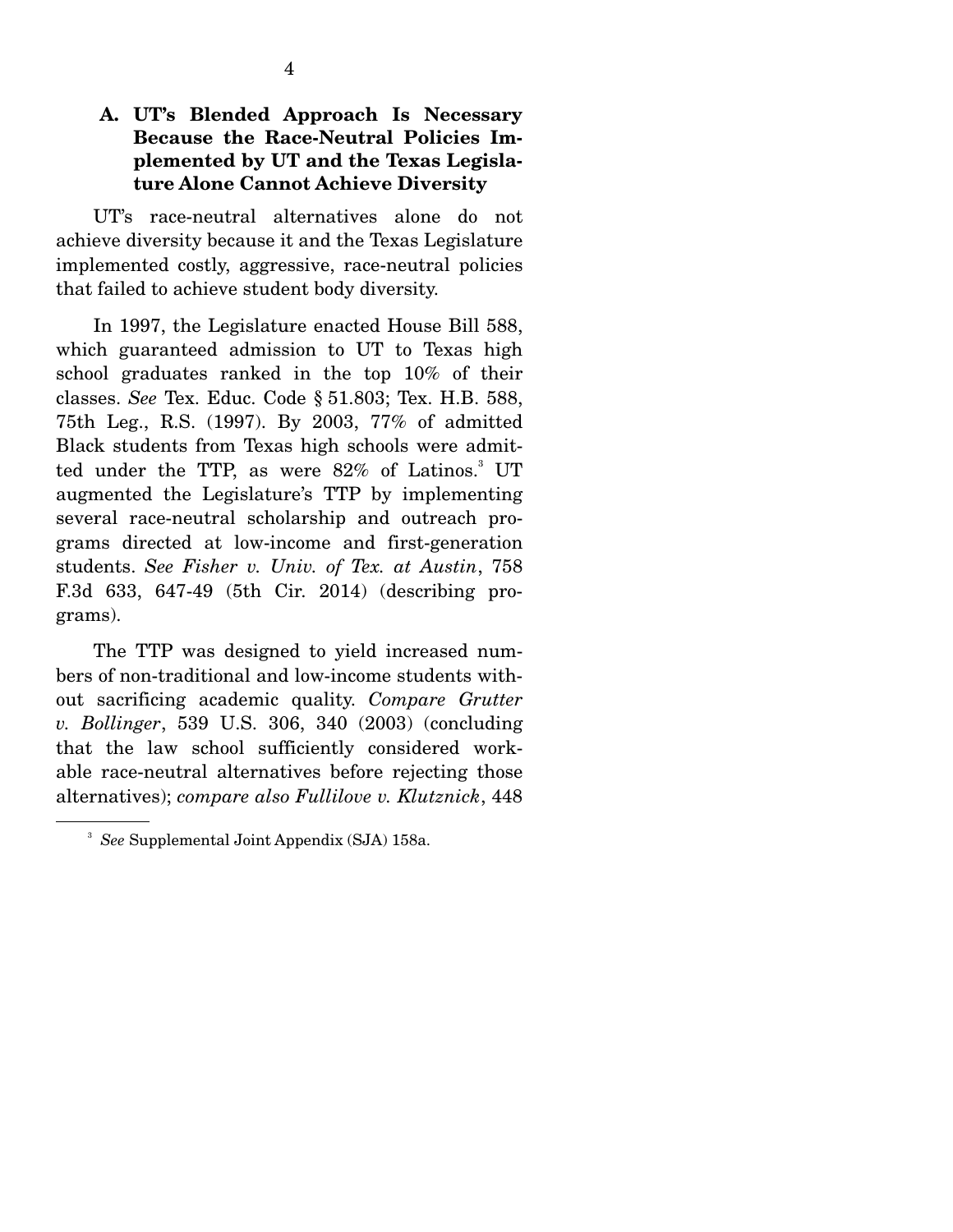U.S. 448, 463-67 (1980) (explaining that Congress carefully examined and rejected race-neutral alternatives before adopting race-based set-asides for federal construction grants).4

 Although the TTP became the main conduit for admission of Latino and Black students to UT, their numbers lagged far behind those of Anglo<sup>5</sup> students. For example, despite UT's and the Legislature's efforts, UT's enrollment of underrepresented minority students did not increase from 1996 to 2002, the last year considered by UT in its Proposal to Consider Race and Ethnicity in Admissions.<sup>6</sup> From 1996 to 2002, Black enrollment decreased from 4% to 3%, while Latino enrollment stagnated at  $14\%$ .<sup>7</sup> "Critical mass" cannot be quantified in percentage points; however, these low, steady numbers did not show UT at or moving near a "critical mass" of underrepresented minority students when it implemented its raceconscious admissions policy in 2004. *Cf. Fisher*, 758 F.3d at 668 n.11 (Garza, J., dissenting) (agreeing that UT had not reached a critical mass in 2004).

<sup>4</sup> *See* UT Office of Admissions, Implementation and Results of the Texas Automatic Admissions Law (HB 588) at The University of Texas at Austin 11 (2010), www.utexas.edu/student/ admissions/research/HB588-Report13.pdf (showing TTP-enrolled freshman with a higher mean GPA than non-TTP-enrolled freshman).

<sup>&</sup>lt;sup>5</sup> The term "Anglo" refers to persons who identify to the U.S. Census Bureau as White and not Hispanic.

<sup>6</sup> *See* SJA 30a. 7

*See id.*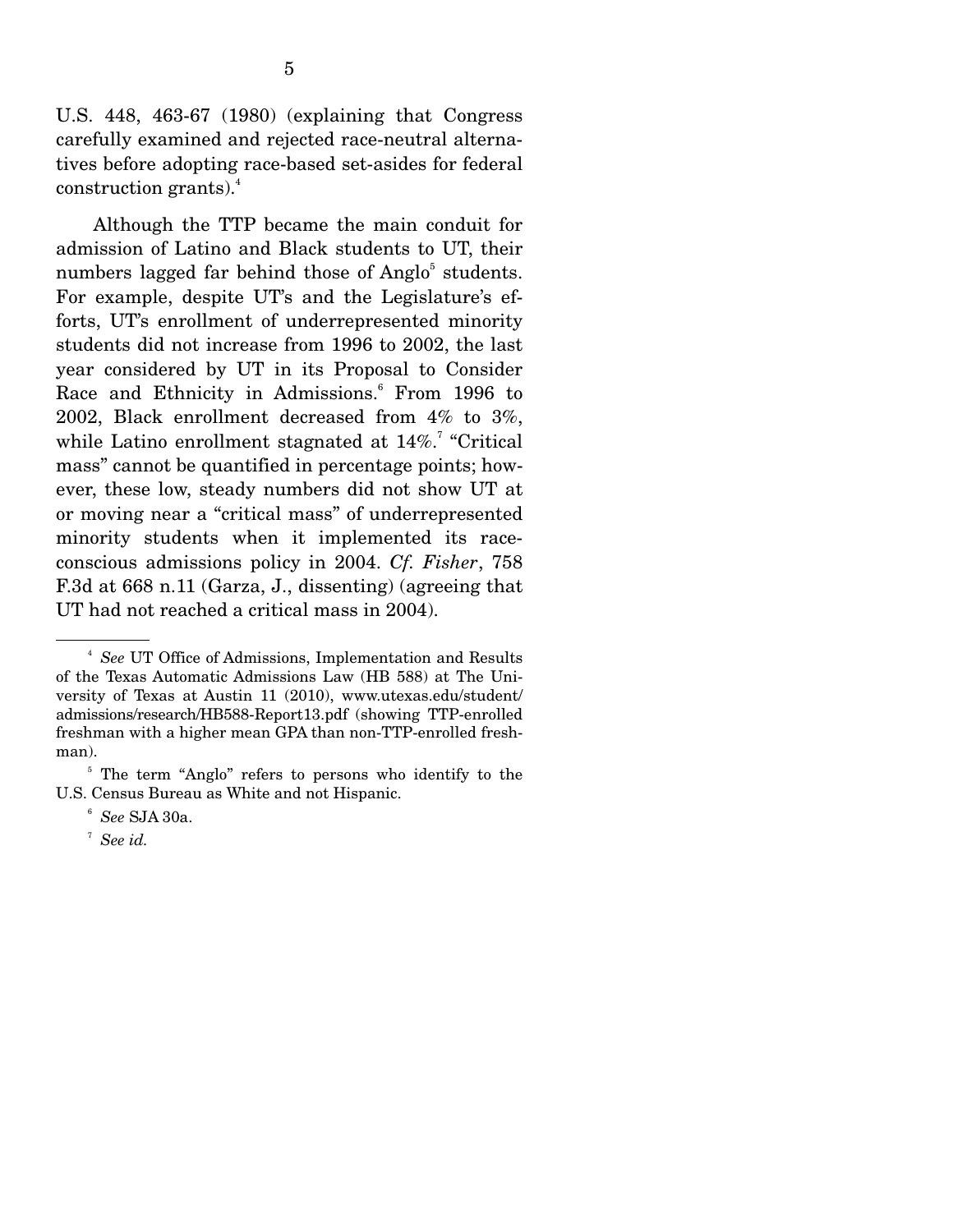From 2002 to 2008, the year Petitioner applied for admission, Black and Latino enrollment slowly increased through UT's race-neutral efforts and, starting in 2005, through UT's race-conscious holistic review. In 2008, 6% of the enrolled freshman class was Black and 20% was Latino.

 Despite these promising trends, UT's raceneutral efforts showed signs of strain. As designed, the TTP precluded UT from considering anything other than class rank, thus impinging on UT's ability to select students that contribute to its educational mission and campus diversity. *See Grutter*, 539 U.S. at 340 (faulting percent plans for precluding individualized assessments); *Gratz v. Bollinger*, 539 U.S. 244, 271 (2003) (noting that the admissions program Justice Powell described did not contemplate that any single characteristic automatically ensured a specific and identifiable contribution to a university's diversity).

 Moreover, since its adoption in 1998, the TTP has admitted an increased share of UT's incoming freshman class, thus crowding out holistic assessment of applicants.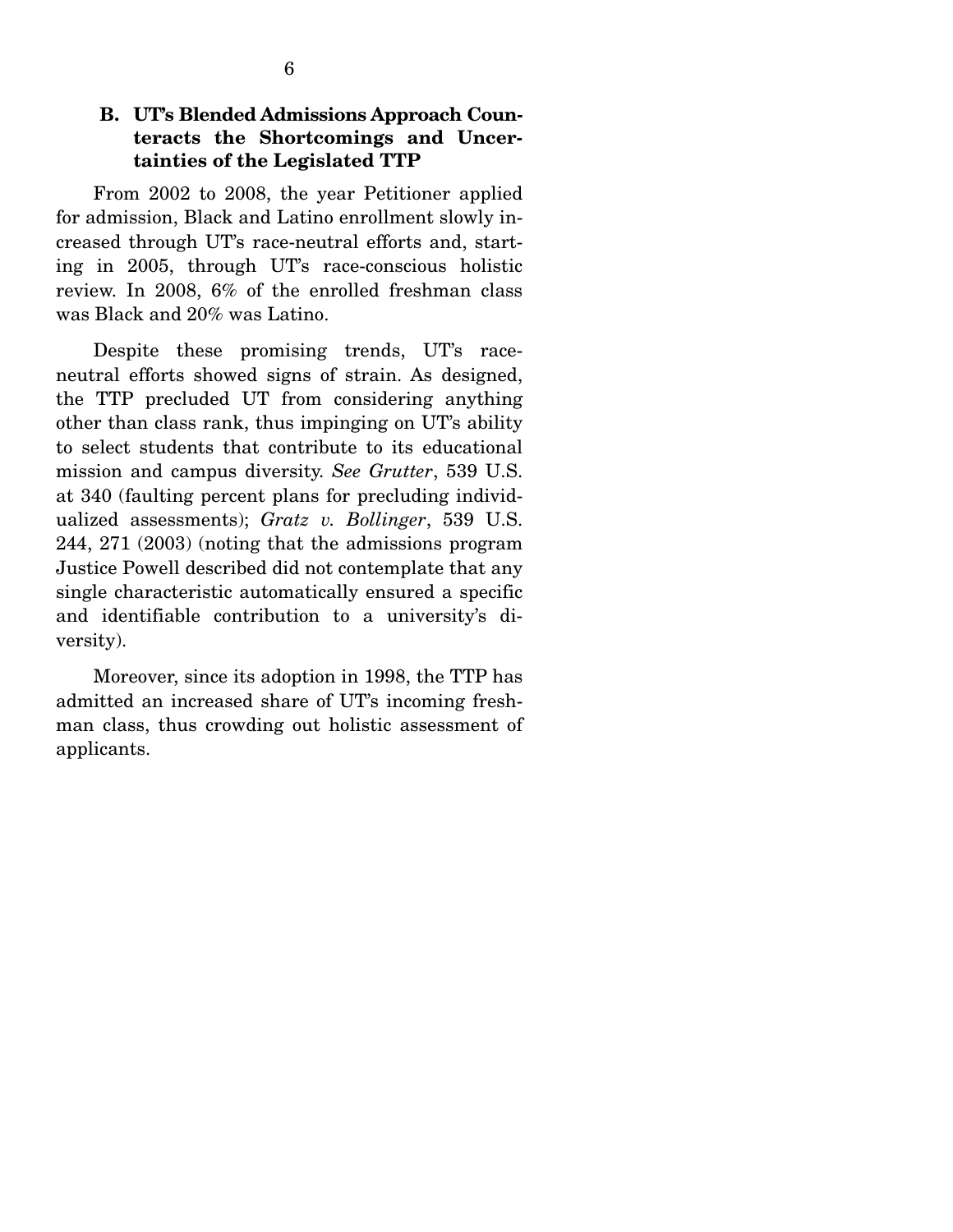| 1998 | 41% | 2007          | 71%   |
|------|-----|---------------|-------|
| 1999 | 45% | 2008          | 81%   |
| 2000 | 47% | 2009          | 86%   |
| 2001 | 51% | 2010          | 87%   |
| 2002 | 54% | 2011 (Top 8%) | 77%   |
| 2003 | 70% | 2012 (Top 9%) | 78%   |
| 2004 | 66% | 2013 (Top 8%) | 80%   |
| 2005 | 69% | 2014 (Top 7%) | 72.5% |
| 2006 | 71% |               |       |

**Share of UT's Incoming Freshman Class from Texas High Schools Admitted through TTP**<sup>8</sup>

 The TTP's principal limitation – a single, mechanically-applied admission criteria – is conversely a source of student body racial and ethnic diversity. The enrollment of underrepresented minority students has generally tracked the rise of the TTP, and fallen after a legislatively-imposed  $75\%$  cap<sup>9</sup> on the TTP at UT that resulted in cutoffs for students below the top

<sup>8</sup> Data from: SJA 159a; UT, Report to the Governor, the Lieutenant Governor, and the Speaker of the House of Representatives on the Implementation of SB 175, 81st Legislature for the Period Ending Fall 2014, at 2 (2014), www.utexas.edu/ student/admissions/research/SB\_175\_Report\_for\_2014.pdf; UT Office of Admissions, Implementation and Results of the Texas Automatic Admissions Law (HB 588) at The University of Texas at Austin 11 (2010).

<sup>9</sup> *See* Tex. Educ. Code § 51.803(a-1); Tex. S.B. 175, 81st Leg., R.S. (2009). The cap falls away after the 2017 admission cycle if a court prohibits UT from considering race in holistic review. *See*  Tex. Educ. Code § 51.803(k).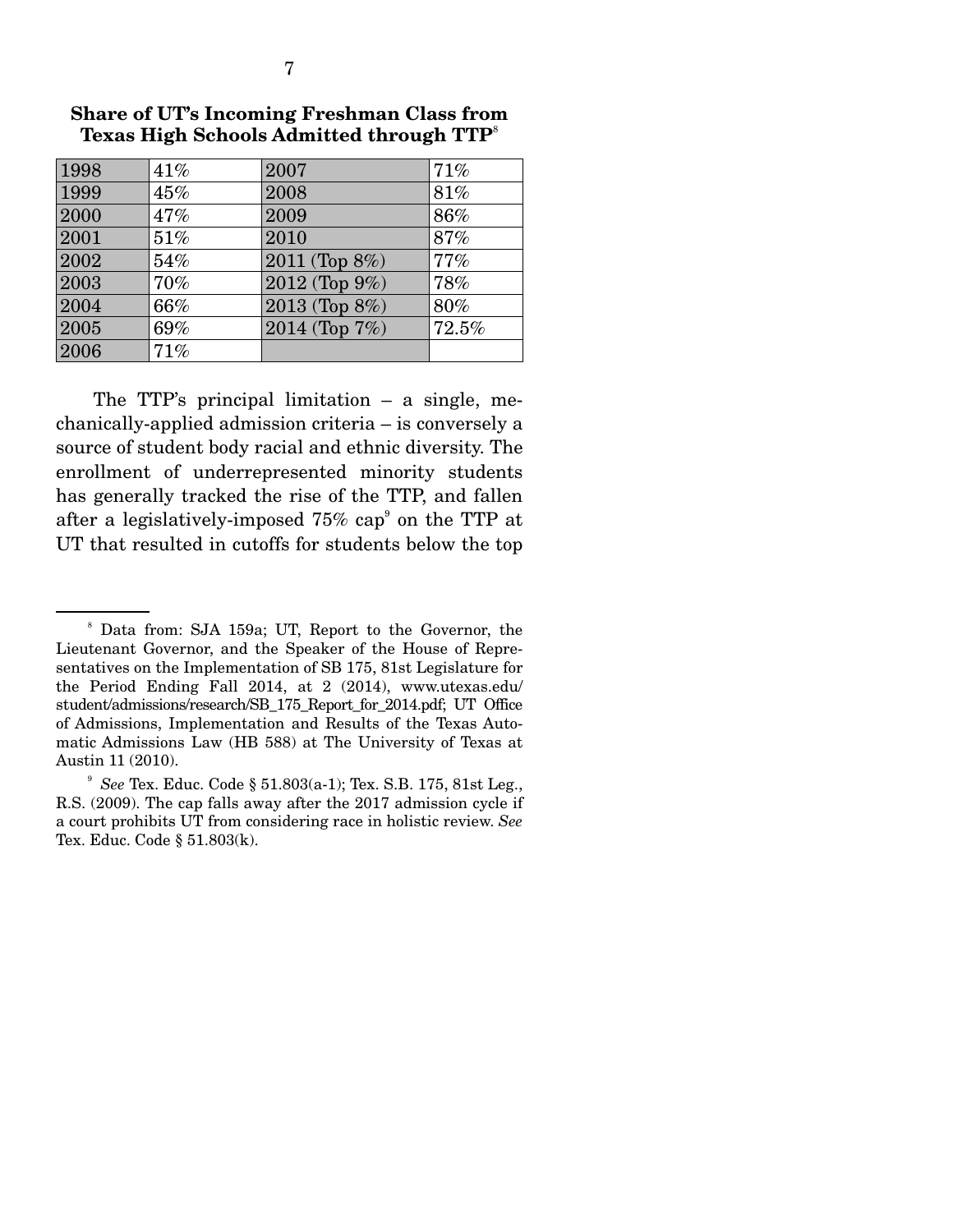7%, 8%, and 9% of Texas high school graduating classes in recent years.<sup>10</sup>

# **Black Student Enrollment**<sup>11</sup>

| 1998 | 3% | 2007              | 6% |
|------|----|-------------------|----|
| 1999 | 4% | 2008              | 6% |
| 2000 | 4% | 2009              | 5% |
| 2001 | 3% | 2010              | 6% |
| 2002 | 3% | 2011 (Top $8\%$ ) | 6% |
| 2003 | 4% | 2012 (Top 9%)     | 6% |
| 2004 | 5% | 2013 (Top 8%)     | 5% |
| 2005 | 5% | 2014 (Top 7%)     | 4% |
| 2006 | 5% |                   |    |

# Latino Student Enrollment<sup>12</sup>

| 1998 | $13\%$ | 2007     | 20%     |
|------|--------|----------|---------|
| 1999 | $14\%$ | 2008     | 20%     |
| 2000 | $13\%$ | 2009     | $121\%$ |
| 2001 | $14\%$ | $2010\,$ | 25%     |

<sup>10</sup> *See Fisher*, 758 F.3d at 650-53 (discussing the factors behind that connection).

<sup>11</sup> Data from: SJA 30a, 156a; UT, Report to the Governor, the Lieutenant Governor, and the Speaker of the House of Representatives on the Implementation of SB 175, 81st Legislature for the Period Ending Fall 2014, at 30 (2014); UT, Report to the Governor, the Lieutenant Governor, and the Speaker of the House of Representatives on the Implementation of SB 175, 81st Legislature for the Period Ending Fall 2012, at 27 (2012), www. utexas.edu/student/admissions/research/SB\_175\_Report\_for\_2012. pdf; UT Office of Admissions, Implementation and Results of the Texas Automatic Admissions Law (HB 588) at The University of Texas at Austin 7 (2010).

<sup>12</sup> Data from the sources identified in footnote 11 *supra*.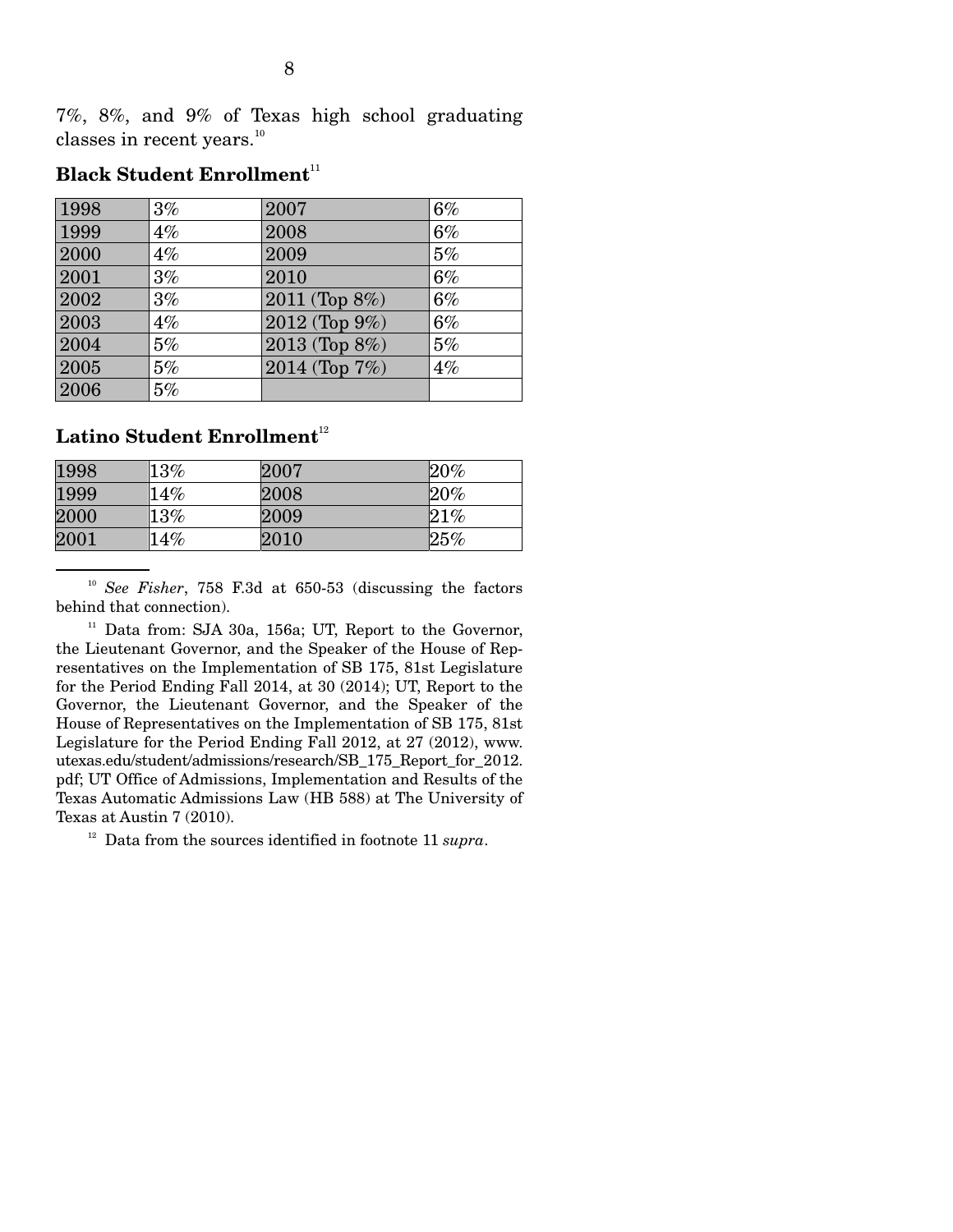| 2002 | $14\%$ | $2011$ (Top $8\%)$ | 23%    |
|------|--------|--------------------|--------|
| 2003 | $16\%$ | $2012$ (Top $9\%)$ | $25\%$ |
| 2004 | 17%    | $2013$ (Top $8\%)$ | 25%    |
| 2005 | $18\%$ | $2014$ (Top 7%)    | $22\%$ |
| 2006 | $19\%$ |                    |        |

 In addition to the 75% cap, the Legislature, in 2013, further tweaked the application of the TTP by passing House Bill 5, which limited TTP eligibility to graduating Texas high school seniors who completed, among other coursework, Algebra II, a course that the State does not require for high school graduation.<sup>13</sup> A downside of that rejigging of high school graduation and TTP requirements is the heightened chance that hopeful UT applicants will miss the TTP cutoff, not because of grades, but by choosing the wrong high school math course. Low-income and minority students in under-resourced school districts may especially suffer lower UT admission rates as a result of this restriction. $14$ 

 With its swings in freshman class admissions and recurrent legislative tinkering, the TTP, alone or in combination with other race-neutral programs,

<sup>13</sup> *See* Tex. Educ. Code § 28.025(b-1)(2).

<sup>14</sup> *See* Aamena Ahmed, *Despite New Law, Algebra II Still a College Requirement*, Texas Tribune, Mar. 4, 2014, http://www. texastribune.org/2014/03/04/algebra-ii-will-still-remain-requiredcourse-most-/ (reporting that a Texas A&M University admissions officer expressed concern that students will incorrectly assume they can gain admission under the default high school graduation plan).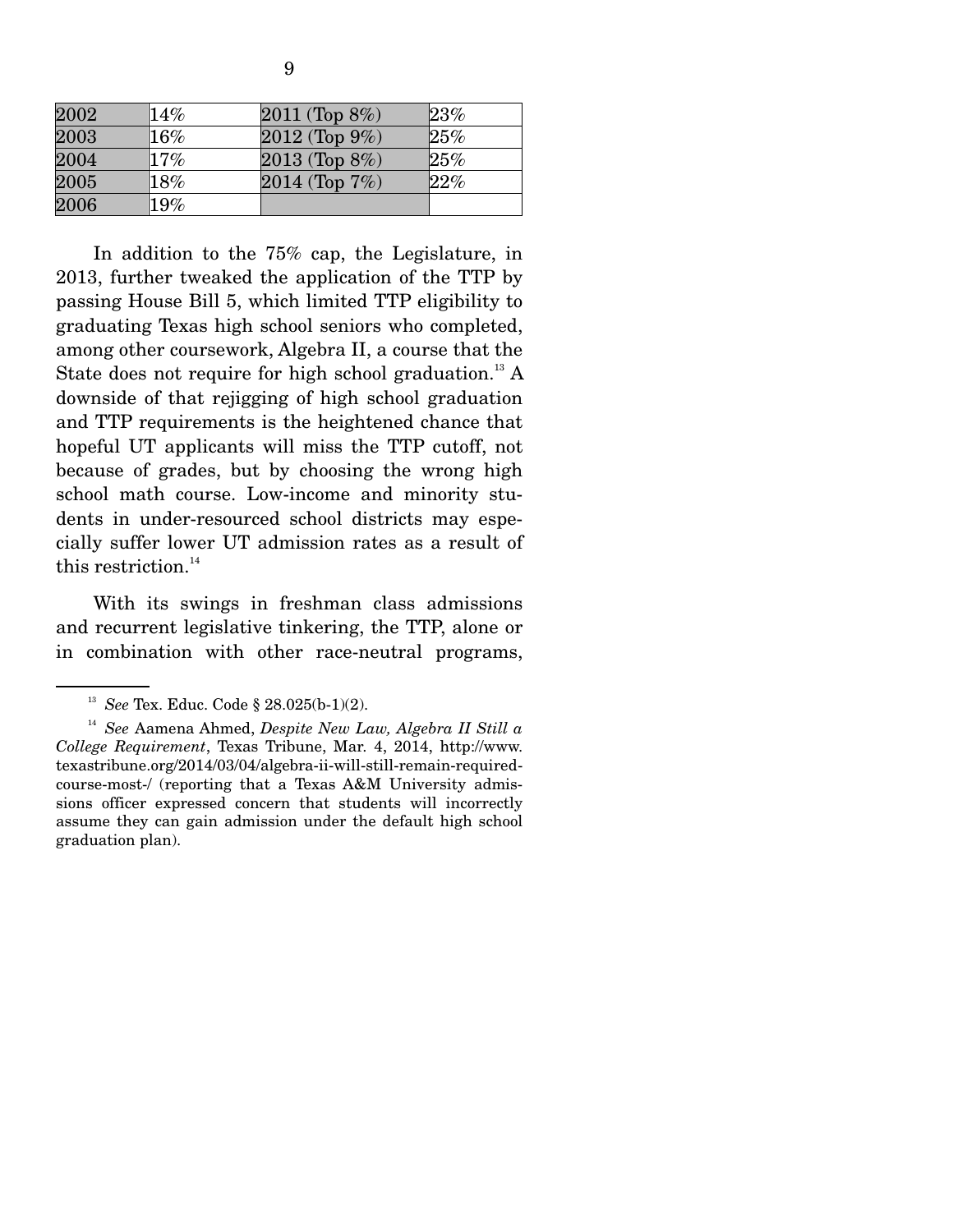cannot ensure that UT fulfills its mission and achieves a "critical mass" of underrepresented minority students. As one state among 50 "laboratories for experimentation," Texas has chosen to address the "complex policy question" of university studentbody diversity with a system of legislatively mandated and campus-discretionary admissions policies. *See Schuette v. Coal. to Defend Affirmative Action, Integration & Immigrant Rights & Fight for Equal. By Any Means Necessary (BAMN)*, 134 S. Ct. 1623, 1630 (2014); *see also Grutter*, 539 U.S. at 327 ("Context matters when reviewing race-based governmental action under the Equal Protection Clause."). That balance of mandated and discretionary admissions evolves with the State's changing needs and aspirations.

 The recent legislative changes underscore the ever-shifting gap that UT's holistic admissions plan must fill to bring balance to the admissions process and allow UT to consider a wide array of applicant characteristics that might contribute favorably to the student body, including artistic achievement, leadership, and ability to overcome personal obstacles. In some years, the admissions gap that holistic review must fill is wide (*e.g.*, 59% of enrolled freshmen from Texas high schools admitted under holistic review in 1998); in other years, the gap narrows (*e.g.*, 13% of such students in  $2010$ .<sup>15</sup> UT's holistic admission plan

<sup>&</sup>lt;sup>15</sup> *See* SJA 159a; UT, Report to the Governor, the Lieutenant Governor, and the Speaker of the House of Representatives on (Continued on following page)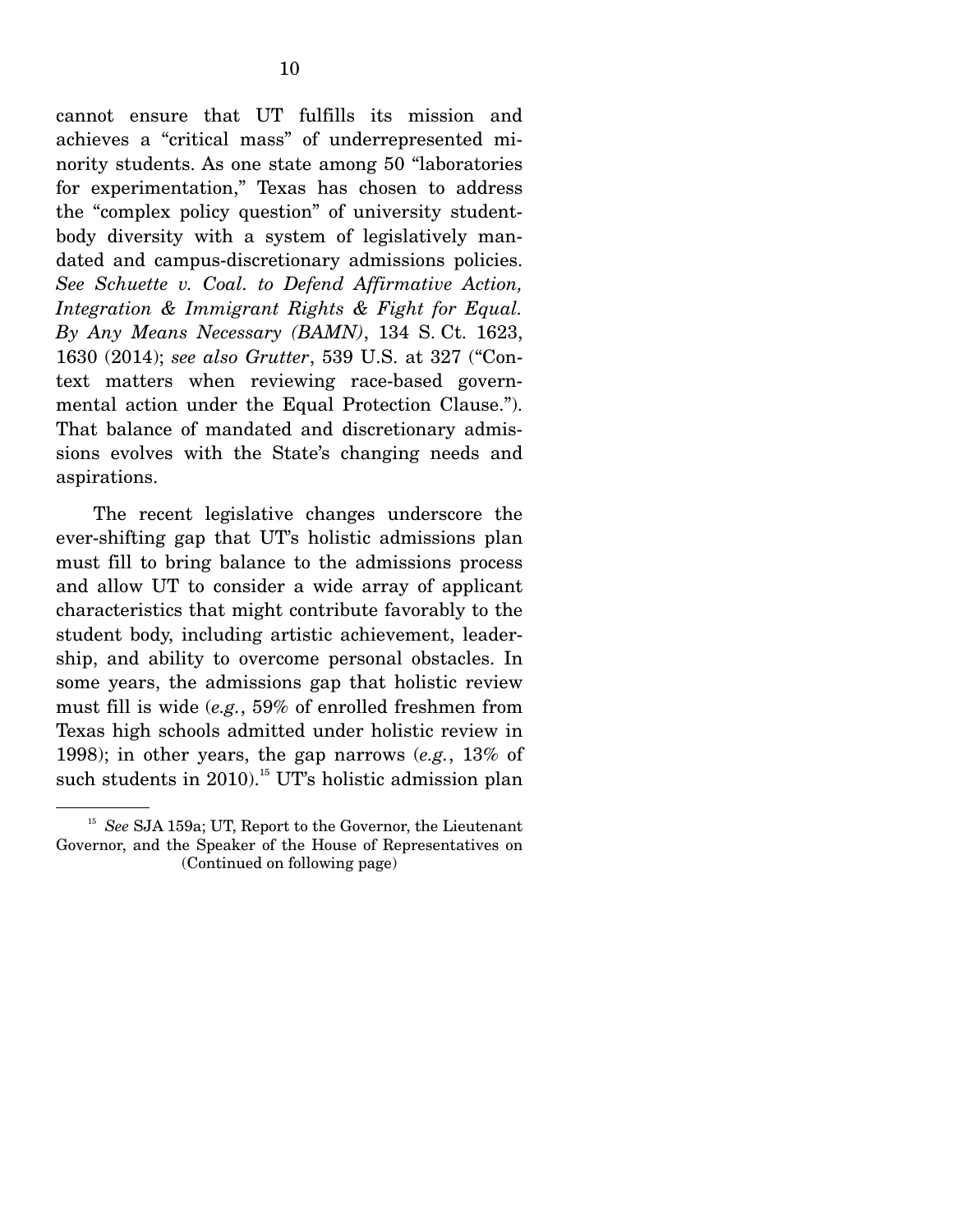provides a needed counterbalance to the TTP to ensure student-body racial and ethnic diversity even when the TTP is altered, capped, or otherwise restricted by evolving mandates.

### **C. UT Employs Race as a Limited Factor to Ensure that Student Body Diversity Is Not Crowded Out by the TTP**

 Under state law, 75% of UT's incoming class is determined based on one factor alone: class rank. UT's holistic admissions plan responds flexibly to an evolving legislative mandate to ensure that, for the remaining 25% of admits, *all* factors that contribute to student body diversity are meaningfully considered. UT considers race in its holistic admissions plan as a "factor of a factor of a factor of a factor." *See Fisher*, 133 S. Ct. at 2434 (Ginsburg, J., dissenting) (quoting *Fisher v. Univ. of Tex. at Austin*, 645 F. Supp. 2d 587, 608 (W.D. Tex. 2009)).<sup>16</sup> Among other factors, UT considers leadership, extracurricular activities,

the Implementation of SB 175, 81st Legislature for the Period Ending Fall 2014, at 2 (2014).

 $16$  As the district court described, race is considered among seven special circumstances, which in turn is one of six factors that make up an applicant's personal achievement score. *See Fisher*, 645 F. Supp. 2d at 608. An applicant's personal achievement score, along with two essays, makes up the applicant's Personal Achievement Index (PAI). *See id.* Finally, the PAI is one of the two elements that make up the ultimate AI/PAI score, which determines whether UT offers a non-TTP applicant admission. *See id.*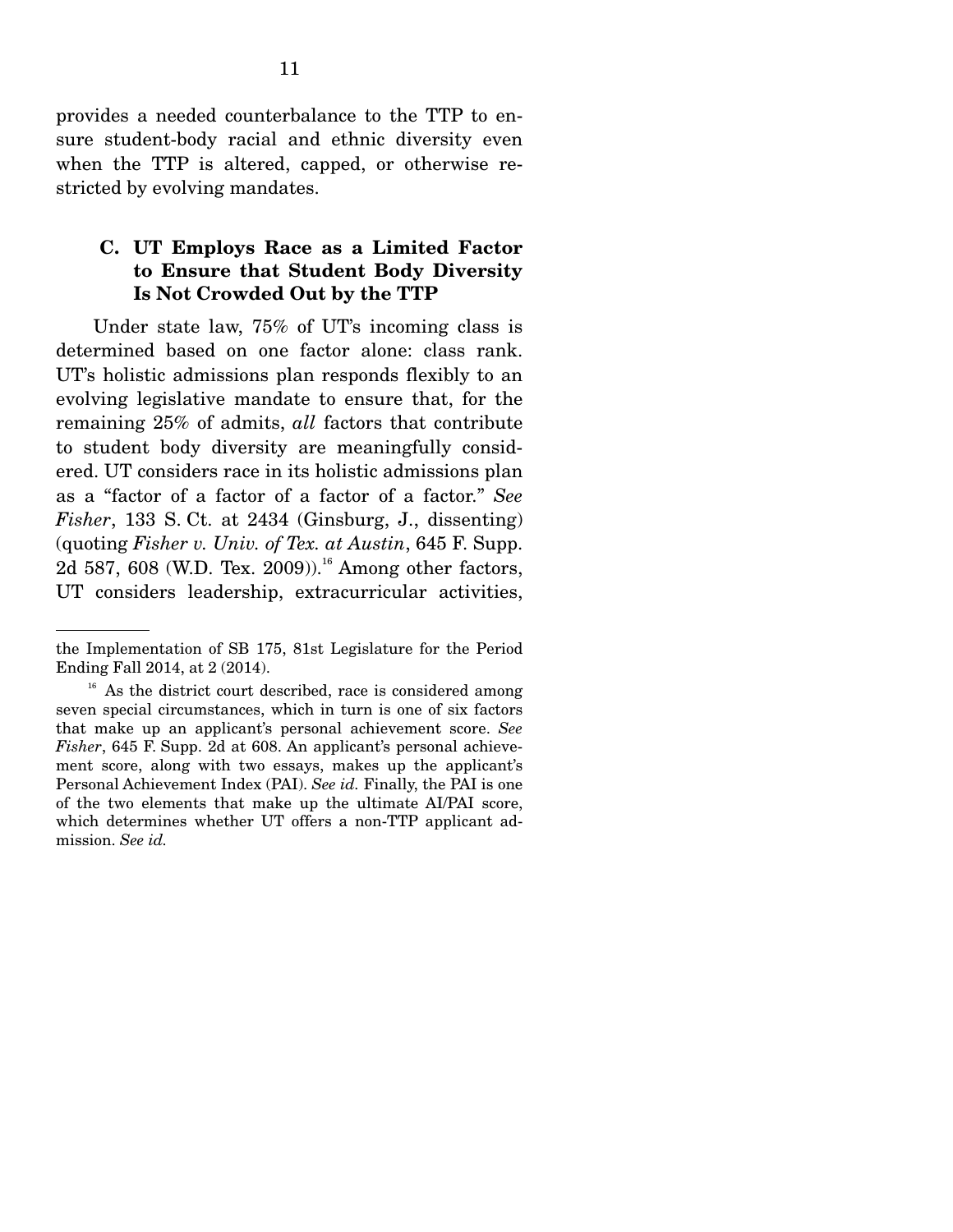honors, work experience, and community service. $17$ Individualized consideration is preserved throughout the process, and race is not determinative. *Compare Grutter*, 539 U.S. at 392 (Kennedy, J., dissenting) (noting that the University of Michigan Law School's admission plan highlighted race at the most decisive moments).

 "There is no constitutional objection to the goal of considering race as one modest factor among many others to achieve diversity." *Id*. at 392-93. UT's holistic admissions plan employs race as one modest factor to ensure racial and non-racial aspects of student body diversity, regardless of the size and composition of the freshman class admitted under the TTP. UT's admissions plan is thus narrowly tailored. *See id.*; *see also Fisher*, 133 S. Ct. at 2419-20; *Grutter*, 539 U.S. at 337-41.

### **II. CLASSROOM DIVERSITY IS A COMPEL-LING INTEREST ESSENTIAL TO UT'S MISSION**

 As the State's flagship public university, UT's mission is to "provide 'superior and comprehensive

<sup>17</sup> *See* SJA 41a; *see also* Joint Appendix (JA) 324a-25a, 334a (UT's director of admissions averring that, to create a diverse university, UT broadened its definition of merit to include applicants' leadership roles, participation in extracurricular activities, work experiences, service in the community, socioeconomic background, languages spoken at home, and race, among other characteristics).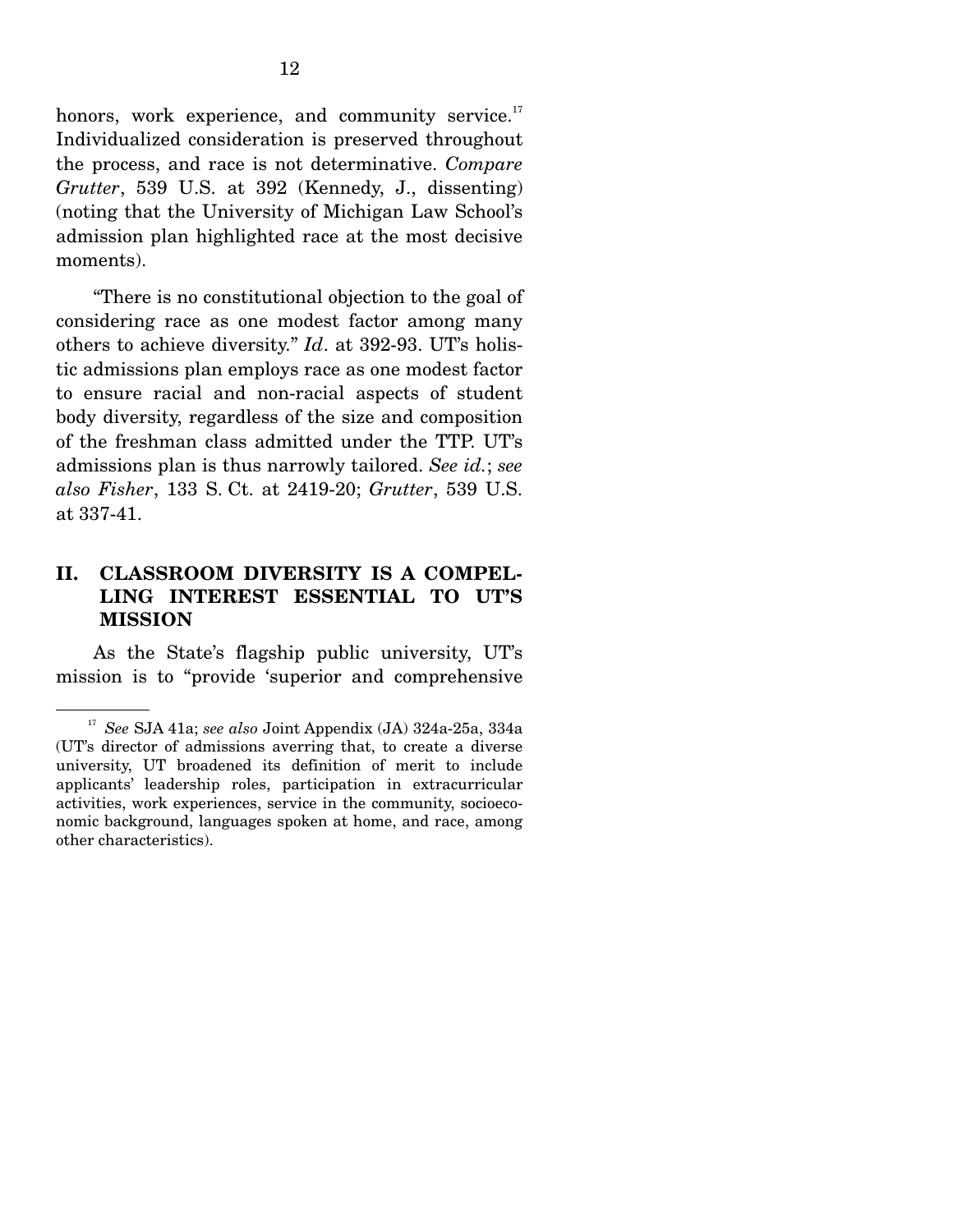educational opportunities' and to 'contribute to the advancement of society;" both goals require student body diversity.18 Indispensable to UT's mission is the training of the State's leaders to serve a diverse population.19 Diversity in the student body prepares UT graduates "for an increasingly diverse work force, for civic responsibility in a diverse society, and for entry into professions, where they will need to interact with people of different races, cultures, languages, and backgrounds."20 All UT students benefit from a robust exchange of ideas and exposure to different cultures. $21$ Accordingly, UT strives to provide all of its students with the benefits of diversity, including enhanced cross-racial and cross-ethnic understandings and an environment free of racial, ethnic, and geographic stereotyping. $22$ 

### **A. Intra-racial Diversity Is Part of UT's Compelling Interest in Promoting Diversity**

 UT's interest in "securing diversity's benefits . . . is complex." *See Fisher*, 133 S. Ct. at 2418. Diversity "is not an interest in simple ethnic diversity," or a divvying of seats by "specified percentage[s to]  $\dots$ 

<sup>18</sup> *See* No. 11-345 Resp. Br. 5. 19 *See* JA 253a, 478a-79a; SJA 23a.

<sup>20</sup> *See* JA 479a.

<sup>21</sup> *See* SJA 23a. 22 *See* JA 479a.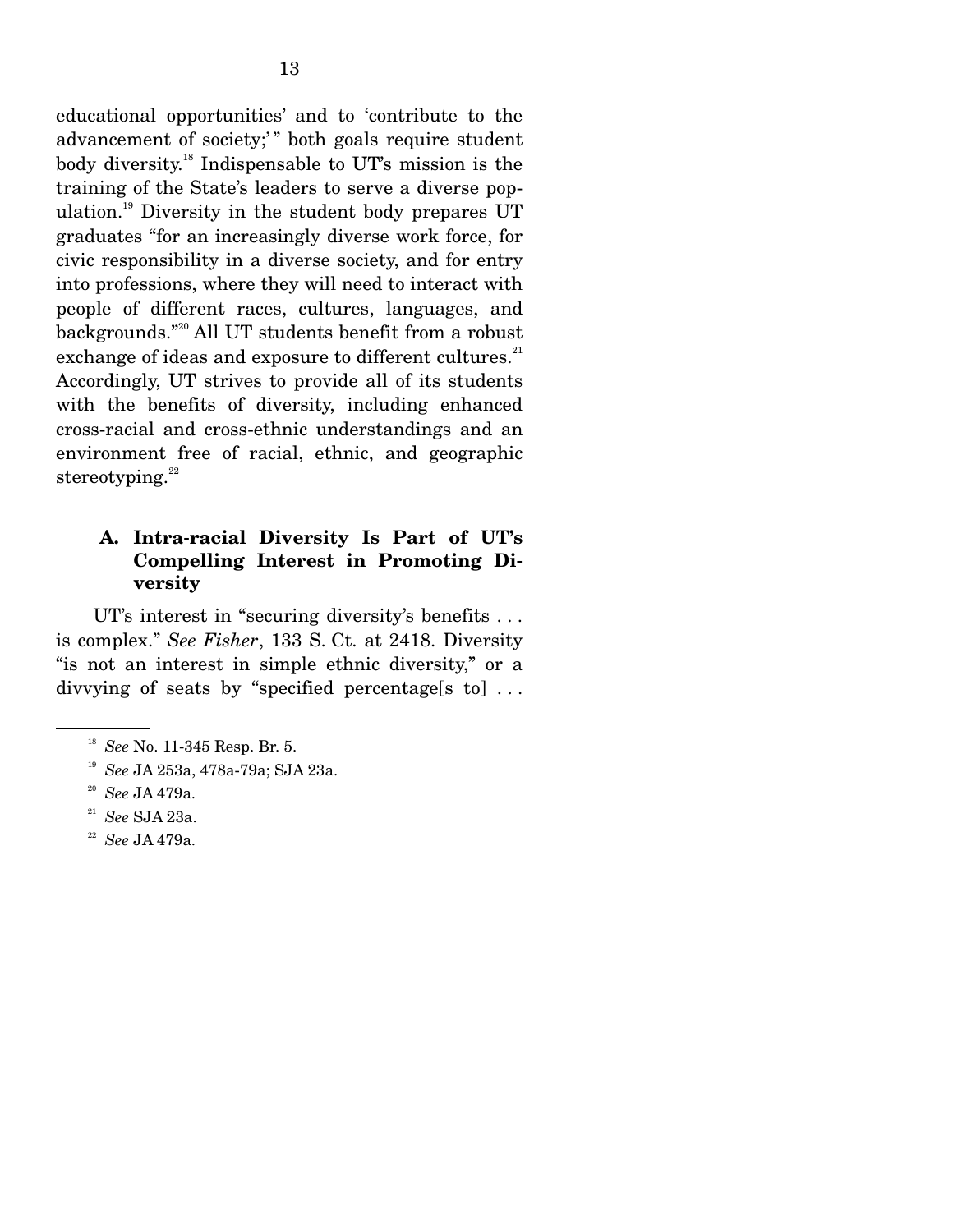selected ethnic groups." *Regents of Univ. of Cal. v. Bakke*, 438 U.S. 265, 299 (1978) (opinion of Powell, J.). Instead, diversity "encompasses a far broader array of qualifications and characteristics." *See id*. Intra-racial diversity, $23$  or the "variety of viewpoints" within racial groups, is one aspect of diversity. *See Grutter*, 539 U.S. at 319-20.<sup>24</sup> Within each racial and ethnic group, students' backgrounds, interests, and experiences vary, and these differences inform each student's individual views and preferences. Exposure to diversity within racial groups helps break down racial stereotypes, and "enables [students] to better understand persons of different races." *Grutter*, 539 U.S. at 330.

### **B. All Students Benefit From Intra-racial Diversity Among Anglo and Non-Anglo Students**

 Racial identity is not exclusive to minorities, nor does individualized consideration only benefit racial

<sup>&</sup>lt;sup>23</sup> The terms "intra-racial diversity" and "diversity within diversity" are used interchangeably in this brief.

<sup>24</sup> *See also* Devon W. Carbado, *Intraracial Diversity*, 60 UCLA L. Rev. 1130, 1134 (2013) (suggesting that racial diversity is more than "skin deep," and includes the personal background and experiences of individuals in different racial groups); Vinay Harpalani, *Diversity Within Racial Groups and the Constitutionality of Race-Conscious Admissions*, 15 U. Pa. J. Const. L. 463 (2012) (arguing that differences within racial groups provide compelling justification for consideration of race in admissions policies).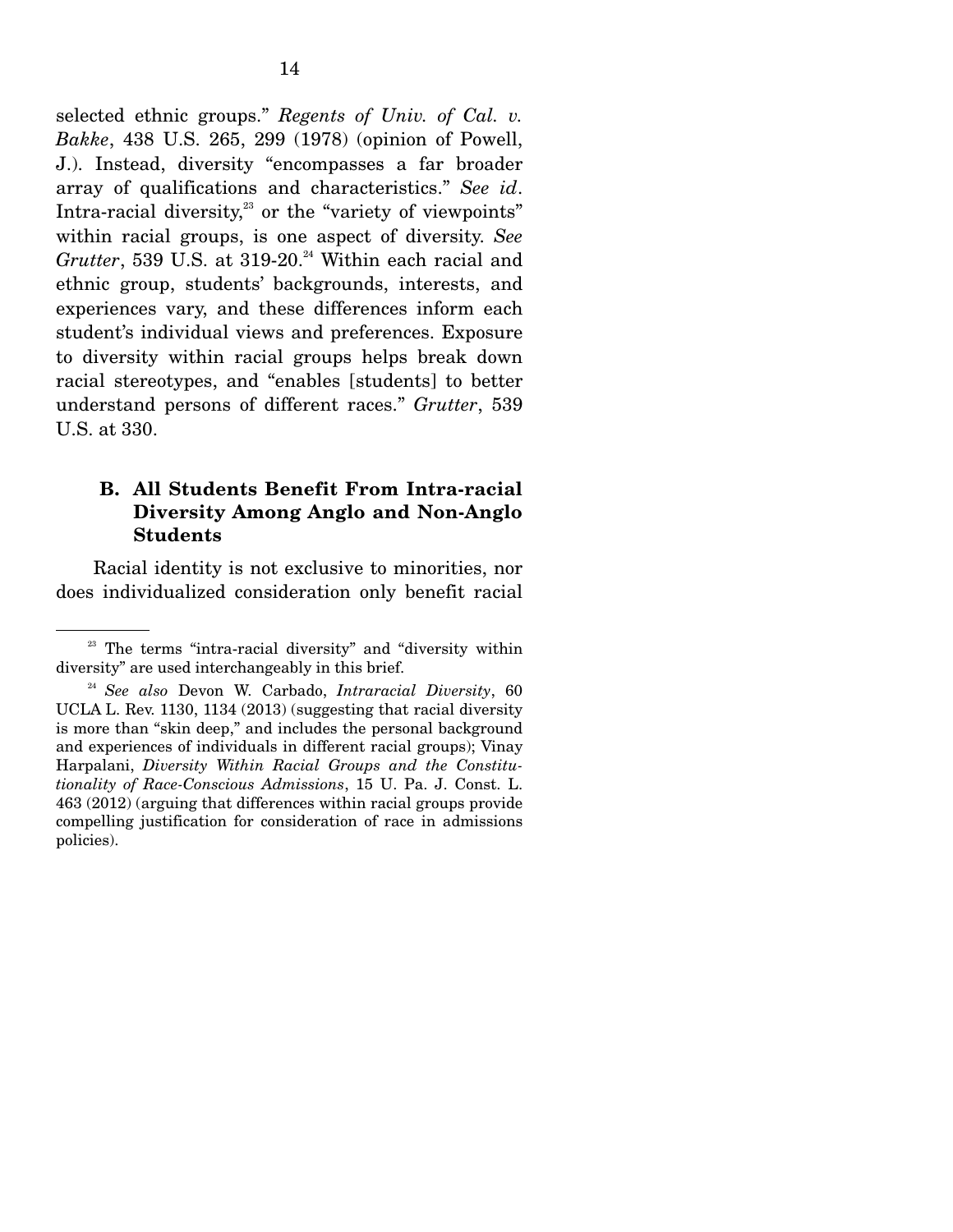minorities. Because Anglo students may also grow up in segregated settings, they too benefit from experiencing diversity within diversity among students from other racial groups. $25$  Justice Powell's opinion in *Bakke* underscores an oft-overlooked facet of diversity, namely that "white students in predominantly white institutions enjoy a presumption of intra-racial diversity."26 *See Bakke*, 438 U.S. at 322-24 (Opinion of Powell, J.) (noting that diversity had long been a tenet in Harvard College admissions, but that it had been limited to intra-racial diversity among white students and that the concept should be expanded to include diversity among and within communities of color in the individualized admissions review process). The number and diversity of Anglo students in predominantly Anglo institutions is so extensive that they are often not acknowledged as their own racial group. As a result, Anglo students have greater latitude to develop their individuality in a largely mono-racial environment without the threat of Anglo racial stereotypes or similar constraints that are

<sup>25</sup> *See* Christopher Ingraham, *Three Quarters of Whites Don't Have Any Non-white Friends*, Wash. Post, Wonkblog, Nov. 27, 2014, http://www.washingtonpost.com/blogs/wonkblog/wp/2014/ 08/25/three-quarters-of-whites-dont-have-any-non-white-friends (noting that social networks, meaningful relationships and friendships among Anglos are primarily intra-racial).

<sup>26</sup> Elise C. Boddie, *Critical Mass and the Paradox of Colorblind Individualism in Equal Protection*, 17 U. Pa. J. Const. L. 781, 809 (2015), http://scholarship.law.upenn.edu/cgi/viewcontent. cgi?article=1565&context=jcl (emphasis removed).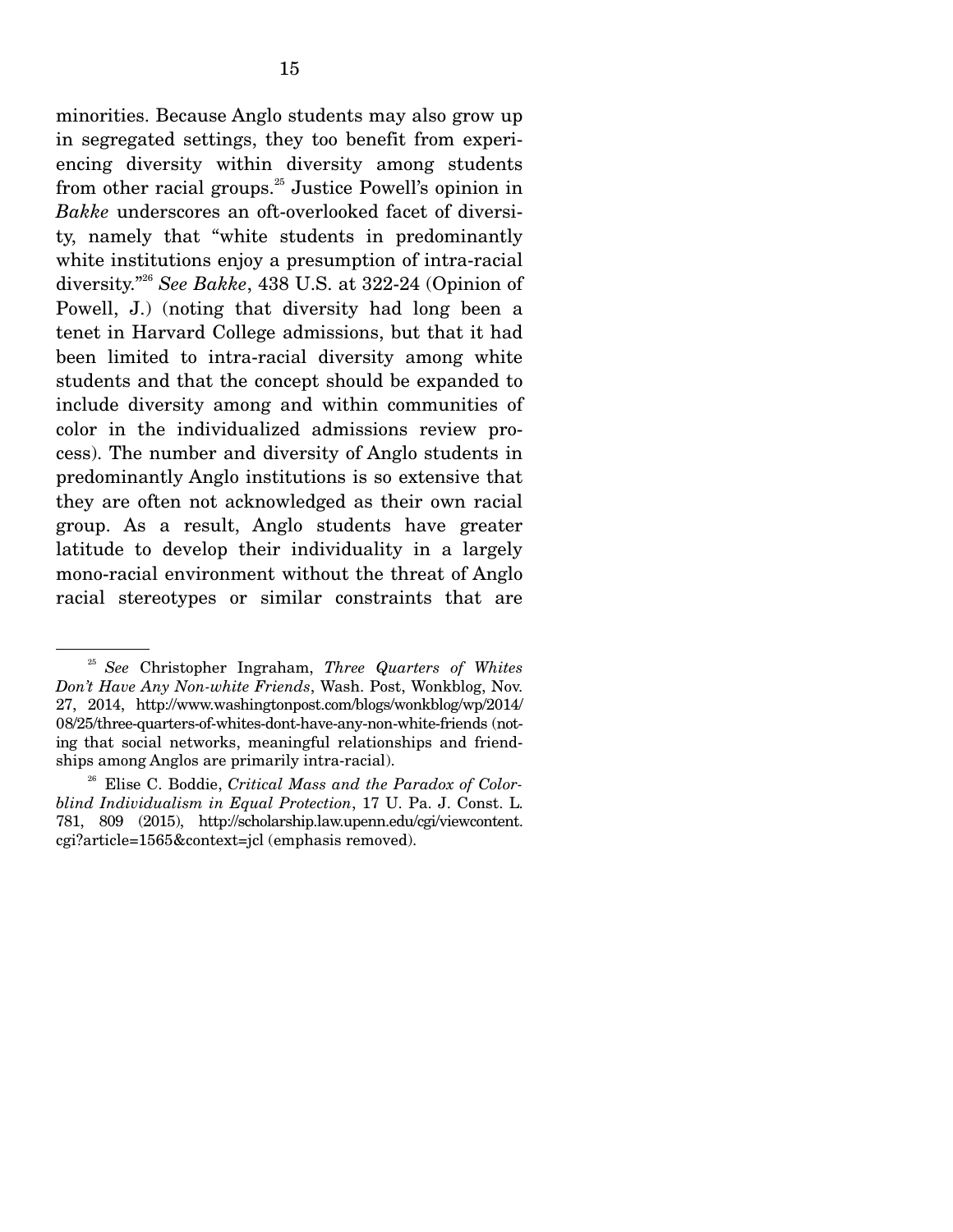often thrust upon racial minorities in predominantly Anglo settings.<sup>27</sup>

 However, those Anglo students, isolated in a largely mono-racial, segregated educational environment without exposure to underrepresented minority students, do not benefit from the full range of experiences that will prepare them for a multi-ethnic and multi-racial future in Texas. UT recognizes that tomorrow's leaders must be drawn not only from a diverse population but must also be able to lead a multicultural workforce and to communicate with a diverse electorate."28 A diverse student body provides a path to future leadership opportunities for underrepresented communities, and also provides an enriched learning environment for all students which prepares them to communicate with, understand, and relate to people who are different from themselves.<sup>29</sup>

 This Court has recognized: "The diversity that furthers a compelling state interest encompasses a far broader array of qualifications and characteristics of which racial or ethnic origin is but a single though important element." *Fisher*, 133 S. Ct. at 2418 (citing

<sup>27</sup> *See* Elise C. Boddie, *Critical Mass and the Paradox of Colorblind Individualism in Equal Protection*, 17 U. Pa. J. Const. L. 781, 809 (2015).

<sup>28</sup> *See* SJA 23a (emphasis added).

<sup>29</sup> *See* Robert C. Post, *The Supreme Court, 2002 Term-Forward: Fashioning the Legal Constitution: Culture, Court, and the Law*, 117 Harv. L. Rev. 4, 60 (2003) (arguing that a diverse learning environment fosters professionalism and good citizenship).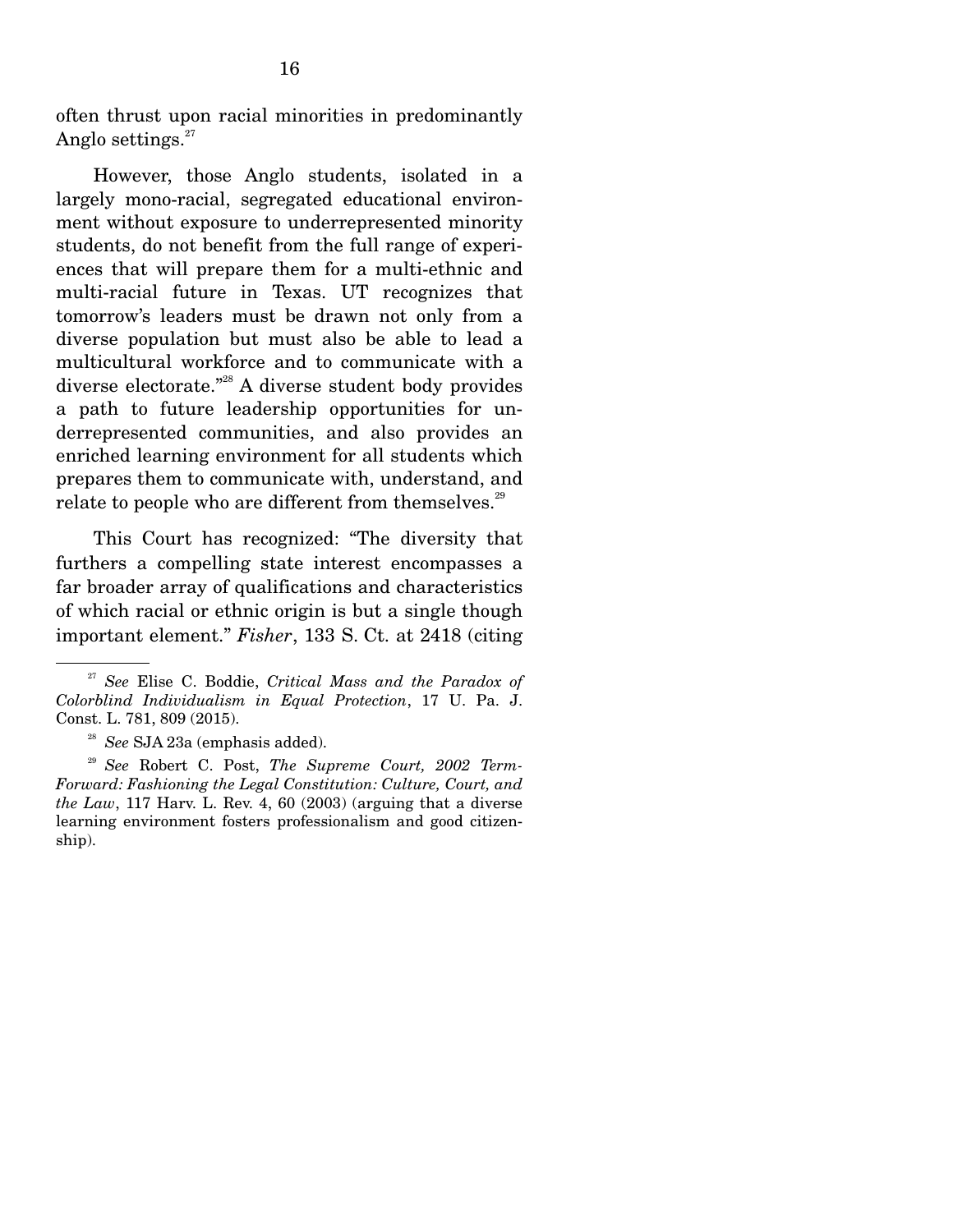*Bakke*, 438 U.S. at 315). Contrary to Petitioner's contention that "diversity within diversity" is a posthoc justification for UT's blended admissions program, a multifaceted conception of diversity has always been at the center of UT's academic goal of diversity and the Court's recognition of the compelling interest in diversity. *See Fisher*, 133 S. Ct. at 2418; *Grutter*, 539 U.S. at 337-41; *Bakke*, 438 U.S. at 314; *cf. Bakke*, 438 U.S. at 324 (appendix to the opinion of Powell, J.) ("[T]he critical criteria are often individual qualities or experience not dependent upon race but sometimes associated with it.").

### **C. Intra-Racial Diversity Helps Breakdown Racial Stereotypes**

 Ensuring diversity within diversity helps to dispel racial stereotypes, including the common stereotypes that minorities come from poor, urban neighborhoods, and Anglos come from wealthy suburbs; neither group of students shares uniform experiences and backgrounds.30 A truly diverse pool of Latino students, for example, includes middle-class and working-class Latinos, Latinos from urban and rural settings, and Latinos who are first-generation Texans and fifth-generation Texans. The same is true for all other students at UT. Exposure to a diverse

<sup>30</sup> *See* Devon Carbado, *Intraracial Diversity*, 60 UCLA L. Rev. 1130, 1164-65 (2013); Vinay Harpalani, *Diversity Within Racial Groups and the Constitutionality of Race-Conscious Admissions*, 15 U. Pa. J. Const. L. 463, 513 (2012).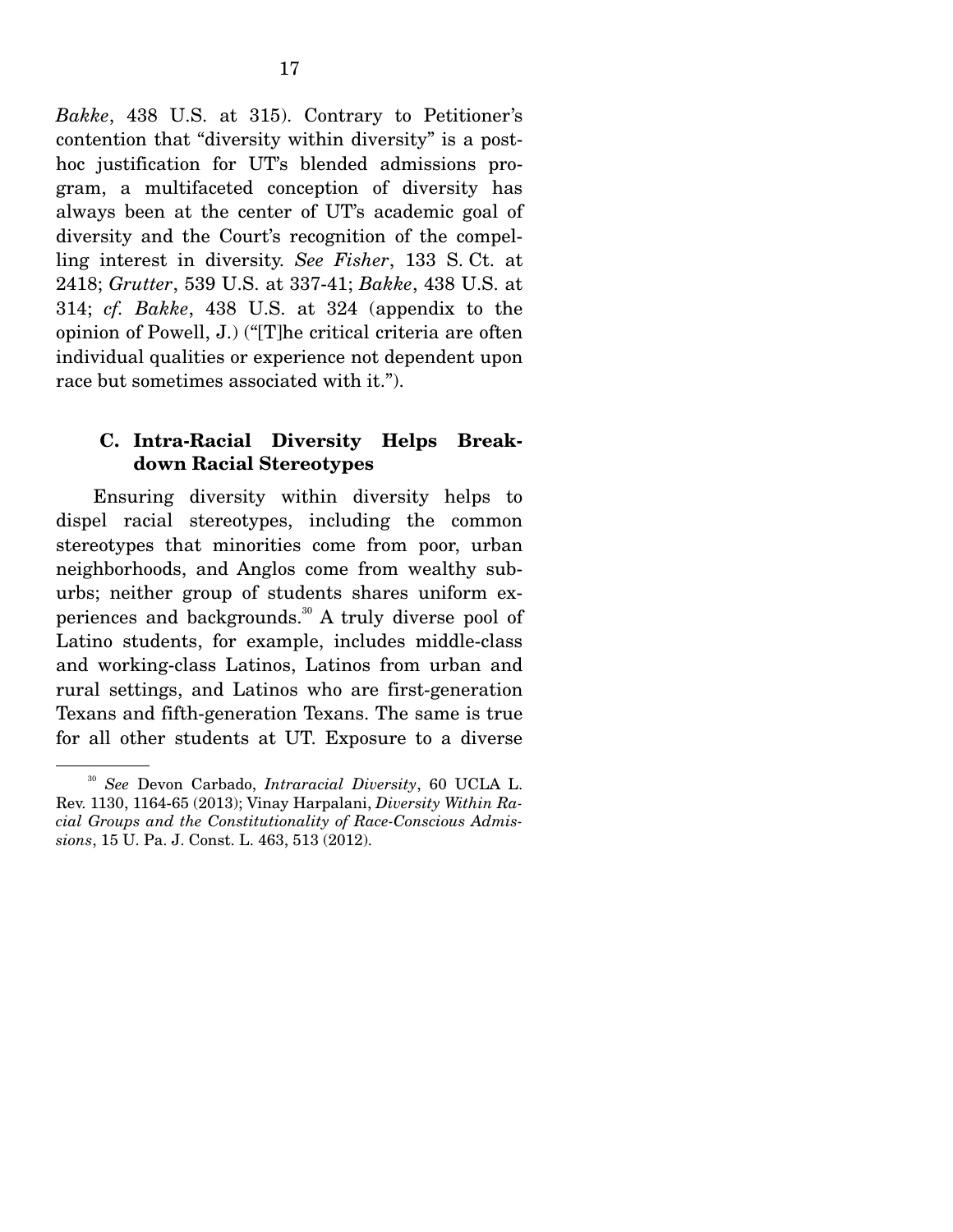group of classmates fosters understanding between individuals of all racial and ethnic groups, including Latinos, and dispels notions that all students of the same racial or ethnic group are the same.

 For example, Latinos tend to identify themselves by country of origin or heritage in addition to identifying as "Latino" or "American," and they frequently identify with multiple racial categories, e.g., Black, White or Native American.<sup>31</sup> Of 50.7 million U.S. Latinos, almost two-thirds self identify as being of Mexican origin, and 9% identify as Puerto Rican, the nation's second largest Latino origin group.<sup>32</sup> The 10 largest Latino origin groups (Mexicans, Puerto Ricans,

<sup>&</sup>lt;sup>31</sup> See Paul Taylor et al., Pew Research Ctr., When Labels Don't Fit: Hispanics and Their Views of Identity (2012), http://www.pewhispanic.org/2012/04/04/whenlabelsdontfithispan icsandtheirviewsofidentity/; *see also* Tanya Hernandez, *Latin at Work: When Color Discrimination Involves More Than Color*, in Shades of Difference: Why Skin Color Matters 236-44 (Evelyn NakanoGlenn, ed. 2009); Patricia Palacios Paredes, *Latinos and The Census: Responding to the Race Question*, 74 Geo. Wash. L. Rev. 146, 147 (2005) (noting that the U.S. Census does not view Latinos as a racial group, thus separating the question of ethnicity and racial background); Carolina Moreno, *This is What it Means to be Afro Latino*, Huffington Post, Feb. 25, 2015, http://www.huntingtonpost.com/2015/02/25/whatitmeanstobeafro latino\_n\_6690032.html; Patricia Guadelupe & Suzanne Gamboa, *Afro Latinos' Mixed Identity Can Leave Them Out of the Mix*, NBCNews.com, Feb. 27, 2014, www.nbcnews.com/news/latino/ afrolatinosmixedidentitycanleavethemoutmixn37676.

<sup>32</sup> *See* Seth Motel & Eileen Patten, Pew Research Ctr., The 10 Largest Hispanic Origin Groups: Characteristics, Rankings, Top Countries (2012), http://www.pewhispanic.org/2012/06/27.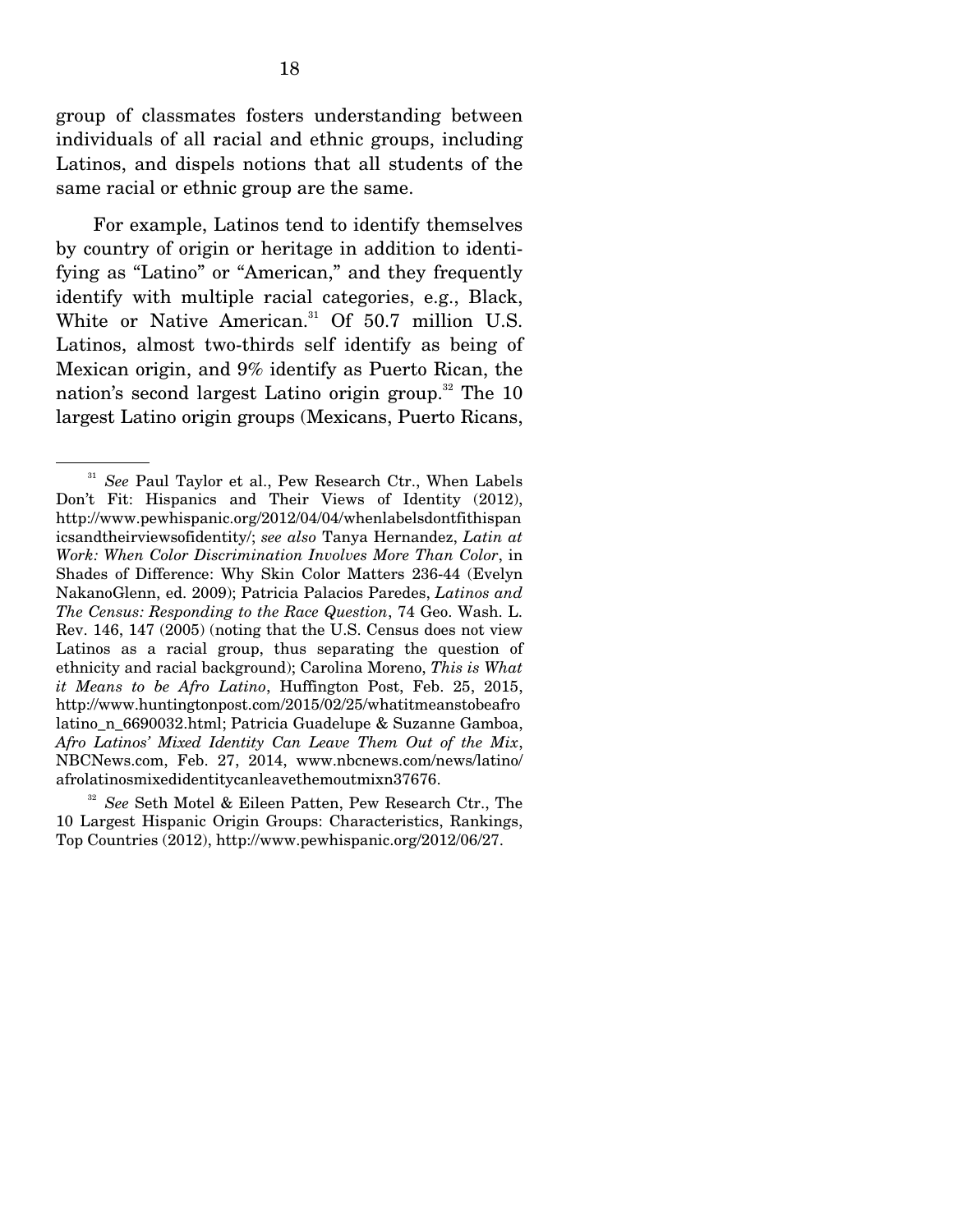Cubans, Salvadorans, Dominicans, Guatemalans, Colombians, Hondurans, Ecuadorians, and Peruvians, make up 92% of U.S. Latinos and six of those groups have populations of over a million people.<sup>33</sup>

 Intra-racial diversity helps to "construct environments in which students of color feel freer to cultivate and to express their individual identities."<sup>34</sup> The racial and ethnic diversity at a university affects whether students believe they will be treated as an individual or identified primarily as a member of a racial group: "People are most likely to think of themselves in racial group terms in tokenism contexts where the salience of racial groups is high. $35^{\circ}$  A small student presence on campus and stereotyping undermine achievement among minority students, making both minority and Anglo students "fear that they are being evaluated negatively as a result of these unpleasant exchanges" that center on stereotypes and mistrust.<sup>36</sup> Such lack of diversity has lasting effects in which both groups isolate themselves from the other, "leading to the very 'balkanizing' effect that equal protection condemns."<sup>37</sup>

<sup>33</sup> *See id*.

<sup>34</sup> *See* Elise Boddie, *Critical Mass and the Paradox of Colorblind Individualism in Equal Protection*, 17 U. Pa. J. Const. L. 781, 796 (2015).

<sup>35</sup> *See id* at 797.

<sup>36</sup> *See id* 800-01. 37 *Id.* at 801.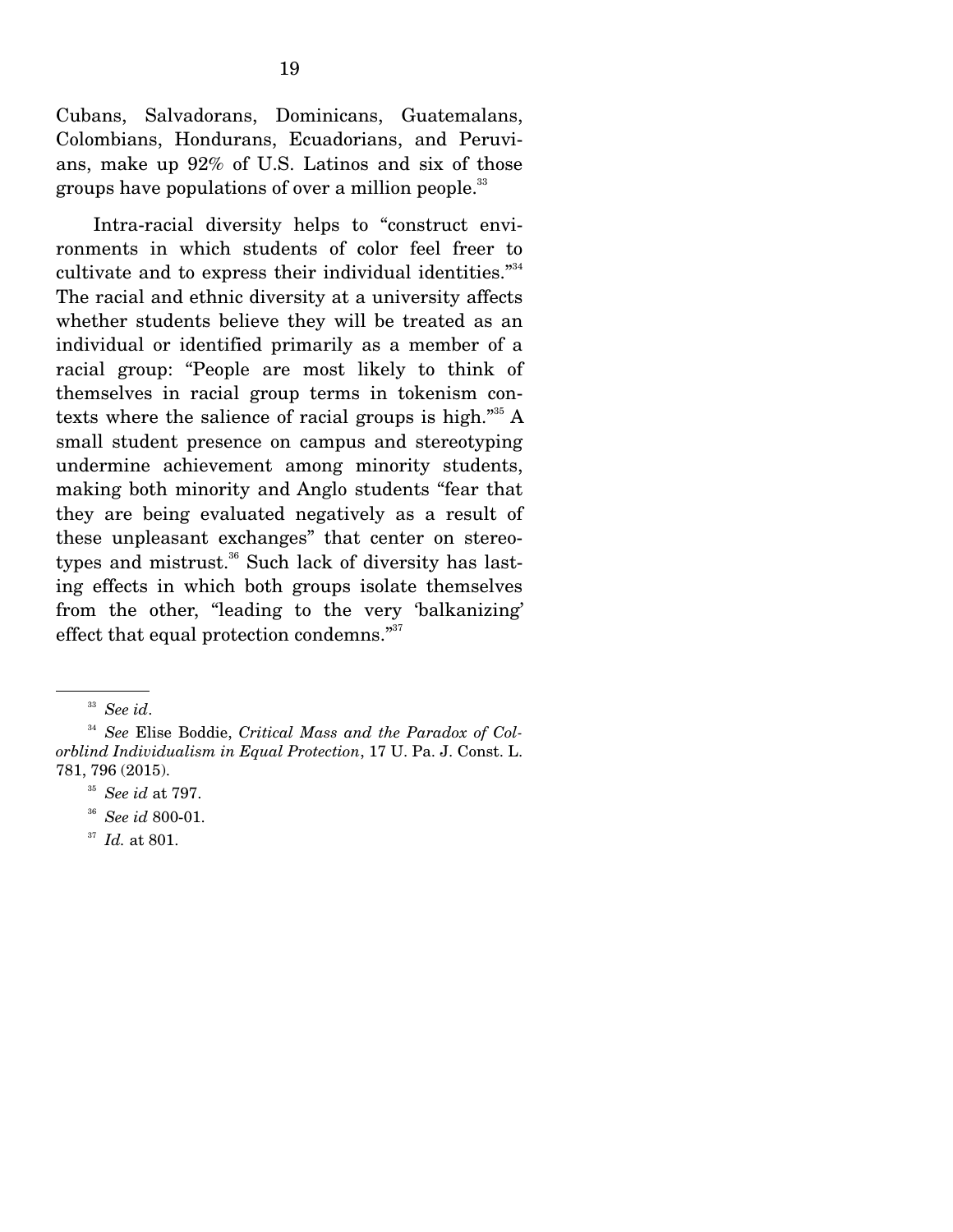UT's holistic approach to admissions seeks to extend the benefits of intra-racial diversity, which Anglo students currently enjoy, to *all* students. Taking the complex lived experiences of candidates into account will lead to a student body with "the greatest possible variety of backgrounds." *Grutter*, 539 U.S. at 330. A critical mass of diverse students fosters increased awareness for all students of the variations across student groups, debunking stereotypes and reducing racial stigma and isolation once students arrive on campus.

### **III. UT MUST CREATE DIVERSE PATHWAYS TO LEADERSHIP TO FULFILL ITS MIS-SION**

 UT recognizes the need for classroom diversity "to develop the next generation of leadership, with the understanding and expectation that many of the University's graduates will become future leaders of Texas."38 UT, in its unique role as the state's flagship institution, has embraced its singular responsibility as "a training ground." *See Grutter*, 539 U.S. at 332 (citing *Sweatt v. Painter*, 339 U.S. 629, 634 (1950)). UT alumni are elected officials, ambassadors, superintendents, college presidents, and entrepreneurs. They shape the next generation of K-12 and university students, technology and media industries, and

<sup>38</sup> JA 365a.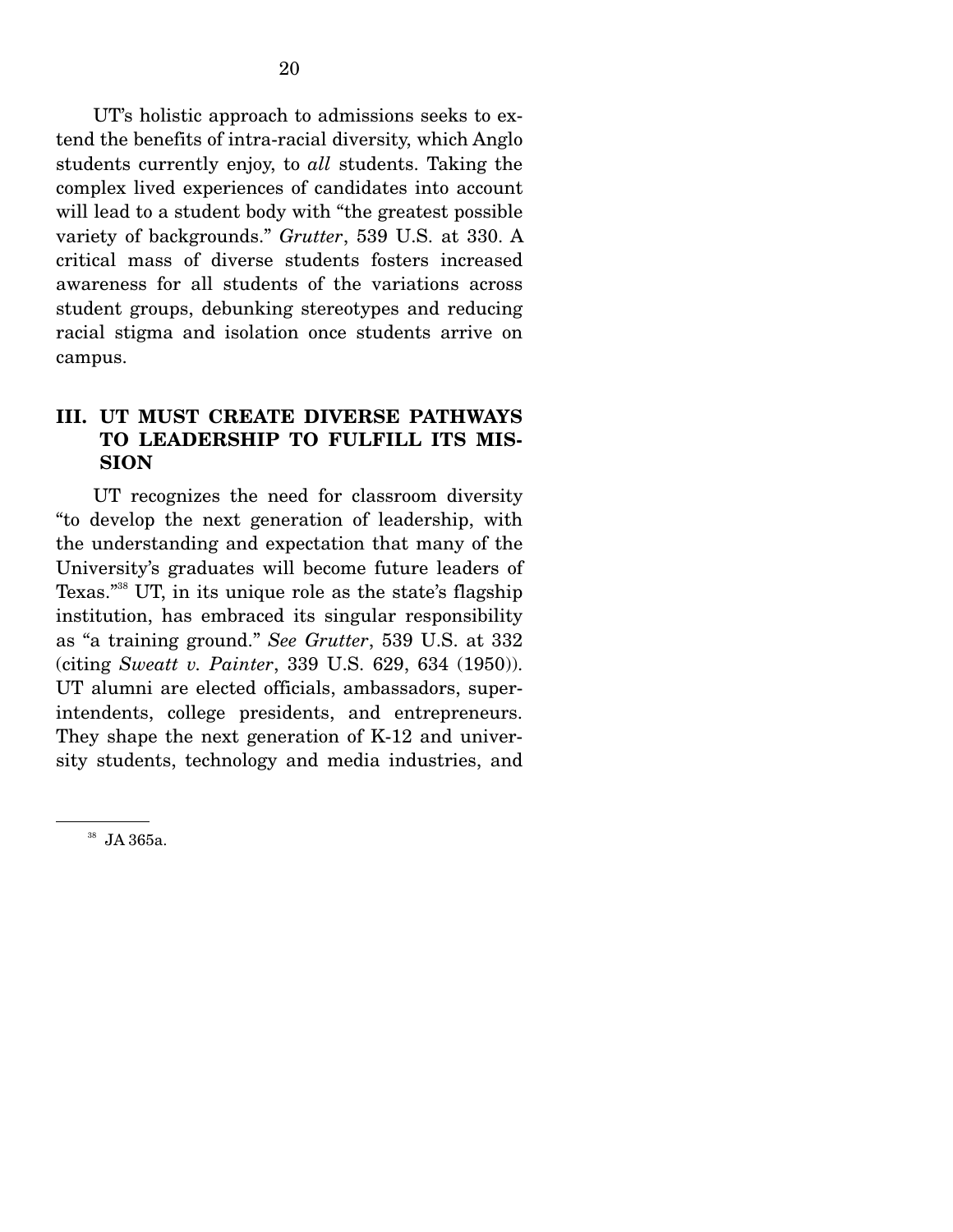local, state, national and even global policy.<sup>39</sup> Today, notable UT alumni include Texas Governor Greg Abbott, former U.S. Senator Kay Bailey Hutchinson, U.S. Admiral Bob Inman, and broadcast journalist Bill Moyers.<sup>40</sup>

### **A. Texas Has Experienced Dramatic Demographic Shifts**

 As the Latino community grows in Texas and nationwide, UT has expanded its mission to emphasize the development of leaders from and for the growing Latino community. Latinos have played a leading role in Texas's 21st-century population boom and now constitute  $39\%$  of the state population.<sup>41</sup> The majority of children in Texas is Latino, $42$  and the share of Latino applicants to UT will continue to increase. Latinos will comprise the majority population among Texas's 25 to 44-year-olds by 2020, the majority of 45 to 64-year-olds by 2030, and the majority of adults age  $65$  and older by  $2050.^{43}$  Thus, most

<sup>39</sup> *See* Texas Exes, Distinguished Alumnus Award Recipients (2015), https://www.texasexes.org/awards/alumni-awards/distinguishedalumnus-award.

<sup>40</sup> *See id.*

<sup>41</sup> *See* U.S. Census Bureau, Texas: People QuickFacts (Aug. 31, 2015), http://quickfacts.census.gov/qfd/states/48000.html.

<sup>42</sup> *See* San Antonio Hispanic Chamber of Commerce, The Impact of Education on Economic Development in Texas 3 (2014), www.sahcc.org/wp-content/uploads/The-Impact-of-Educationon-Economic-Development-in-Texas.pdf.

<sup>43</sup> *Id.*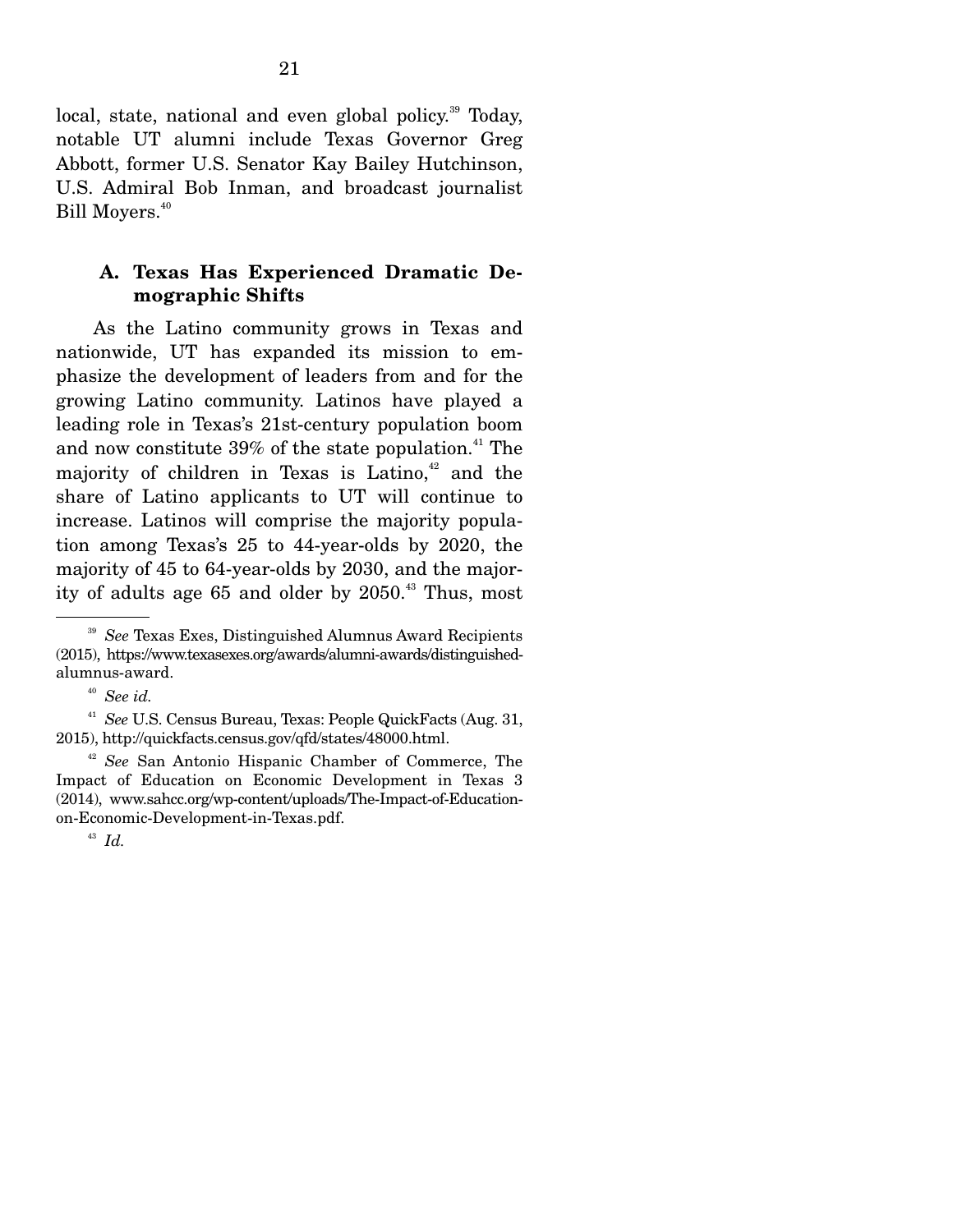current UT students will live in a majority-Latino Texas within their lifetimes.

#### **B. Latinos Remain Underrepresented in Leadership Posts**

 The individuals in leadership positions in the public and private sector do not reflect the burgeoning Latino population in Texas. The failure to incorporate fully the Latino population in all facets of Texas society – from the military<sup>44</sup> to the private sector, to government and the State's top universities – will impede the prosperity of the State as a whole. "[T]o cultivate a set of leaders with legitimacy in the eyes of the citizenry," positions of leadership must be visibly open to people of every race and ethnicity. *See Grutter*, 539 U.S. at 332.

#### **1. Elected and Appointed Government Officials**

 Today, Latinos are underrepresented in statewide elected government. Even though Latino population growth was primarily responsible for Texas gaining four Congressional seats after the 2010 U.S. Census and the Latino population of the state exceeds 35%, only 15.8% (six of 38) of the members of Congress from Texas and just 23.2% (42 of 181) of the members

<sup>44</sup> *See generally*, Brief for Military Leaders as *Amici Curiae*  Supporting Resp. (arguing that military leadership must be diverse to protect national security).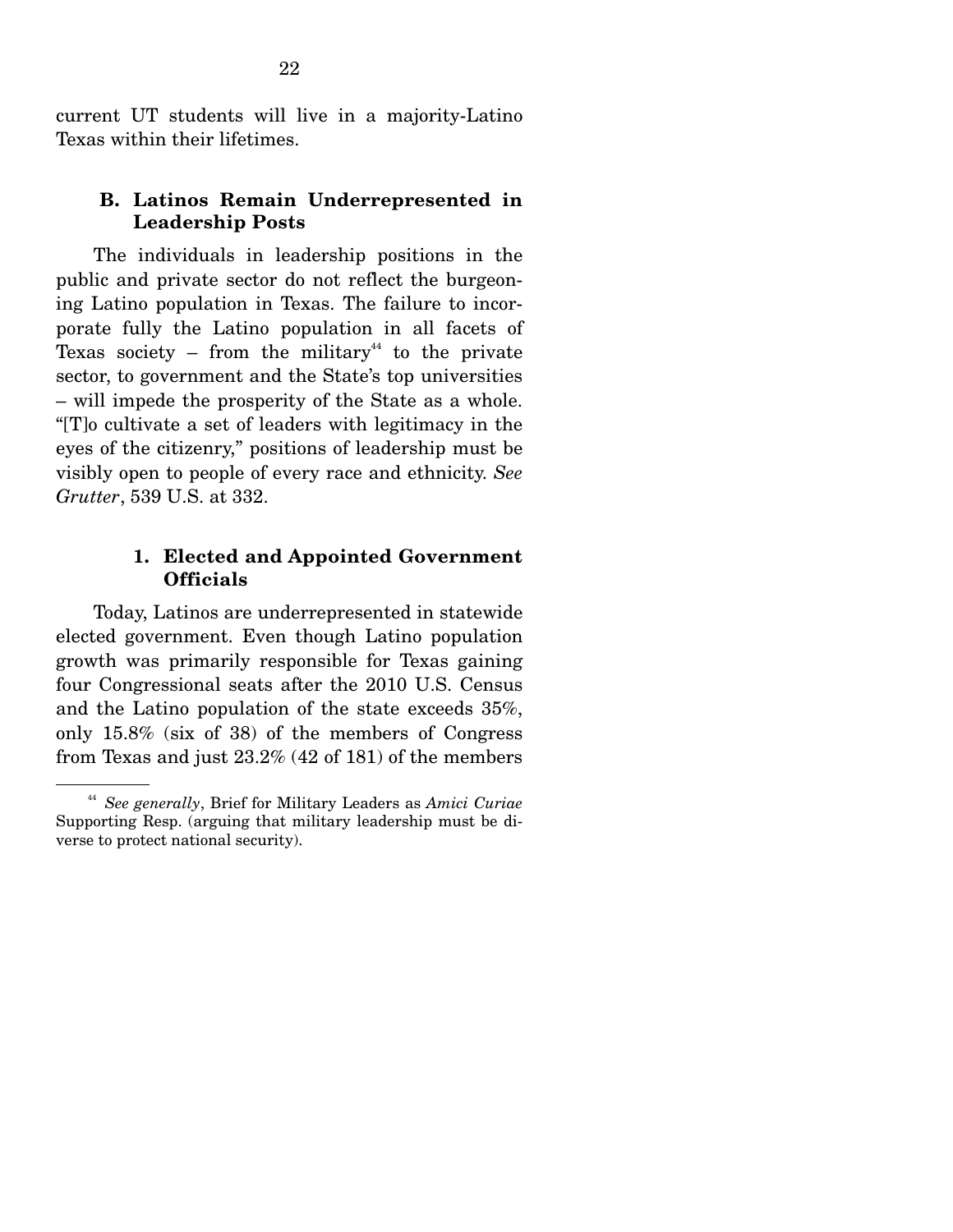of the Texas Legislature are Latino.<sup>45</sup> Not a single Texas Latina holds an elected statewide executive office or serves in the U.S. Congress.<sup>46</sup> By not preparing a critical mass of qualified Latinos, UT falls short of fulfilling its own educational mission. In addition, a diverse "training ground" benefits all future leaders, Latinos and non-Latinos alike. UT has acknowledged that future elected and appointed leaders must learn in a diverse environment so that they develop the skills to "communicate policy to a diverse electorate."<sup>47</sup>

### **2. Private Sector and Science, Technology, Engineering and Math Jobs**

 A diverse university setting is also necessary to acquire the skills that private sector employers need in their employees. *Grutter*, 539 U.S. at 330-31. U.S. businesses and Fortune 500 companies have made clear that "the skills required in today's increasingly

<sup>45</sup> *See* U.S. Census Bureau, Texas: People QuickFacts (Aug. 31, 2015), http://quickfacts.census.gov/qfd/states/48000.html; Nat'l Assoc. of Latino Elected Officials (NALEO) Educational Fund, National Directory of Latino Elected Officials 14 (2015), https:// d3n8a8pro7vhmx.cloudfront.net/naleo/pages/171/attachments/original/ 1440570181/2015\_National\_Directory\_of\_Latino\_Elected\_Officials. pdf ?1440570181; *see also Perry v. Perez*, 132 S. Ct. 934, 939 (2012) (per curiam).

<sup>46</sup> *See* Latinas Represent, Latinas in Texas Elected Office (2014), https://www.latinasrepresent.org/wp/wp-content/uploads/ 2015/01/Texas\_Latinas\_Factsheets.pdf.

<sup>47</sup> *See* SJA 23a.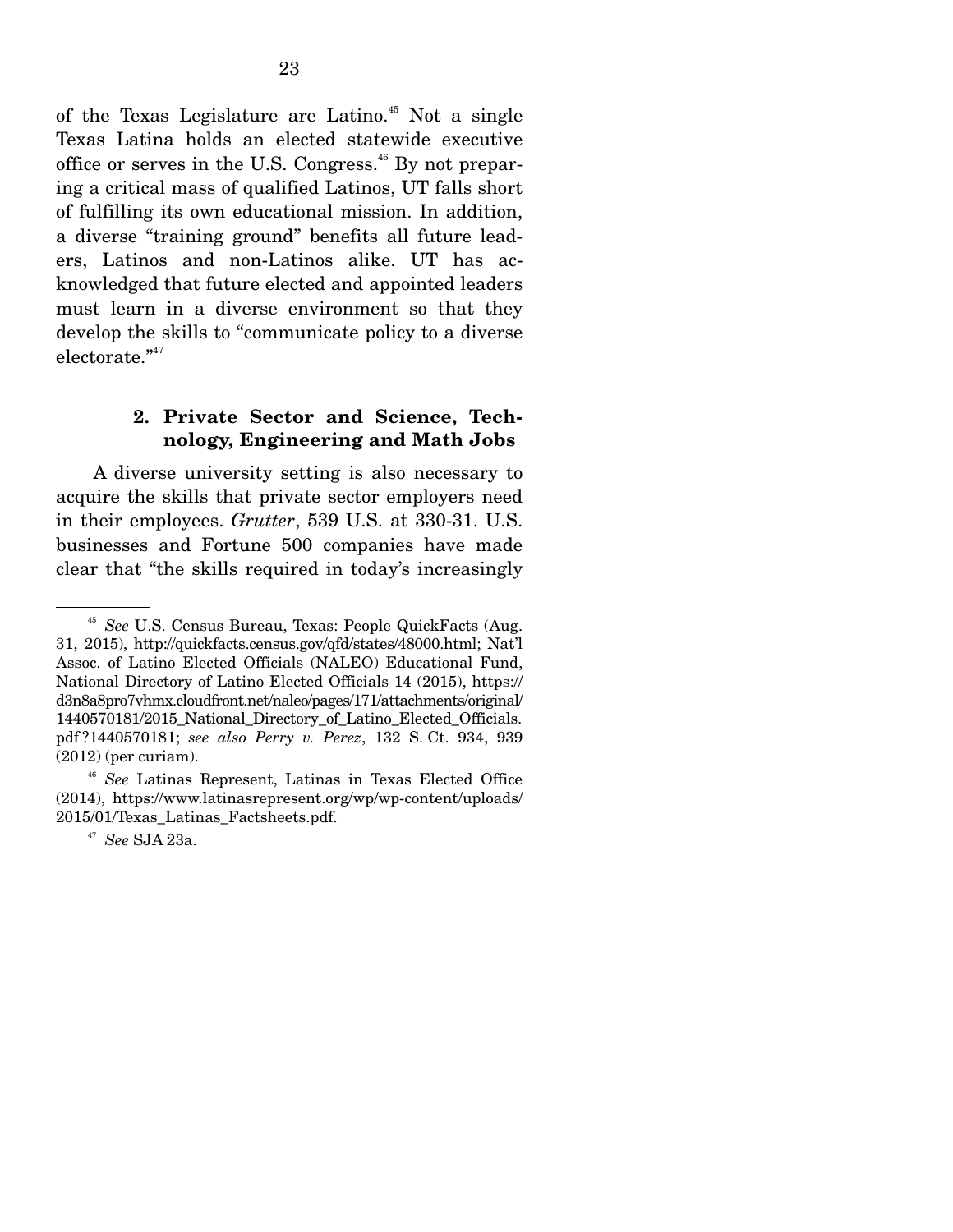global marketplace can only be developed through exposure to widely diverse people, cultures, ideas, and viewpoints." *See id.* Latinos are underrepresented in the very college classrooms that serve as a pipeline to private sector jobs – to the detriment of their non-Latino classmates and the U.S. business sector.

 The lack of a critical mass of Latino students also has unsurprising consequences for the composition of the U.S. workforce. Latinos continue to occupy disproportionately fewer higher-wage and management positions in the private sector of the U.S. labor market. They comprise nearly a quarter of the service industry, but make up less than 10% of management, business, and financial operations roles.<sup>48</sup> Likewise, although Latinos constituted 16% of the U.S. population in 2010, they earned only 8% of all Science, Technology, Engineering and Math (STEM) certificates and degrees awarded between 2009 and 2010. $^{49}$ 

<sup>48</sup> *See* U.S. Bureau of Labor Statistics, Labor Force Statistics From the Current Population Survey, at Table 10 (2015), http://www.bls.gov/cps/cpsaat10.htm (calculated from numbers provided).

<sup>49</sup> *See* U.S. Dep't of Educ., White House Initiative on Education Excellence for Hispanics, Hispanics and STEM Education 1 (2014), http://sites.ed.gov/hispanic-initiative/files/2014/04/ WHIEEH-STEM-Factsheet.pdf.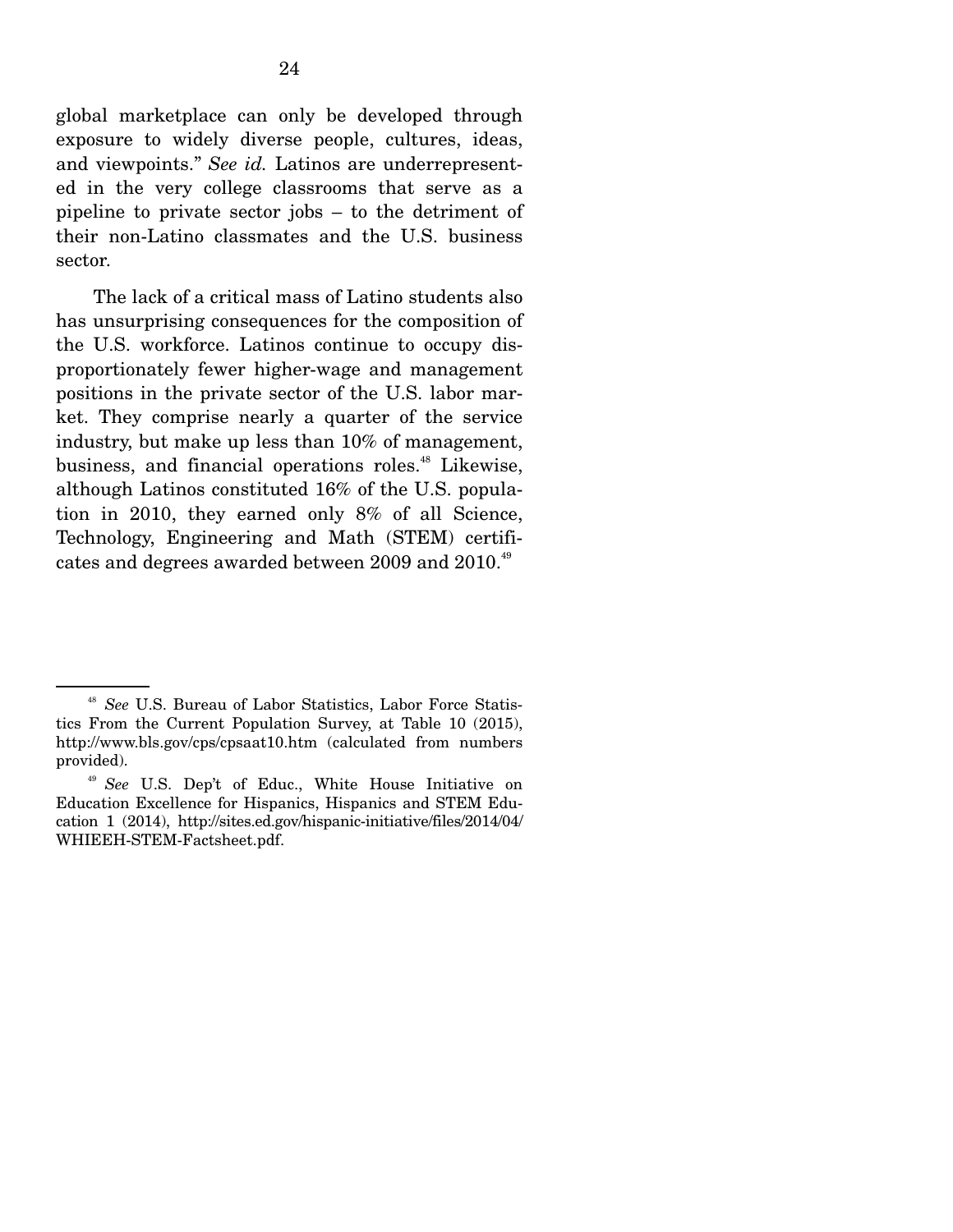The nation's future economic prosperity is tied to its success in the STEM field – an area in which the availability of qualified U.S. college graduates falls short of the workforce demands necessary to help sustain the nation's economic competitive edge. Access to higher education for all people, especially the burgeoning Latino population, is critical to meeting the STEM shortage. For every qualified job applicant, there are two STEM job openings.<sup>50</sup> Researchers project 2.4 million vacancies in the STEM field between 2008 and 2018 – 65% of which will require a bachelor's or a graduate degree. $51$ 

 Even though more Latinos express interest in STEM fields than any other racial or ethnic minority group, an insufficient number pursue STEM careers to meet current demand.<sup>52</sup> Once admitted into college, Latinos major in STEM fields at similar rates as Anglos.<sup>53</sup> Thus, the more Latinos have expanded access to college, the more opportunities will exist to

<sup>50</sup> *See id.*

<sup>&</sup>lt;sup>51</sup> See Anthony P. Carnevale et al., Georgetown Univ. Ctr. on Educ. and the Workforce, STEM 20-21 (2014), https://cew.georgetown. edu/wp-content/uploads/2014/11/stem-complete.pdf.

<sup>52</sup> *See* U.S. Dep't of Educ., White House Initiative on Education Excellence for Hispanics, Hispanics and STEM Education 1 (2014), http://sites.ed.gov/hispanic-initiative/files/2014/04/ WHIEEH-STEM-Factsheet.pdf.

<sup>53</sup> *See id*.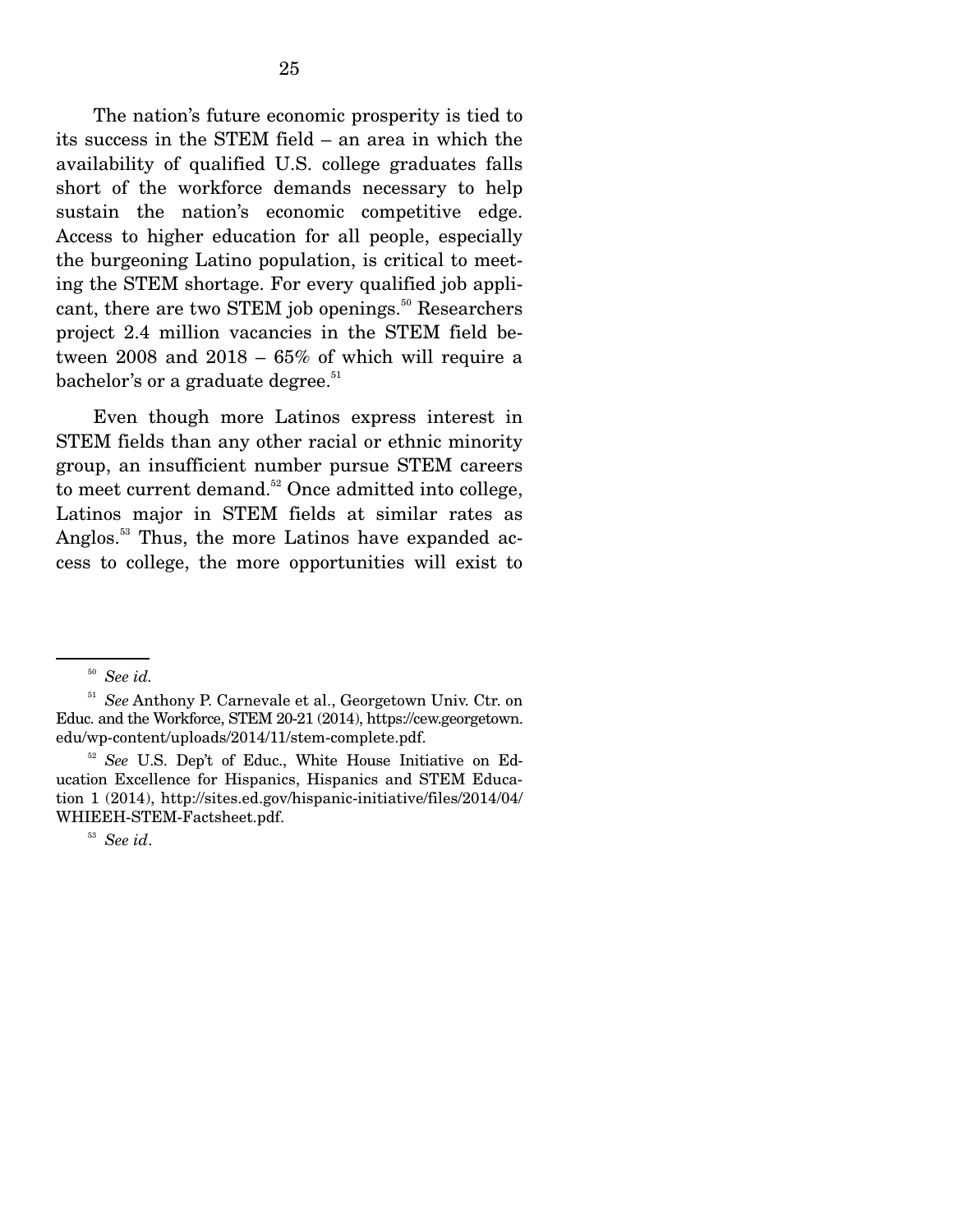pursue a STEM career. However, gaining admission into a university is only one hurdle.

 Latinos majoring in STEM fields are less likely to graduate in those fields, in comparison to their Anglo counterparts.54 Research studies point to a lack of mentoring as a significant barrier for Latino students, but shows that doctoral STEM students can play an important role in helping their younger counterparts persist as STEM majors. $55$  Thus, a critical mass of Latino STEM graduates not only fills an immediate gap in the workforce but also helps produce more mentors to guide future generations of Latino STEM majors.

### **C. College Access Boosts Latino Civic Engagement**

 Education is the "foundation of good citizenship," essential to an engaged and informed civil society. *Grutter*, 539 U.S. at 331 (citing *Brown v*. *Bd. of Educ.*, 347 U.S. 483, 493 (1954)). Higher levels of educational attainment often translate to a heightened awareness of candidates, issues, and the voting process itself. They also result in higher voter participation. Individuals with a college degree vote at a higher rate

<sup>54</sup> *See id.*

<sup>55</sup> *See generally*, *id.*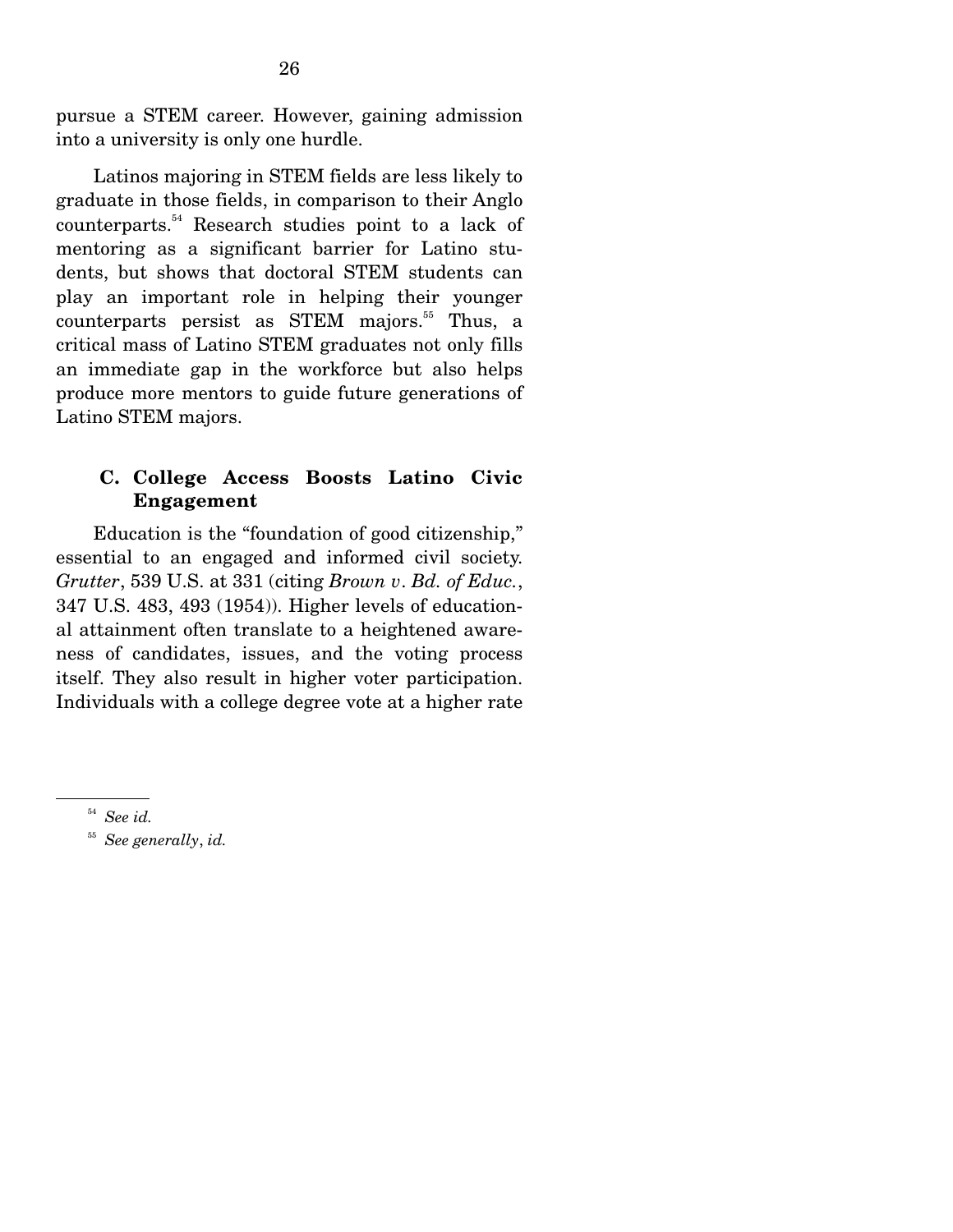than those without one.<sup>56</sup> Nationally, only  $34\%$  of those with a high school diploma voted in 2014, compared to 53% of those with a college degree  $-$  a 19-point gap. $57$ 

 Latinos currently graduate from college at much lower rates than their Anglo counterparts. Although 40.8% of Anglos age 25 to 29 in the United States have a bachelor's degree, only 15.1% of Latinos hold degrees in the same age group.<sup>58</sup> Thus, not surprisingly, Texas Latino voter registration lags Anglos by 20%.59 Educational attainment and civic participation among Latinos become even more important as the State's electorate continues to become more Latino. Latinos now make up 23% of the State's registered voters.<sup>60</sup> Among Texas native-born children, 47% are Latino, and those children will become eligible to register to vote upon turning  $18<sup>61</sup>$  By ensuring meaningful

<sup>58</sup> *See* Nat. Ctr. for Educ. Statistics, Digest of Education Statistics, at Table 104.20 (2014), https://nces.ed.gov/programs/ digest/d14/tables/dt14\_104.20.asp?current=yes.

<sup>59</sup> *See* U.S. Census Bureau, Voting and Registration in the Election of November 2014, at Table 4b (2014).

<sup>60</sup> *See id.* 61 *See* U.S. Census Bureau, Table Viewer: Sex by Age by Nativity and Citizenship Status, 2014 American Community Survey 1-Year Estimates (2014), http://factfinder.census.gov/faces/ tableservices/jsf/pages/productview.xhtml?pid=ACS\_14\_1YR\_B05003& prodType=table (limit geography to Texas); U.S. Census Bureau,

(Continued on following page)

<sup>56</sup> *See* U.S. Census Bureau, Voting and Registration in the Election of November 2014, at Table 5 (2014), http://www.census. gov/hhes/www/socdemo/voting/publications/p20/2014/tables.html.

<sup>57</sup> *See id.*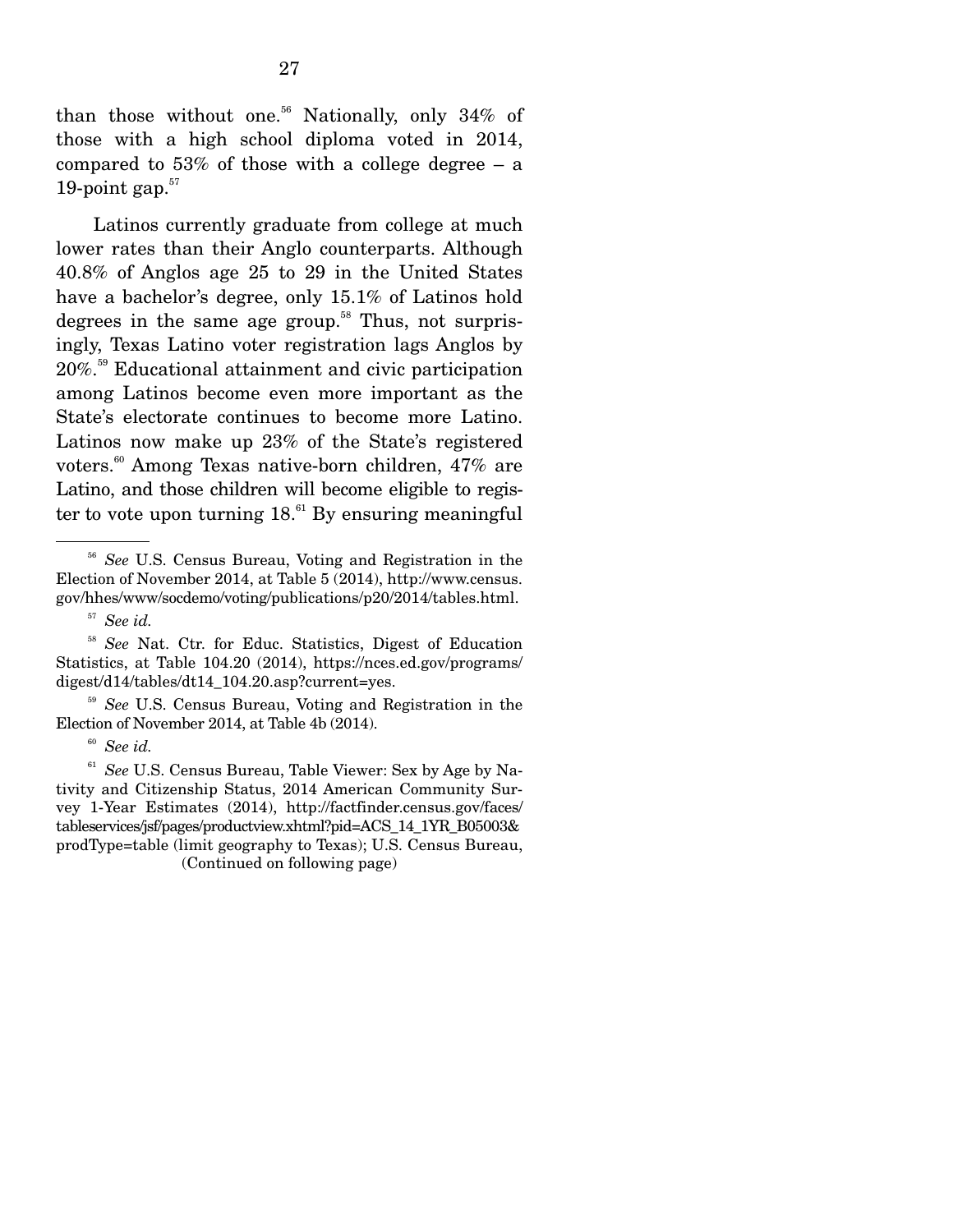college access, universities such as UT help shape the manner in which those new Latino voters participate in their democracy.

## **D. A Diverse Student Body Prepares All Students for Success in the 21st Century Economy**

 The educational benefits stemming from diversity lead to an accumulation of social and economic capital among Latinos and provide a boost to the Texas economy. A college degree is increasingly important to economic success in the 21st century economy. Individuals aged 25 to 32 with at least a bachelor's degree earn about \$17,500 more per year than those with only a high school diploma. $62$  They are more likely to have full-time employment (89% versus 82%) and are significantly less likely to be unemployed  $(3.8\%$  versus  $12.2\%)$ .<sup>63</sup> Higher levels of educational attainment also correlate with lower health care costs and other indicators of economic vitality

Table Viewer: Sex by Age by Nativity and Citizenship Status (Hispanic or Latino), 2014 American Community Survey 1-Year Estimates (2014), http://factfinder.census.gov/faces/tableservices/ jsf/pages/productview.xhtml?pid=ACS\_14\_1YR\_B05003I&prodType= table (limit geography to Texas).

<sup>62</sup> *See* Pew Research Ctr., The Rising Cost of Not Going to College (2014), http://www.pewsocialtrends.org/2014/02/11/the-risingcost-of-not-going-to-college/.

<sup>63</sup> *See id.*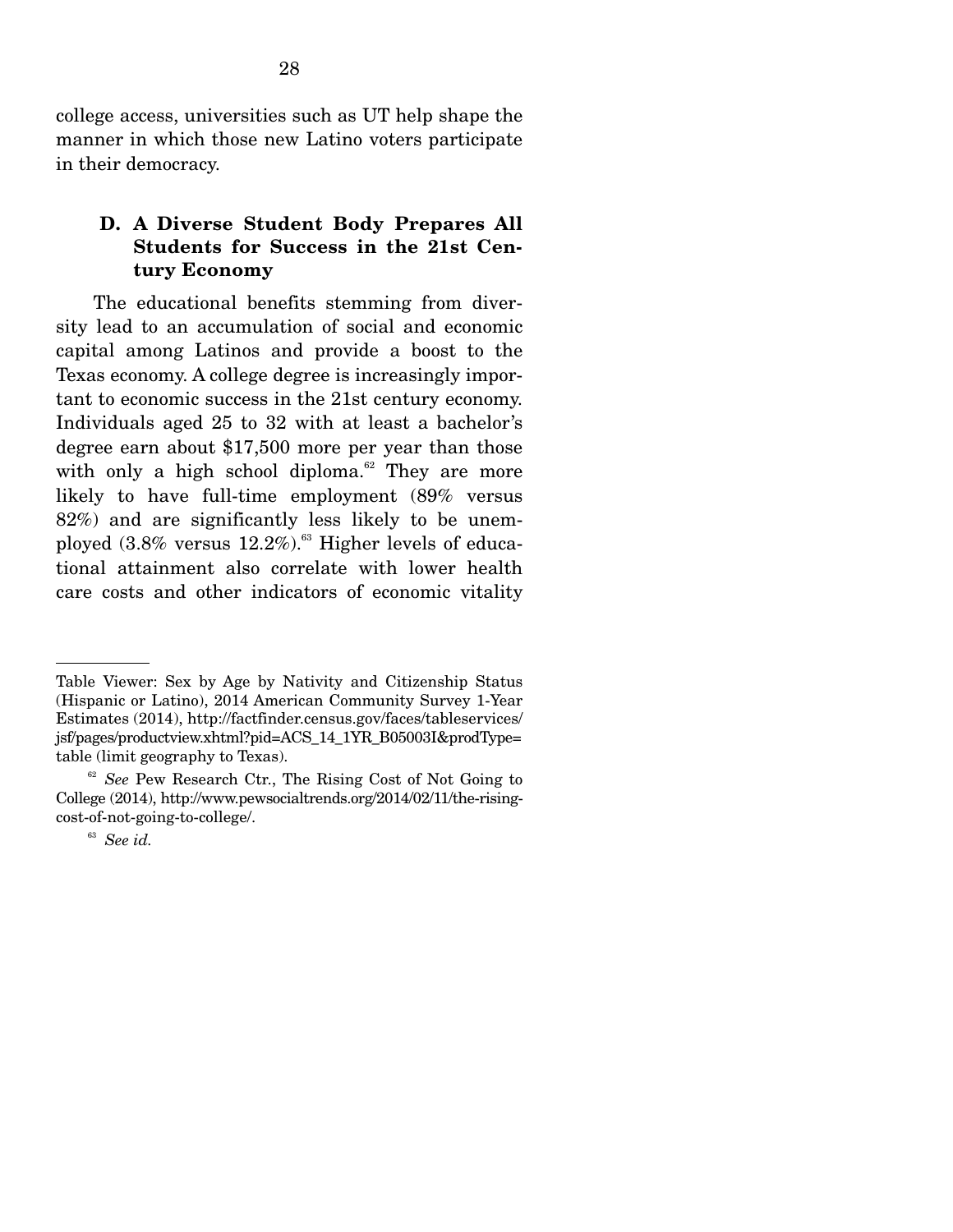such as a larger tax base and a more productive workforce.<sup>64</sup>

 Latinos bolster the economy with their purchasing power as the Latino population grows. From 1990 to 2013, the growth in buying power of Latinos was more than double (554.3%) that of all Americans  $(228.1\%)$ <sup>65</sup> If it was its own country, the U.S. Latino market would be the twelfth largest economy in the world.<sup>66</sup>

 The educational benefits of diversity also remain critical to Texas's economic future as it relates to trade with Mexico and Central and South America. Mexico is the top country for exports out of and imports into Texas.<sup>67</sup> Moreover, Central and South American countries are increasingly important trade partners to the United States.<sup>68</sup> Professionals (whether

<sup>66</sup> *See* Claudia Pardo & Charles Dreas, Nielsen, Three Things You Thought You Knew About U.S. Hispanic's Engagement with Media . . . and Why You May Have Been Wrong 1 (2011), http:// www.nielsen.com/content/dam/corporate/us/en/newswire/uploads/ 2011/04/Nielsen-Hispanic-Media-US.pdf.

 $67$  Office of the Governor of Texas, Overview of the Texas Economy 5 (2015), http://gov.texas.gov/files/ecodev/texas-economicoverview.pdf.

<sup>68</sup> *See* U.S. Census Bureau, Trade in Goods with South and Central America (2015), https://www.census.gov/foreign-trade/ balance/c0009.html (noting that the U.S. went from negative net (Continued on following page)

<sup>64</sup> *See id*.

<sup>65</sup> *See* Greater Austin Hispanic Chamber of Commerce, The Hispanic Market and Its "Buying Power"?, at 4 (2008), http://www. gahcc.org/fileadmin/files/Hispanic\_Market\_Its\_Buying\_Power.pdf.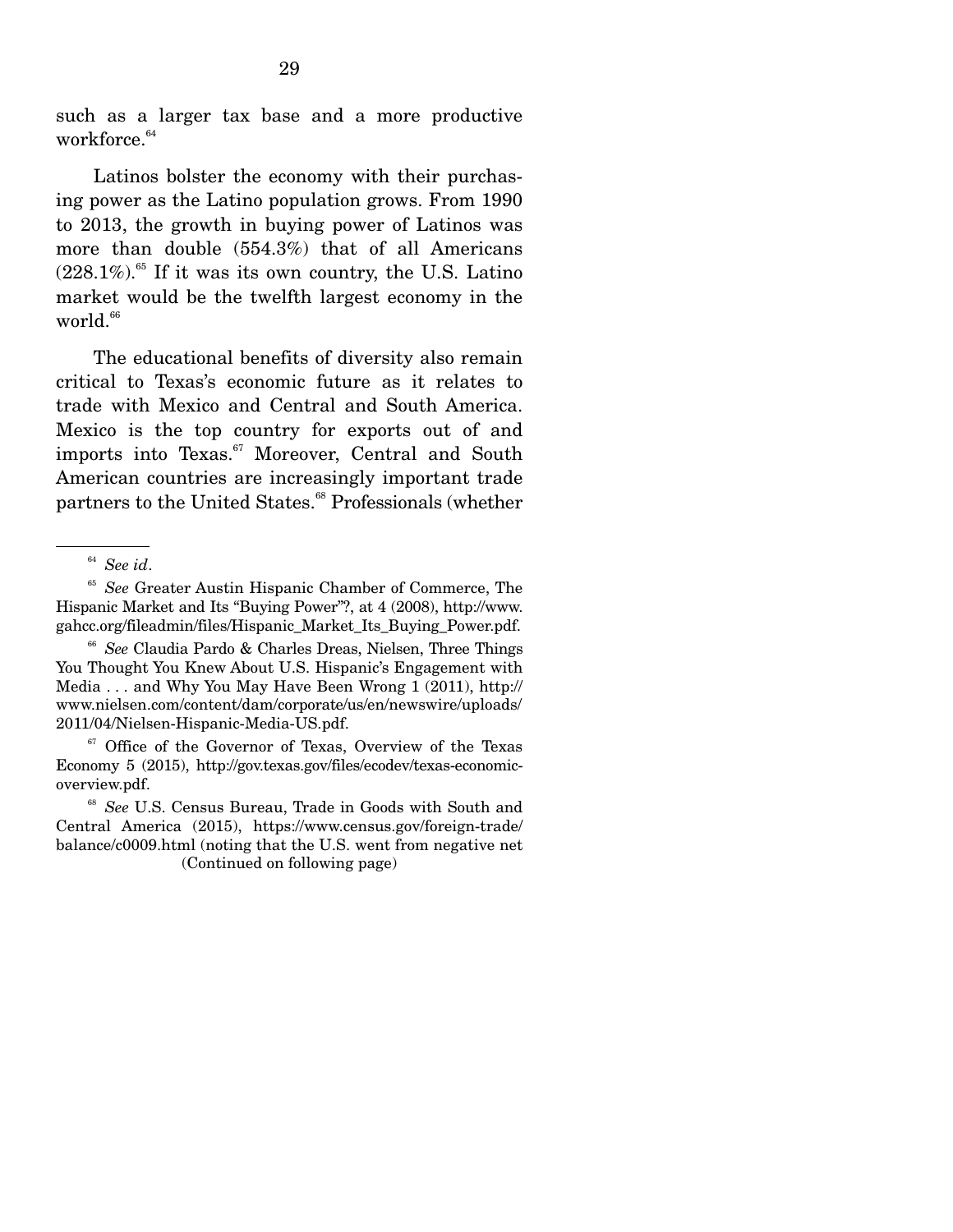non-Latino or Latino) who understand the culture, context, and needs of both Latin American and Texas businesses are better positioned to successfully navigate and connect those two communities.

### **IV. A CRITICAL MASS OF DIVERSITY LESS-ENS RACIAL ISOLATION**

 In her brief, Petitioner argues that UT has failed to demonstrate that it has not reached a critical mass of diversity.69 The Court has already concluded that UT is entitled to deference to its determination that it has not yet reached a critical mass. *See Fisher*, 133 S. Ct. at 2419 ("[T]he District Court and Court of Appeals were correct in finding that *Grutter* calls for deference to the University's conclusion . . . that a diverse student body would serve its educational goals."). Even if UT was not entitled to deference, however, the racial isolation of Latinos is one indicator showing that UT has not yet reached a critical mass.

 In a 2004 study, UT conducted a survey of students and determined that its minority students felt isolated in the high number of classrooms on campus that had only one minority student. *Fisher*, 133 S.Ct. at 2416. Through a statistical study of classroom demographics, UT determined that a

exports of \$37.26 billion to Central and South American countries in 2004 to positive net U.S. exports of \$33.23 billion in 2014).

<sup>69</sup> *See* Pet. Br. 10.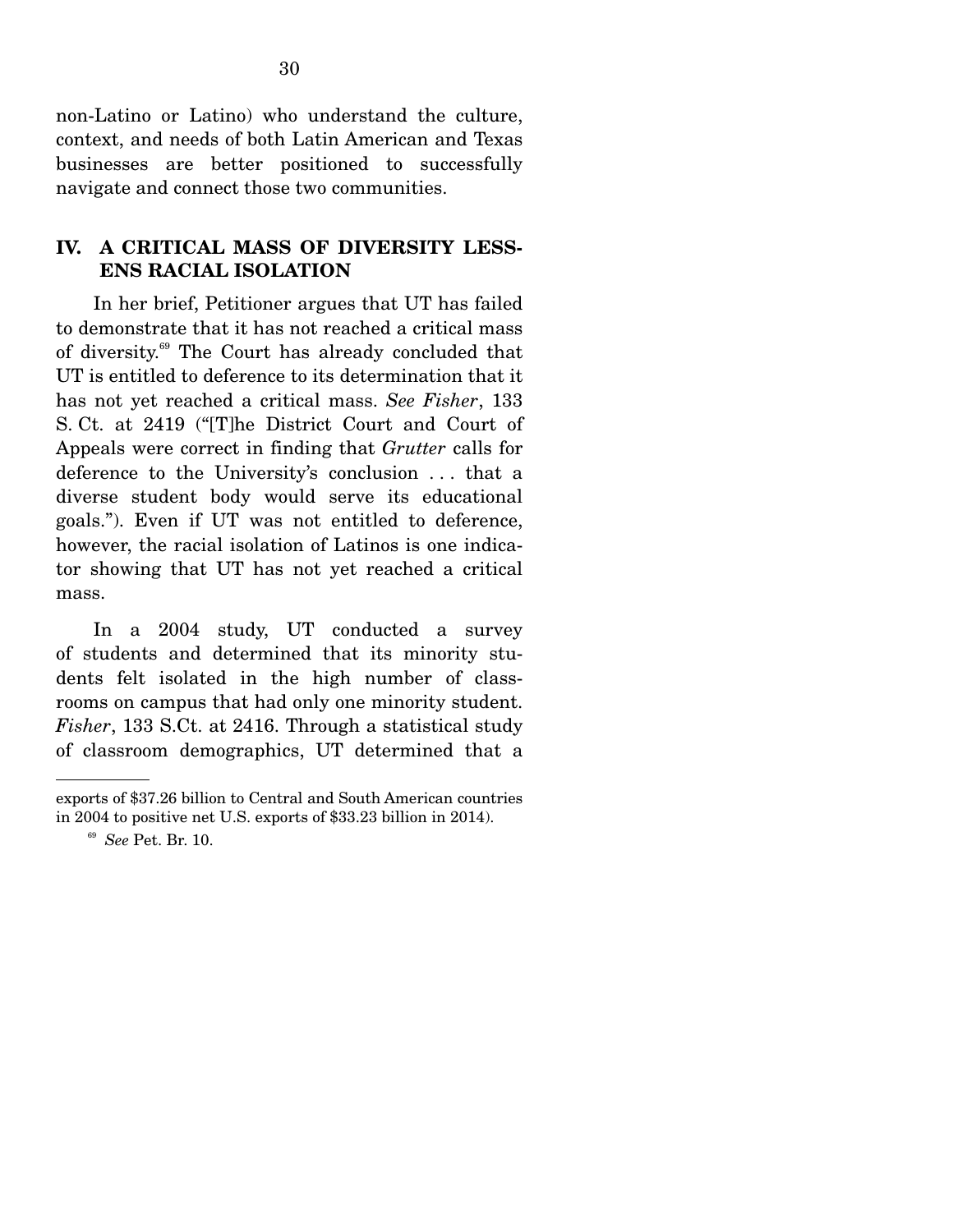substantial proportion of undergraduate classes contained one or zero underrepresented minority students.<sup>70</sup> Forty-three percent of classes with  $5$  to  $24$ students had one or zero Latino students.<sup>71</sup> UT students, in general, stated that there was insufficient diversity in the classroom. $^{72}$ 

 Additional incidents have left Latino students feeling isolated on campus. In 2013, for example, a student group announced a game of "catch an illegal immigrant." The purpose of the game was to "catch" volunteer "illegal immigrants" and win a \$25 gift card.73 The same year, a campus student group hosted an "Affirmative Action Bake Sale," which charged different prices depending on the buyer's race.<sup>74</sup> The group "priced" baked goods to Latino students at \$1, half the price of baked goods for Anglos at \$2. In 2015, a campus fraternity hosted a "border-patrol themed" party, where students wore "construction gear, ponchos, and sombreros," and wore name tags

74 Tyler Kingkade, *University of Texas Conservative Students Hold Affirmative Action Bake Sale*, The Huffington Post, Oct. 1, 2013, http://www.huffingtonpost.com/2013/10/01/affirmativeaction-bakesale\_n\_4025362.html.

 $^{70}\,$  SJA 26a.

 $I^1$  *Id.* 

 $72$  *Id.* 

<sup>73</sup> Eyder Peralta, *University of Texas Students Cancel "Catch an Illegal Immigrant Game*," NPR, Nov. 19, 2013, http://www. npr.org/sections/thetwo-way/2013/11/19/246122143/university-oftexas-slams-catch-an-illegal-immigrant-game.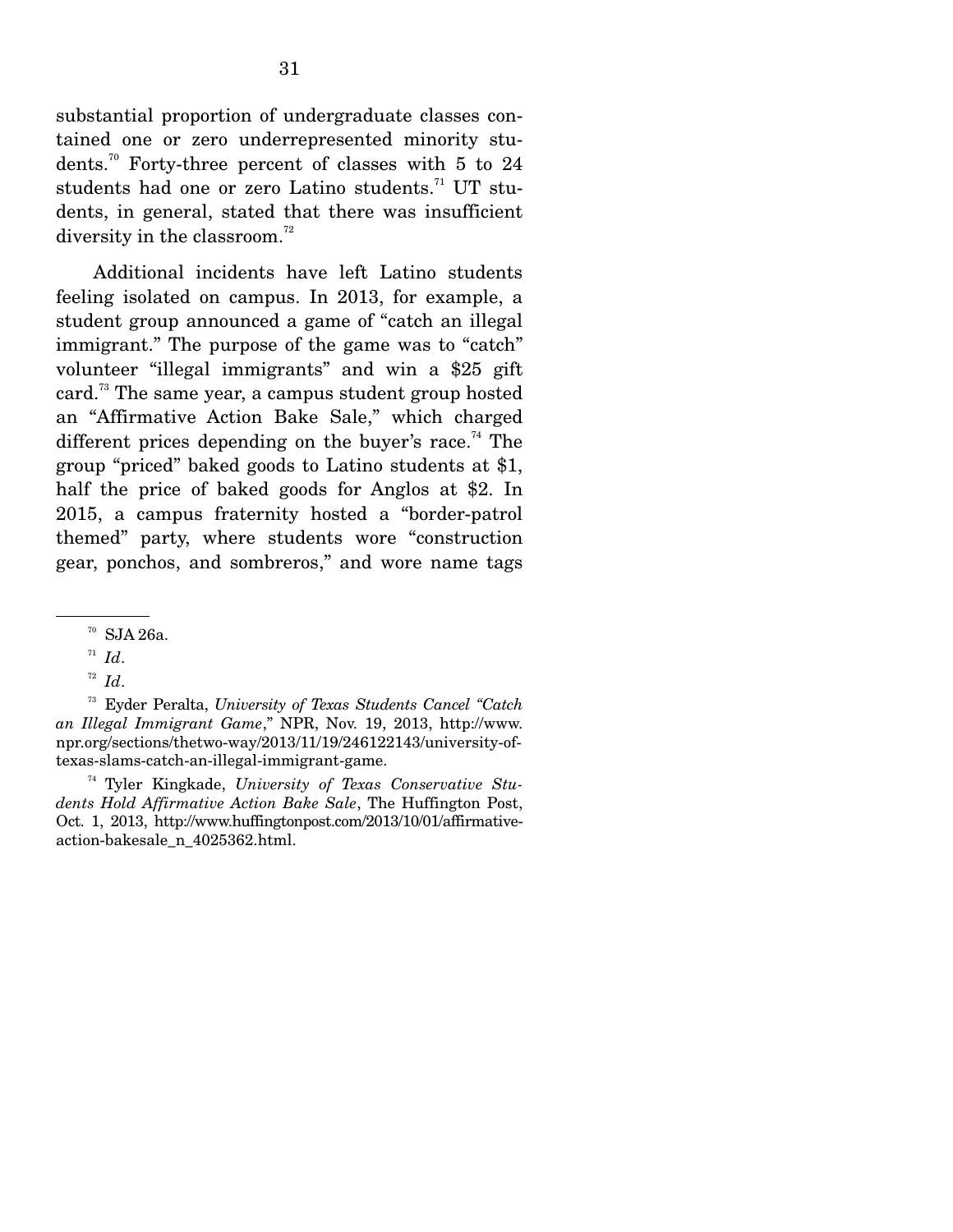labeled "Jefe" and "Pablo Sanchez."75 The event was only the most recent in a series of "fiesta-themed" parties hosted by UT campus fraternities and sororities, where students cross "obstacles" that represent the Texas-Mexico border, and wear "ponchos, sombreros, and fake mustaches."76 The effects of obtaining an education in a "bubble" can lead to intolerance and create a hostile environment for underrepresented minorities. $77$  Further, these types of repeated student activities foster stereotypes and further misunderstanding and animosity toward Latino students.

 One of the identified benefits of diversity is the lessening of racial isolation. *Fisher*, 133 S. Ct. at 2418; *see also Grutter*, 539 U.S. at 318-19 (noting that for the University of Michigan Law School, critical mass was achieved when minority students could "participate in the classroom and not feel isolated or like spokespersons for their race"). A critical mass of underrepresented students, including Latino students, elevates learning for all by making discussion

<sup>75</sup> Hannah Smothers, *A UT Fraternity Threw Another Racist Party*, Texas Monthly, Feb. 10, 2015, http://www.texasmonthly.com/ the-daily-post/a-ut-fraternity-threw-another-racist-party/#sthash.

<sup>76</sup> Marisa Vasquez, *Fraternity Cancels Event After Being Accused of Bias*, The Daily Texan, Sept. 26, 2012, http://www.daily texanonline.com/news/2012/09/26/fraternity-cancels-event-afterbeing-accused-of-biasudents guests; David Maly, *Mexican-themed Sorority Party Raises Concerns*, The Daily Texan, Sept. 25, 2012, http://www.dailytexanonline.com/news/2012/09/25/mexican-themedsorority-party-raises-concerns.

 $77$  JA 257.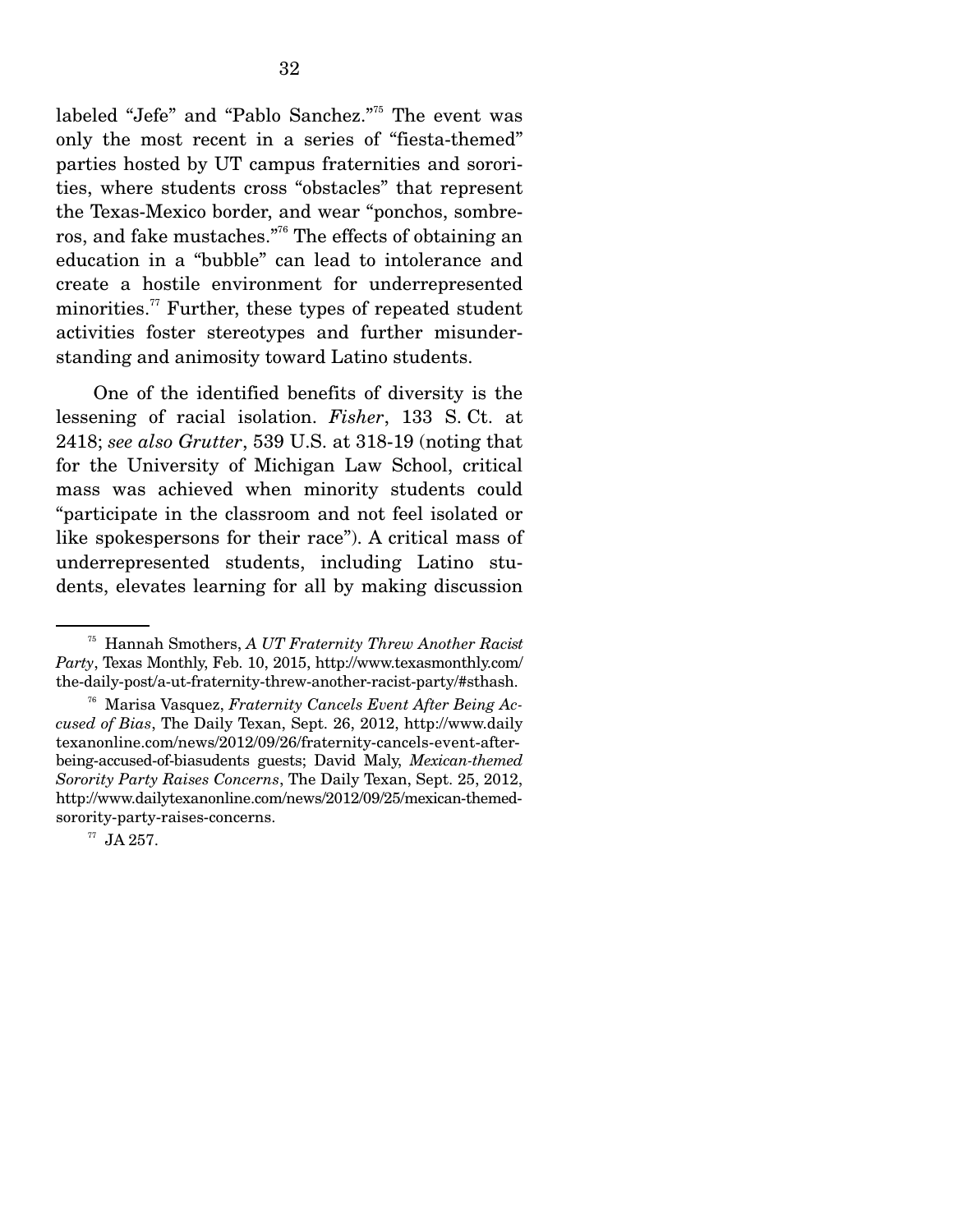livelier, opening windows into new worlds, fostering a wider range of ideas, and heightening intellectual curiosity both inside and outside the classroom. When underrepresented students feel isolated or "like spokespersons for their race" inside the classroom, opportunities for those experiences are diminished. *See Grutter*, 539 U.S. at 319. Further, minority students are more likely to perceive that they are respected by their peers and to feel less institutional isolation when they have a meaningful on-campus presence. Because they are more visible, they are less likely to experience racial stigma.<sup>78</sup>

 UT defined critical mass as "an adequate representation of minority students to assure educational benefits deriving from diversity," which provides an environment in which students "learn that there is not 'one' minority or majority view."79 Attaining sufficient diversity would improve the campus climate for Latinos and non-Latinos and help UT achieve its educational goals.

--------------------------------- ---------------------------------

<sup>78</sup> *See* Elise Boddie, *Critical Mass and the Paradox of Colorblind Individualism in Equal Protection*, 17 U. Pa. J. Const. 781, 802 (2015) (citing William C. Kidder, *Misshaping the River: Proposition 209 and Lessons for the* Fisher *Case*, 39 J.C. & U.L. 53, 84 (2013)); Valerie Purdie-Vaughns et al., *Social Identity Contingencies: How Diversity Cues Signal Threat or Safety for African Americans in Mainstream Institutions*, 94 J. Personality & Soc. Psychol. 615, 621 (2008).

<sup>79</sup> SJA 25a.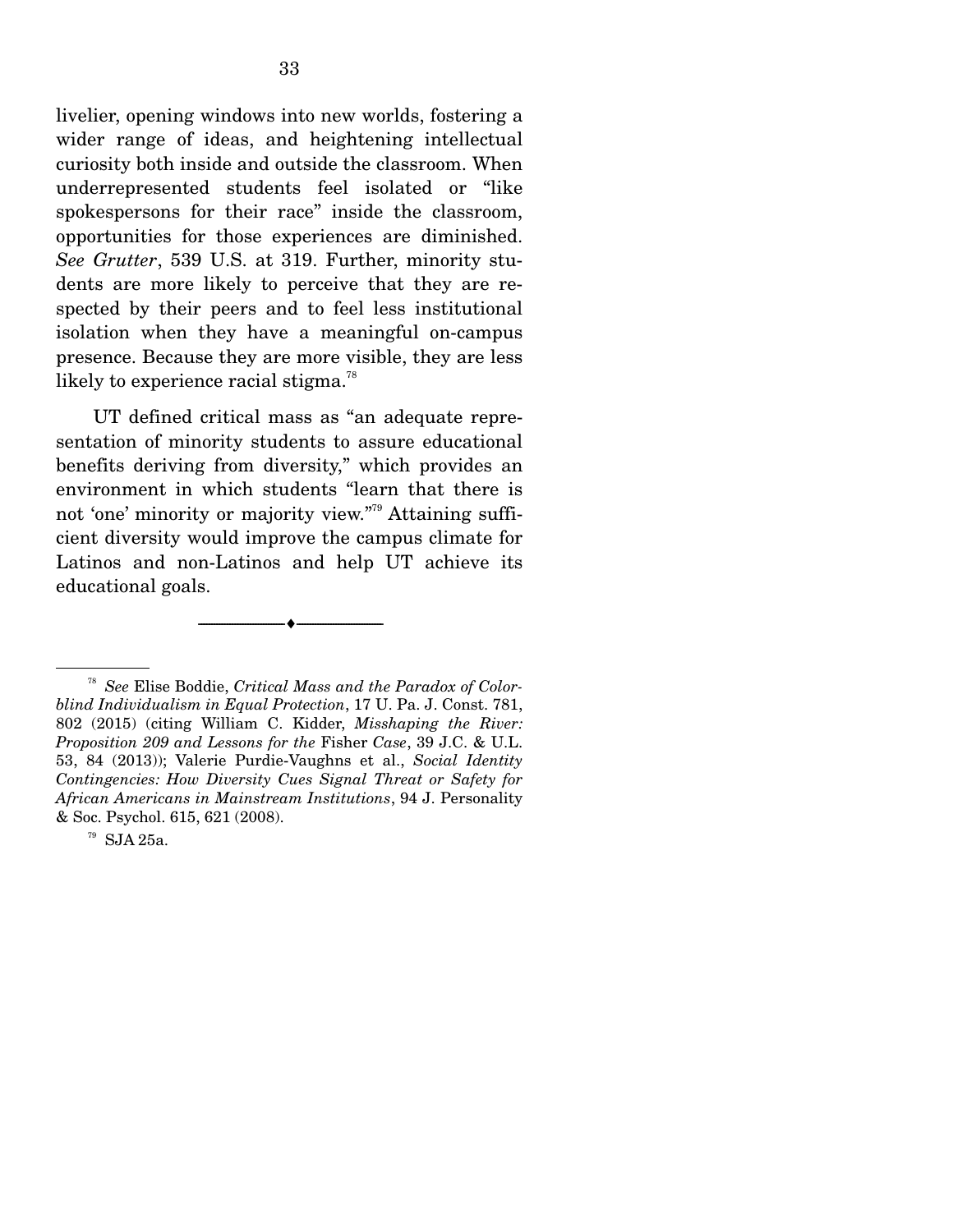34

# **CONCLUSION**

The judgment below should be affirmed.

Respectfully submitted,

MARISA BONO (*Counsel of Record*) CELINA MORENO JOHN PAUL SALMON MEXICAN AMERICAN LEGAL DEFENSE AND EDUCATIONAL FUND 110 Broadway, Ste. 300 San Antonio, TX 78205 (210) 224-5476 mbono@maldef.org

JUAN CARTAGENA JOANNA ELISE CUEVAS INGRAM LATINOJUSTICE PRLDEF 99 Hudson Street, 14th Floor New York, NY 10013 (212) 219-3360

November 2, 2015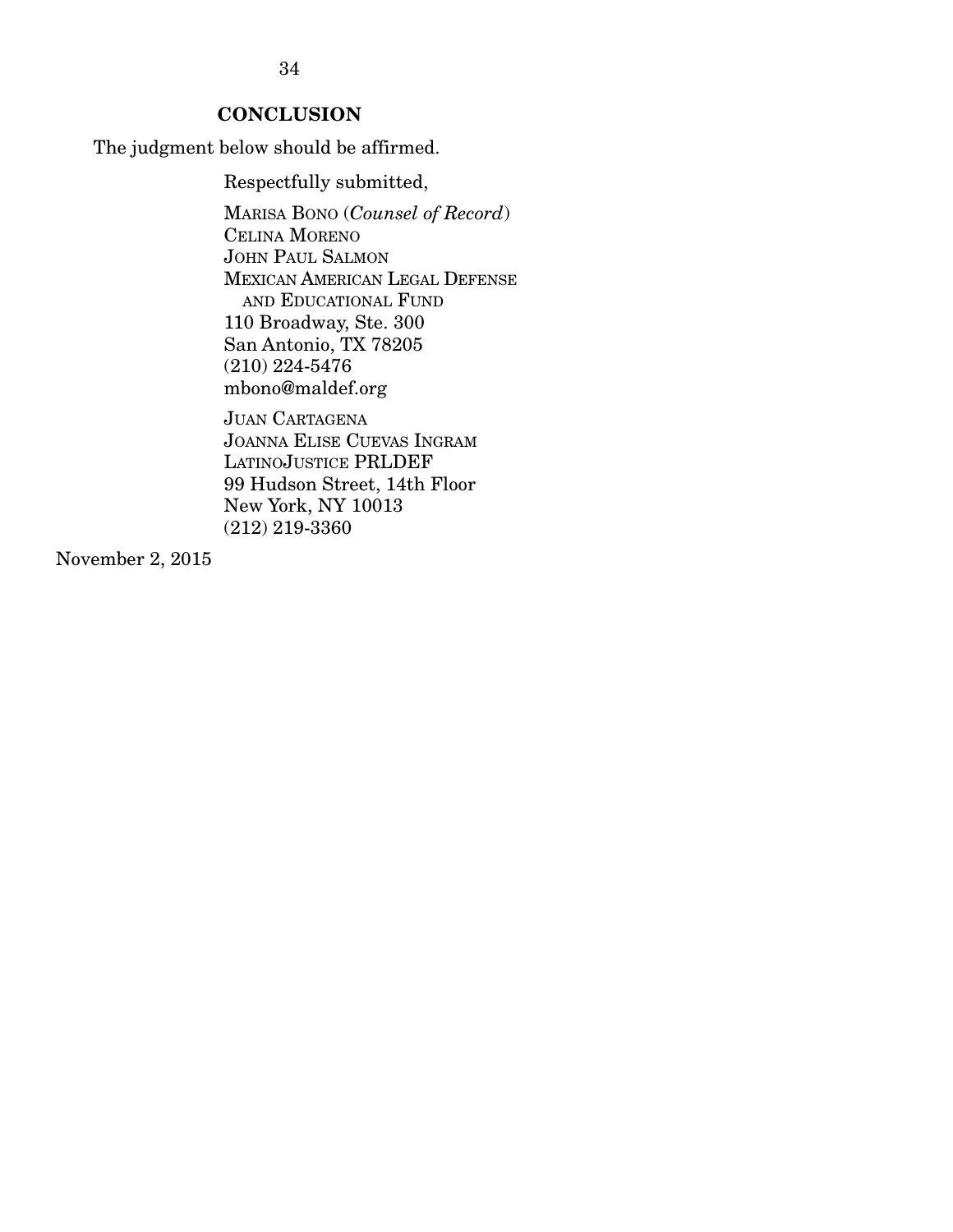### **APPENDIX: LIST AND DESCRIPTION OF** *AMICI CURIAE*

# **University Leadership Initiative (ULI)**

The University Leadership Initiative (ULI) is an organization of students and alumni of the University of Texas at Austin. ULI's membership includes Latino students and is dedicated to harnessing the talents, abilities and determination of youth – particularly college students – to effect long-term change in a proactive manner. Educational equity is a priority for members of ULI who believe that people from all backgrounds should have access to a quality education.

# **ASPIRA**

ASPIRA is the only national organization dedicated exclusively to the education of Latino youth. Its mission is to promote the development of the Latino community through advocacy and the education and leadership development of its youth. ASPIRA has ASPIRA Associates and Affiliates in seven states (Delaware, Illinois, Florida, Massachusetts, New Jersey, New York, Pennsylvania) and Puerto Rico, as well as formal partnerships with over 30 regional and local organizations across the country. Founded in 1961, ASPIRA serves over 45,000 students each year in after-school academic enrichment, tutoring, mentoring, career and college counseling, SAT/ACT Prep, and leadership development programs geared at reducing the exceedingly high Latino drop-out rate and motivating and assisting students to enter higher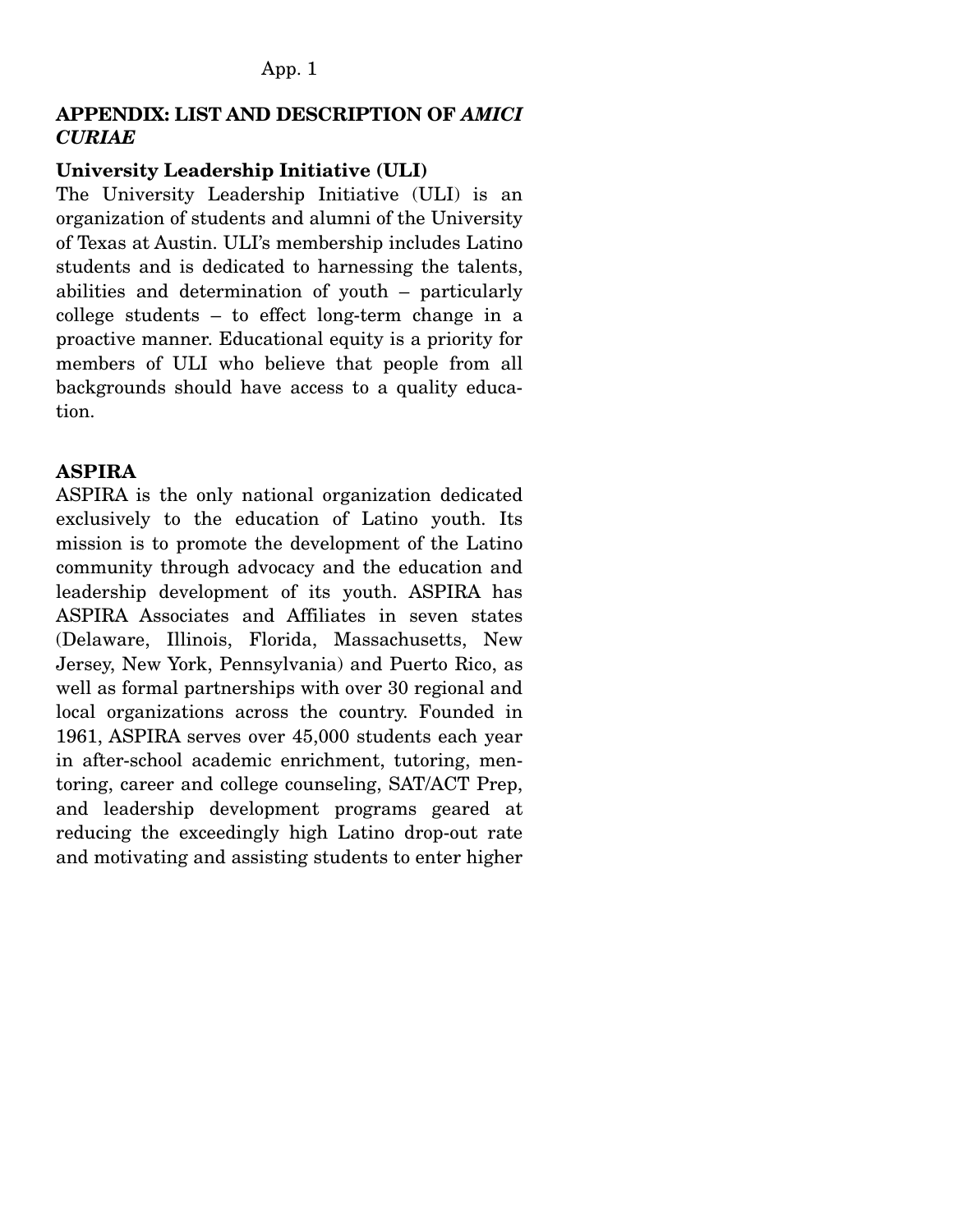education. It also reaches over 5,000 parents and young adults with a host of programs, including GED, parental engagement, and financial literacy programs. Through its signature program, the ASPIRA Leadership Development Clubs, ASPIRA reaches young Latinos in over 200 high schools in low-income inner-city schools in 76 communities around the country. ASPIRA operates thirteen charter schools in Delaware, Florida, Illinois, and Pennsylvania with over 10,000 elementary, middle, and high school students. Over 95% of Aspirantes (ASPIRA youth) complete high school and 90% go on to college, and it has an alumni base of over 500,000 Latinos.

# **For People of Color, Inc. (FPOC}**

For People of Color, Inc. (FPOC) assists law school applicants of color in gaining admission to the country's elite law schools.

# **Hispanic Association of Colleges & Universities (HACU)**

HACU's mission is to champion Hispanic success in higher education. HACU fulfills its mission by: promoting the development of member colleges and universities; improving access to and the quality of post-secondary educational opportunities for Hispanic students; and meeting the needs of business, industry and government through the development and sharing of resources, information and expertise.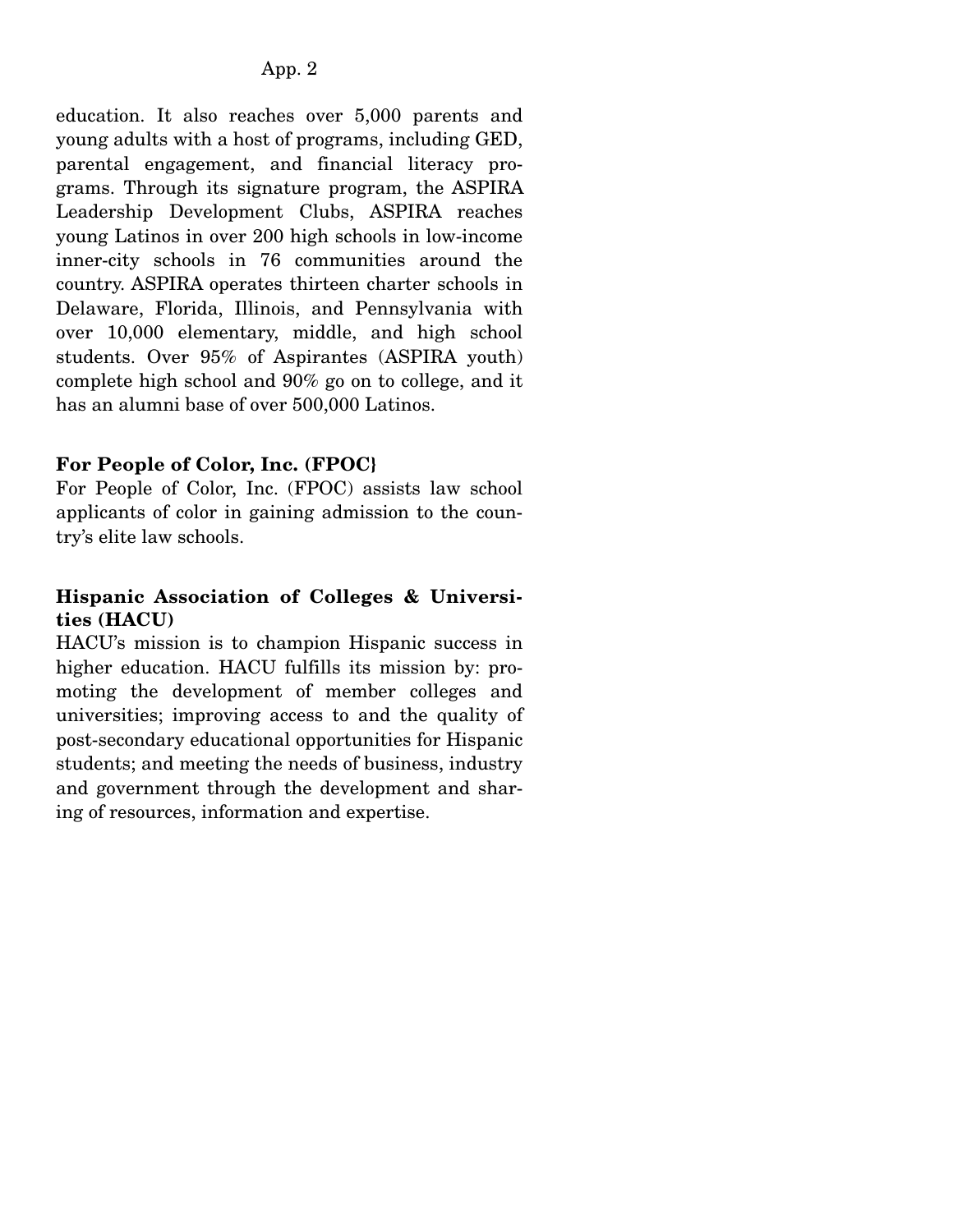### App. 3

#### **Hispanic Federation (HF)**

Hispanic Federation (HF) is a nonprofit membership organization that works to empower and advance the Hispanic community through public policy advocacy, leadership development and community revitalization projects. HF provides grants to a broad network of Latino nonprofit agencies serving the most vulnerable members of the Hispanic community and advocates nationally with respect to the vital issues of education, health, immigration, economic empowerment, civic engagement, and the environment. HF's work flows out of the basic belief that education is fundamental to the progress of any community. To address the existing disparities in Latino school readiness and achievement, HF carries out a dual approach of advocacy and programming that directly impact educational outcomes and influence the educational system at different levels.

# **Labor Council for Latin American Advancement (LCLAA)**

The Labor Council for Latin American Advancement (LCLAA) is a national organization representing the interests of approximately 2.2 million Latino trade unionists in the United States and Puerto Rico. Founded in 1973, LCLAA builds coalitions between the Latino community and Unions in order to advance the civil, economic and human rights of all Latinos.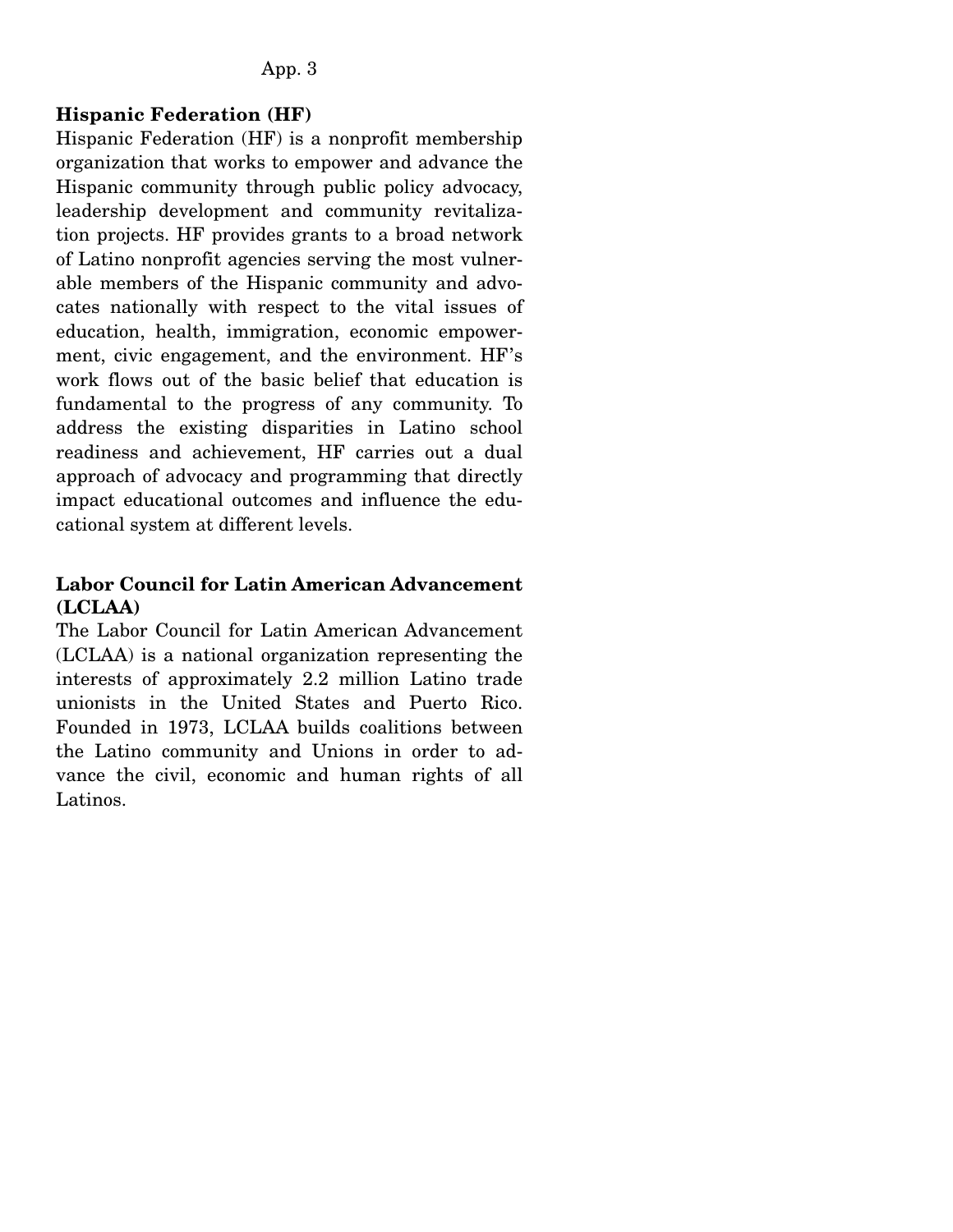### **LatinoJustice PRLDEF**

LatinoJustice PRLDEF (formerly known as the Puerto Rican Legal Defense and Education Fund) was founded in New York City in 1972. Its continuing mission is to protect the civil rights of all Latinos and to promote justice for the pan-Latino community, especially across the Eastern United States. In its first lawsuit, *Aspira v. New York City Board of Education*, LatinoJustice PRLDEF helped establish bilingual education in New York, and it has since combatted the forced segregation of Latino children in Connecticut, Delaware, Pennsylvania and Massachusetts. In addition to creating pathways for success for Spanish speaking children in public schools, it has thirty years of experience of increasing the cadre of Latino/a law students and attorneys in the country with pre-law counseling, LSAT test preparation, and mentoring efforts.

# **League of United Latin American Citizens (LULAC)**

The League of United Latin American Citizens is the largest and oldest Hispanic membership organization in the United States. With over 132,000 members in virtually every state of the nation, LULAC advances the economic condition, educational attainment, political influence, health, and civil rights of Hispanic Americans. For more than 83 years, LULAC's members have sought increased opportunities in higher education for Hispanic students through the desegregation of public schools, reaching parity in school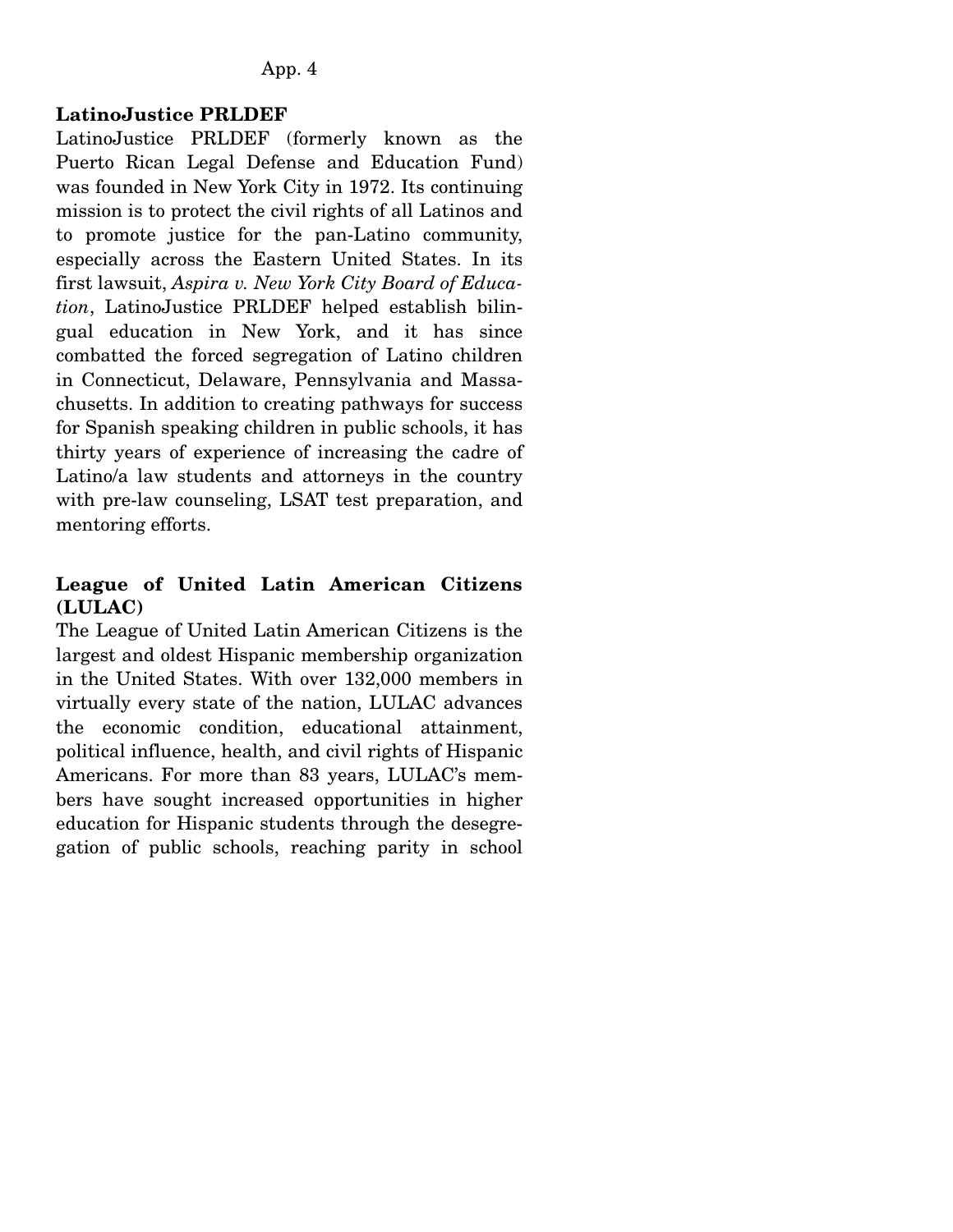funding, the provision of scholarships, educational counseling, and strong affirmative action programs.

# **MANA**

MANA, a National Latina Organization, is a nonprofit advocacy organization established in 1974 whose mission is to empower Latinas through leadership development, community service, and advocacy. MANA fulfills its mission through programs designed to develop the leadership skills of Latinas, promote community service by Latinas, and provide Latinas with advocacy opportunities.

### **Mexican American Bar Association (MABA)**

The Mexican American Bar Association is one of the most prominent and largest Latino bar associations in the nation. Members include attorneys, judges, elected officials, law school students and business people of many ethnic backgrounds. MABA supports higher education and diversity in the legal community, and its members provide support, educational assistance, charity and fund-raising to further Latino causes.

# **Mexican American Legal Defense and Educational Fund (MALDEF)**

The Mexican American Legal Defense and Educational Fund (MALDEF) is a national civil rights organization established in 1968. Its principal objective is to secure, through legislation, advocacy, and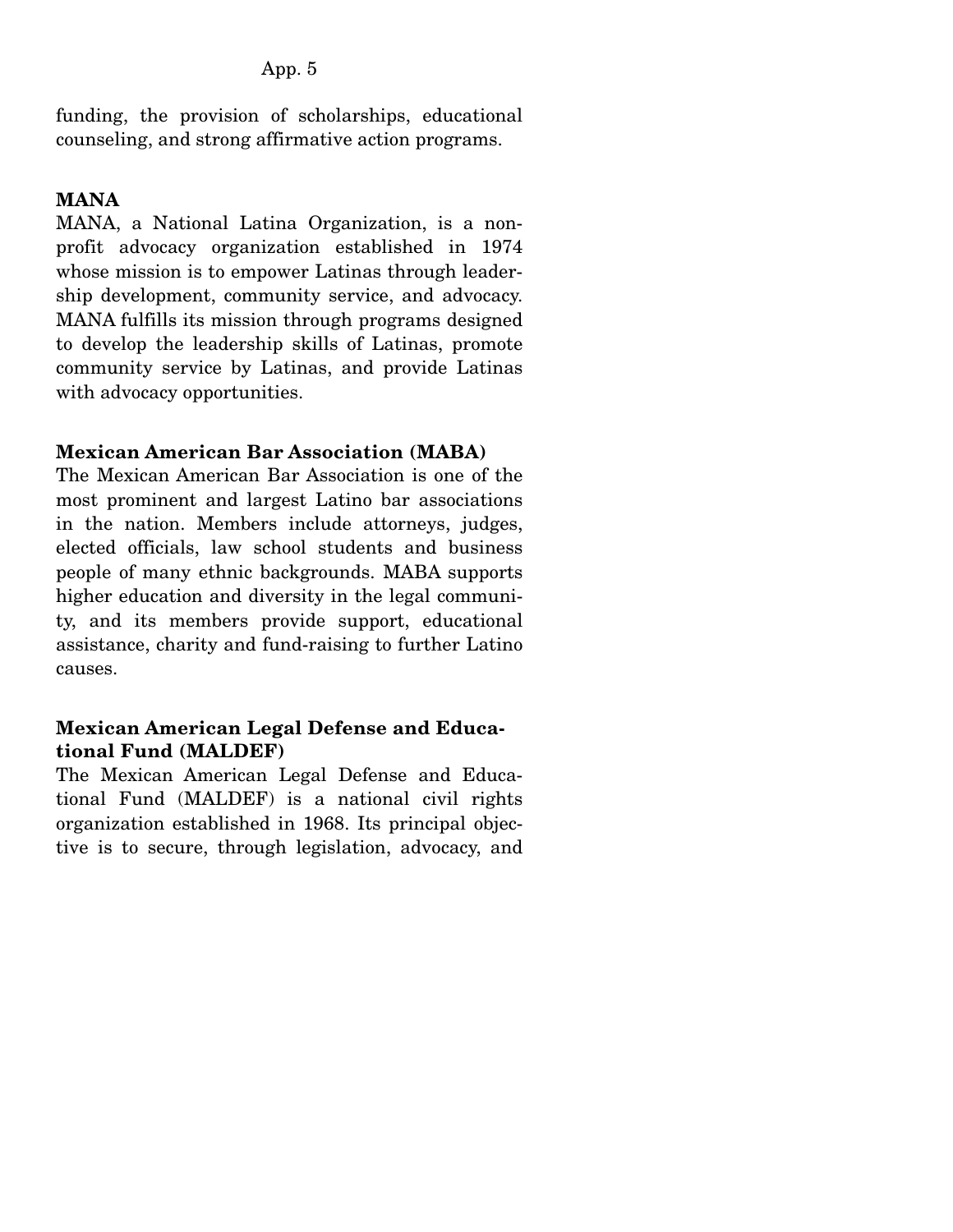education, the civil rights of Latinos living in the United States.

### **Mexican-American School Board Members Association (MASBA)**

MASBA is committed to helping school board members come together to find solutions and discuss legislative and current affairs as they relate to education and the Mexican-American culture. Texas school districts are experiencing an unprecedented growth and in many cases lack the understanding and resources associated with ensuring the most appropriate and effective curriculum implementation, as it directly relates to the Mexican-American culture. MASBA honors the legacy of 40 years of historic growth and stands united with all Texas school districts to provide leadership, vision and support for a growing number of school board members that represent school districts with demographic profiles represented by a large number of Mexican-American students.

# **Mi Familia Vota**

Mi Familia Vota is a national non-profit organization that unites Latino, immigrant, and allied communities to promote social and economic justice through increased civic participation by promoting citizenship, voter registration, and voter participation. Mi Familia Vota is one of the premiere Latino civic engagement organizations in the country with operations in Arizona, California, Colorado, Florida, Nevada, and Texas.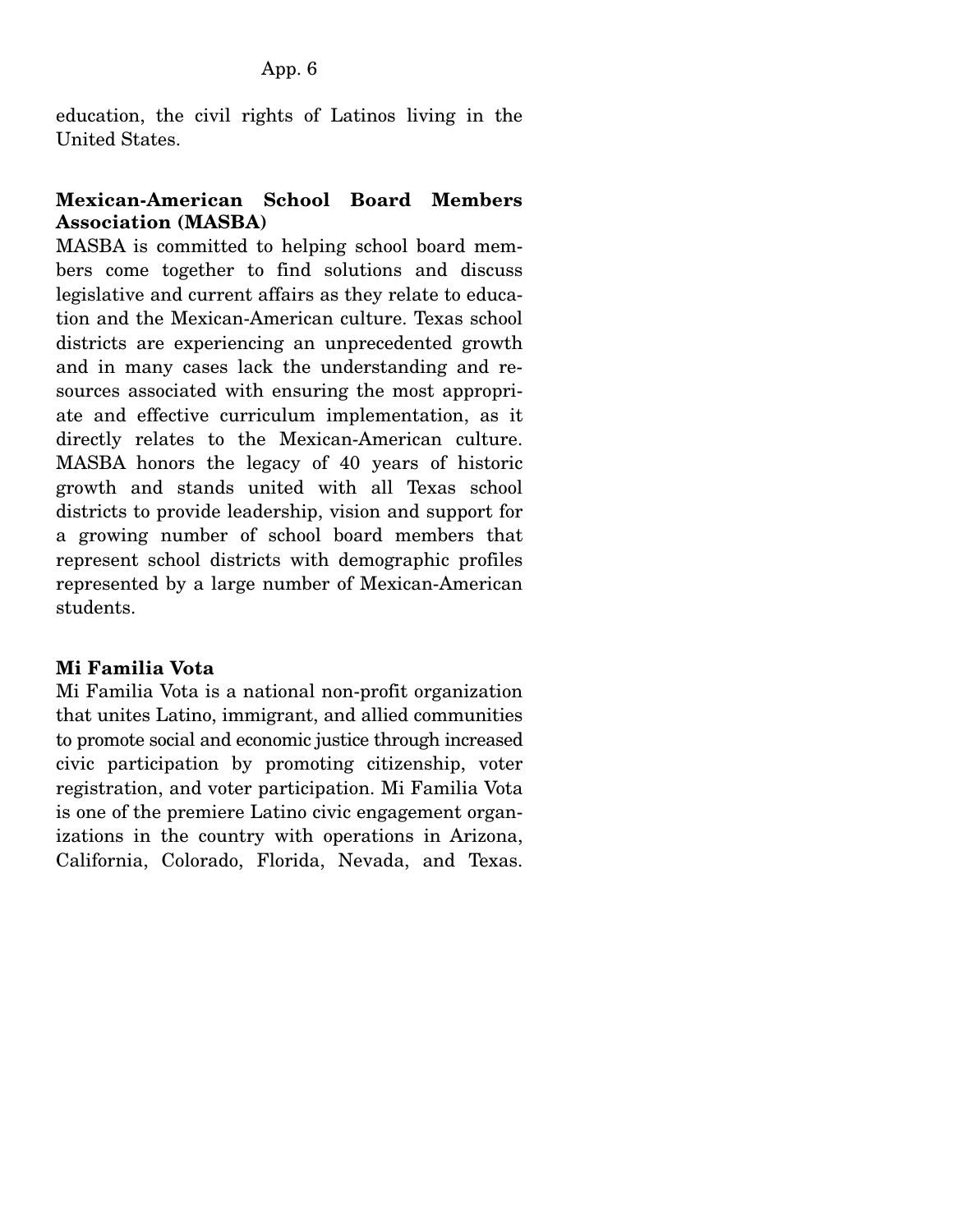Across the nation, and particularly in Texas, Latino civic participation lags behind that of other ethnic groups. While there are several variables that account for this, one of them is the lack of qualified Latino candidates running for office that are proven to incentivize the community to vote. Including race as a factor in admissions has improved the proportion of Latinos attending quality higher education, which in turn increases the potential pool of quality future candidates for public office. Given the numerous comparative educational disadvantages that the Latino community in Texas and other states in the nation face, including the disproportionate percentage of students living in poverty, it is indispensable to have policies that mitigate these disadvantages and allow Latino students to reach quality higher education.

# **National Association of Latino Elected and Appointed Officials Educational Fund (NALEO)**

NALEO Educational Fund is the leading nonprofit organization that facilitates full Latino participation in the American political process, from citizenship to public service. Its constituents include more than 6,000 Latino elected and appointed officials nationwide who serve at every level of government, including positions with local and state education jurisdictions; counties, municipalities and special districts; state governance bodies; and the U.S. Congress. The NALEO Educational Fund is committed to strengthening the vitality and responsiveness of our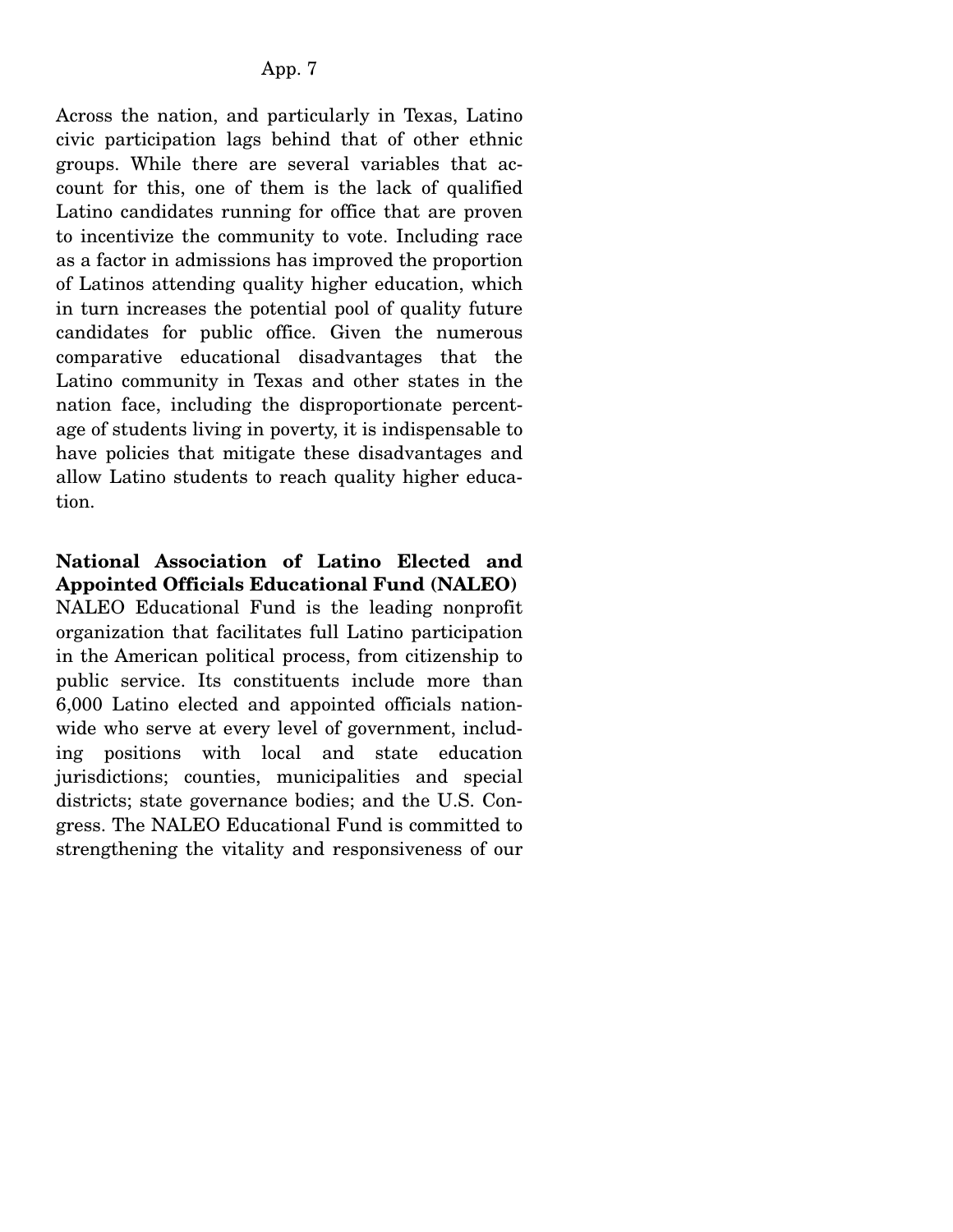democracy by ensuring that all of our nation's residents can become active contributors to our civic life.

# **National Council of La Raza (NCLR)**

The National Council of La Raza (NCLR) – the largest national Hispanic civil rights and advocacy organization in the United States – works to improve opportunities for Hispanic Americans. Through its network of nearly 300 affiliated community-based organizations (CBOs), NCLR reaches millions of Hispanics each year in 41 states, Puerto Rico, and the District of Columbia. NCLR works through two primary, complementary approaches: (1) Capacitybuilding assistance to support and strengthen Hispanic CBOs – especially those that serve low-income and disadvantaged Latinos; and (2) applied research, policy analysis, and advocacy to encourage adoption of programs and policies that equitably serve Hispanics.

# **National Hispanic Health Foundation (NHHF)**

The National Hispanic Health Foundation is the philanthropic arm for the National Hispanic Medical Association. The NHHF's mission is to improve the health of Hispanics and other underserved groups through research, education and charitable activities and is guided by a distinguished board of nationally recognized leaders in healthcare.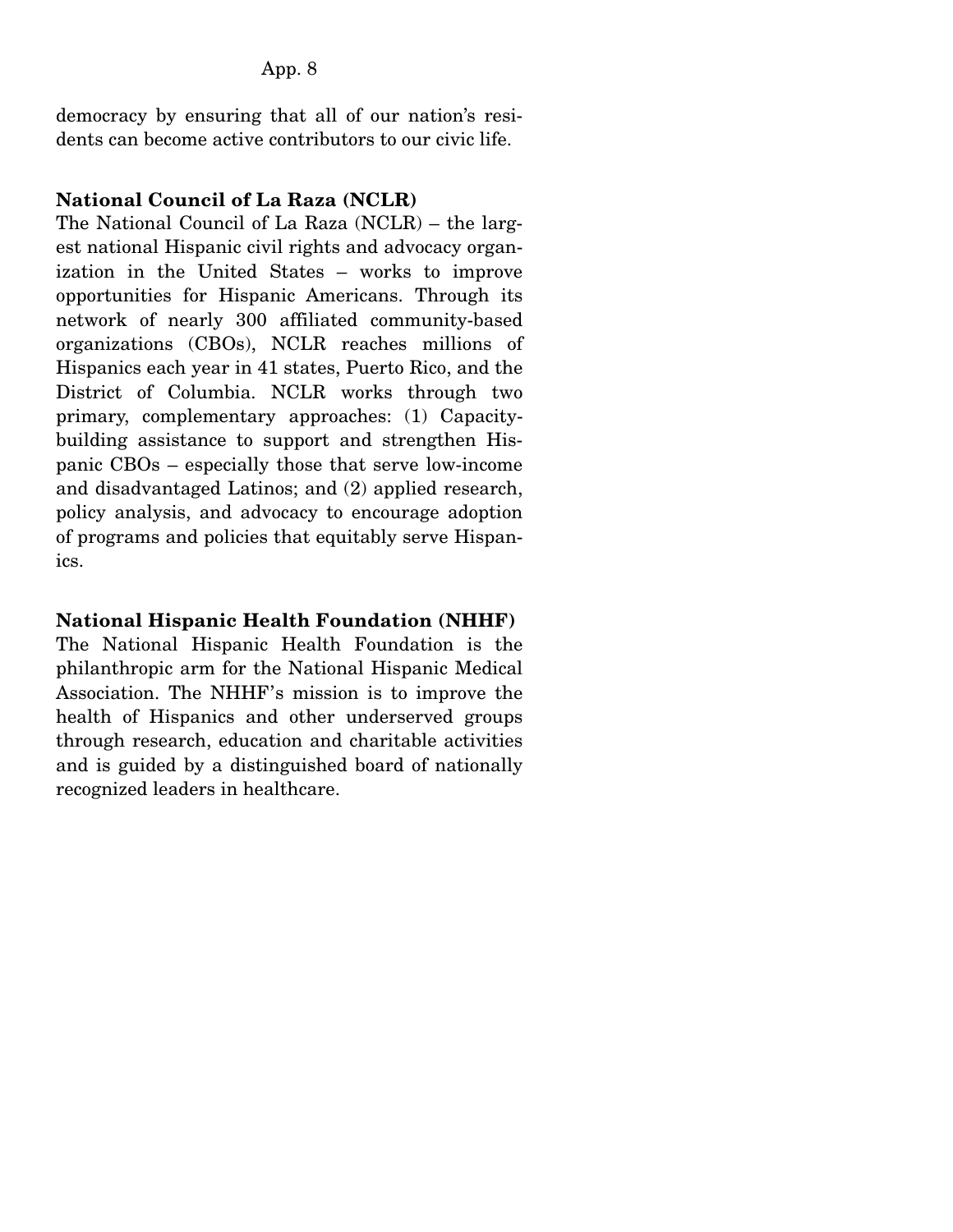## **National Hispanic Media Coalition (NHMC)**

The National Hispanic Media Coalition is a nonpartisan, non-profit, media advocacy and civil rights organization established in 1986 in Los Angeles, California. Its mission is to improve the image of American Latinos as portrayed by the media, increase the number of American Latinos employed in all facets of the media and telecommunications industries, and advocate for media and telecommunication policies that benefit Latinos and other people of color. For Latinos, being afforded access to a quality education is the first step towards meaningful participation in these industries. Voluntary affirmative action programs are an effective way to facilitate this education, and, thus, NHMC has a strong interest in the outcome of this case.

### **National Hispanic Medical Association (NHMA)**

The National Hispanic Medical Association is a nonprofit association representing the interests of 50,000 licensed Hispanic physicians in the United States. The mission of the organization is to empower Hispanic physicians to lead efforts to improve the health of Hispanic and other underserved populations in collaboration with Hispanic state medical societies, residents, and medical students, and other public and private sector partners.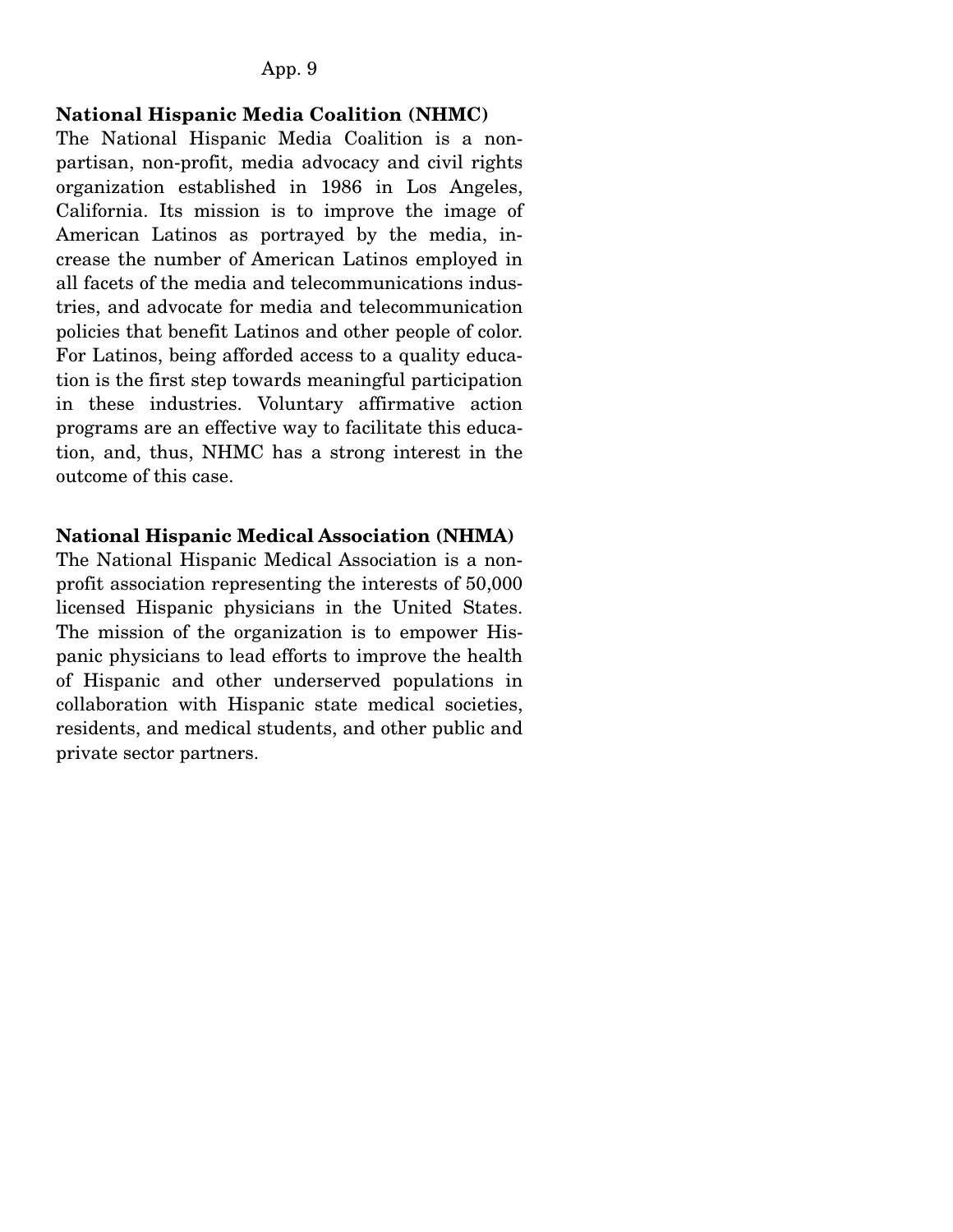# **National Latina Institute for Reproductive Health (NLIRH)**

NLIRH works to ensure the fundamental human right to reproductive health and justice for Latinas, their families and their communities through public education, community mobilization, and policy advocacy.

# **National Puerto Rican Coalition, Inc. (NPRC)**

NPRC is a national non-profit organization representing the interests of over 8 million Puerto Rican U.S. citizens on the mainland and in Puerto Rico. NPRC's mission is to systematically strengthen and enhance the social, political, and economic well-being of Puerto Ricans throughout the United States and in Puerto Rico, with a special focus on the most vulnerable.

# **SER-Jobs for Progress National Inc.**

SER (Service, Employment, and Redevelopment) is a national network of Community Based Organizations that formulates and advocates initiatives resulting in the increased development and utilization of America's human resources, with special emphasis on the needs of Hispanics, in the areas of education, training, employment, business and economic opportunity. SER National aims to develop the capacity of the SER network through the provision of technical assistance, research and planning, program and policy development, and fundraising. SER believes it is imperative that students have a clear path to access all institutions of higher education and universities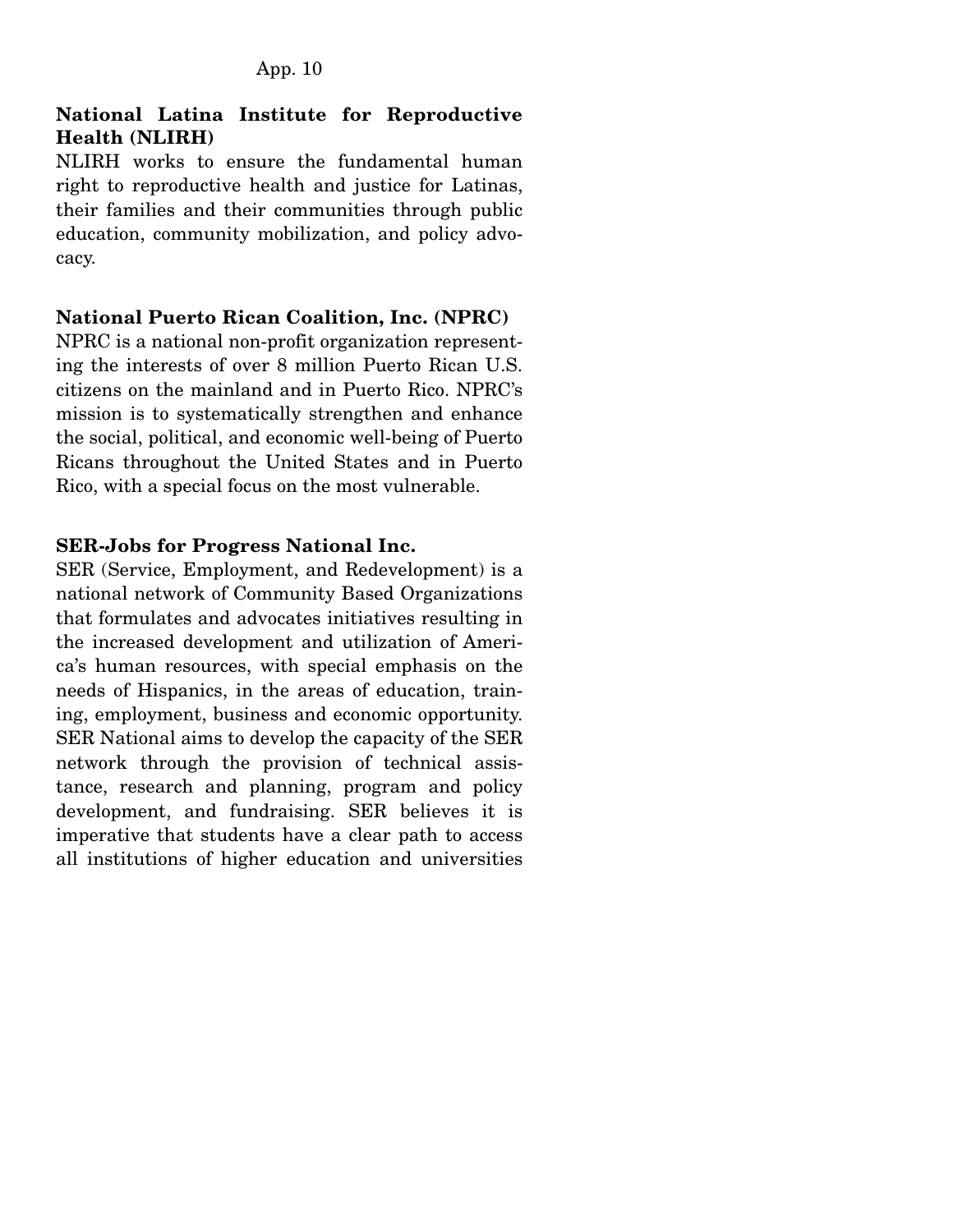and believe that changes to the current UT admissions policy would obstruct access for underrepresented groups.

# **Texas Association for Bilingual Education (TABE)**

Through a balanced program of research, professional development, and public education, TABE pursues the implementation of educational policies and effective bilingual-bicultural programs that promote equal educational opportunity and academic excellence for Bilingual/ESL students. Central to our collective future is the recognition that an equal education for all students is an inalienable right, and that equal access to primary, secondary and higher education is essential to that right.

# **Texas Association of Chicanos in Higher Education (TACHE)**

TACHE is an association whose mission is to provide educational and employment opportunities to Hispanics in higher education. TACHE believes that consideration of race as a factor in admissions to the University of Texas at Austin, along with the Top Ten Percent law, will ensure that the University of Texas at Austin has a diverse student body that will reflect the diversity of Texas and bring a diversity of thought and experiences to all students who attend.